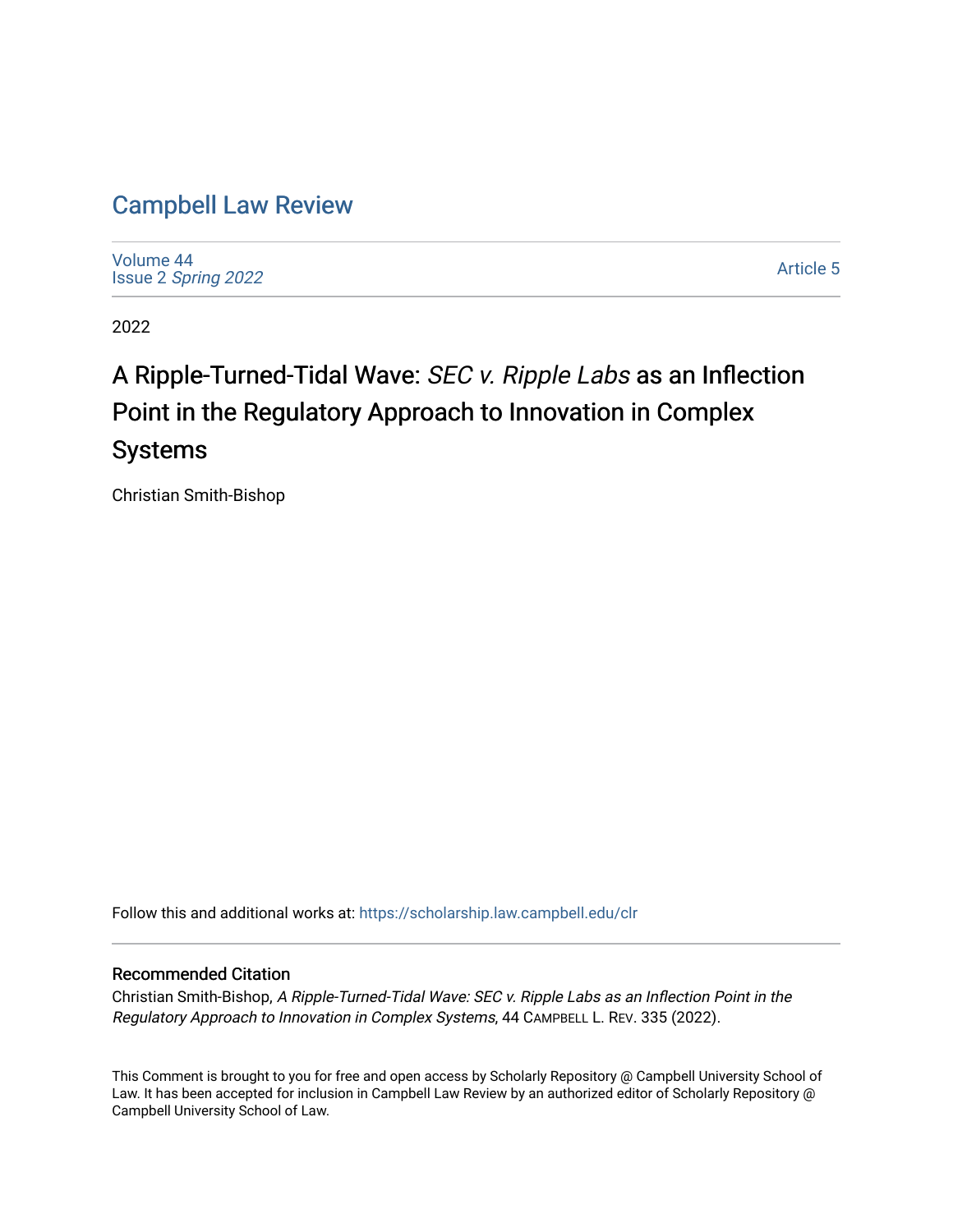## **A Ripple-Turned-Tidal Wave:** *SEC v. Ripple Labs* **as an Inflection Point in the Regulatory Approach to Innovation in Complex Systems**

#### ABSTRACT

*This Comment makes both an observation and an argument about the*  SEC v. Ripple Labs, Inc. *litigation. First, this Comment observes that the facts of the case constitute a challenge to the lack of clarity surrounding the current regulatory regime governing blockchains and initial coin offerings (ICOs). Second, this Comment argues that the* Ripple *case provides regulators an opportunity to, if they choose, use complexity theory to address technological innovation—such as blockchain—as an emergent phenomenon in a complex system rather than as a binary policy choice to be either encouraged or discouraged.*

*Ripple, the U.S. company behind one of the world's largest crypto assets by capitalization, deployed a blockchain network designed to remove the traditional friction points of intermediation and settlement from money transfer systems. To obtain widespread adoption of its crypto asset, XRP, both Ripple and its executives sold XRP to speculators and professional investors, but more than five years later—and following a rash of enforcement actions against other blockchain companies—the U.S. Security and Exchange Commission (SEC) brought Ripple and its executives into federal court for allegedly violating U.S. securities laws. The lawsuit is unique because it was not only brought against the company and personnel behind one of the most successful iterations of a novel technology, but effectively, it was brought against a widely held cryptocurrency at a time when pandemic-driven economic and social pressure and billions of dollars in main-street investment in new blockchain technologies was occurring in the wider U.S. economy.* 

*But as important as the result of the case is, this Comment suggests that the long view of the case's impact should be understood through the lens of complexity theory: regulators should, in cases of innovative technology, use this discipline to see the case as both an emergent phenomenon and a point in the trajectory of the larger U.S. economy where innovation and consumer protection are not binary, opposed considerations. To flesh this out, this Comment offers a broad, high-level overview informed by complexity science of the basic operation and recent history of blockchain*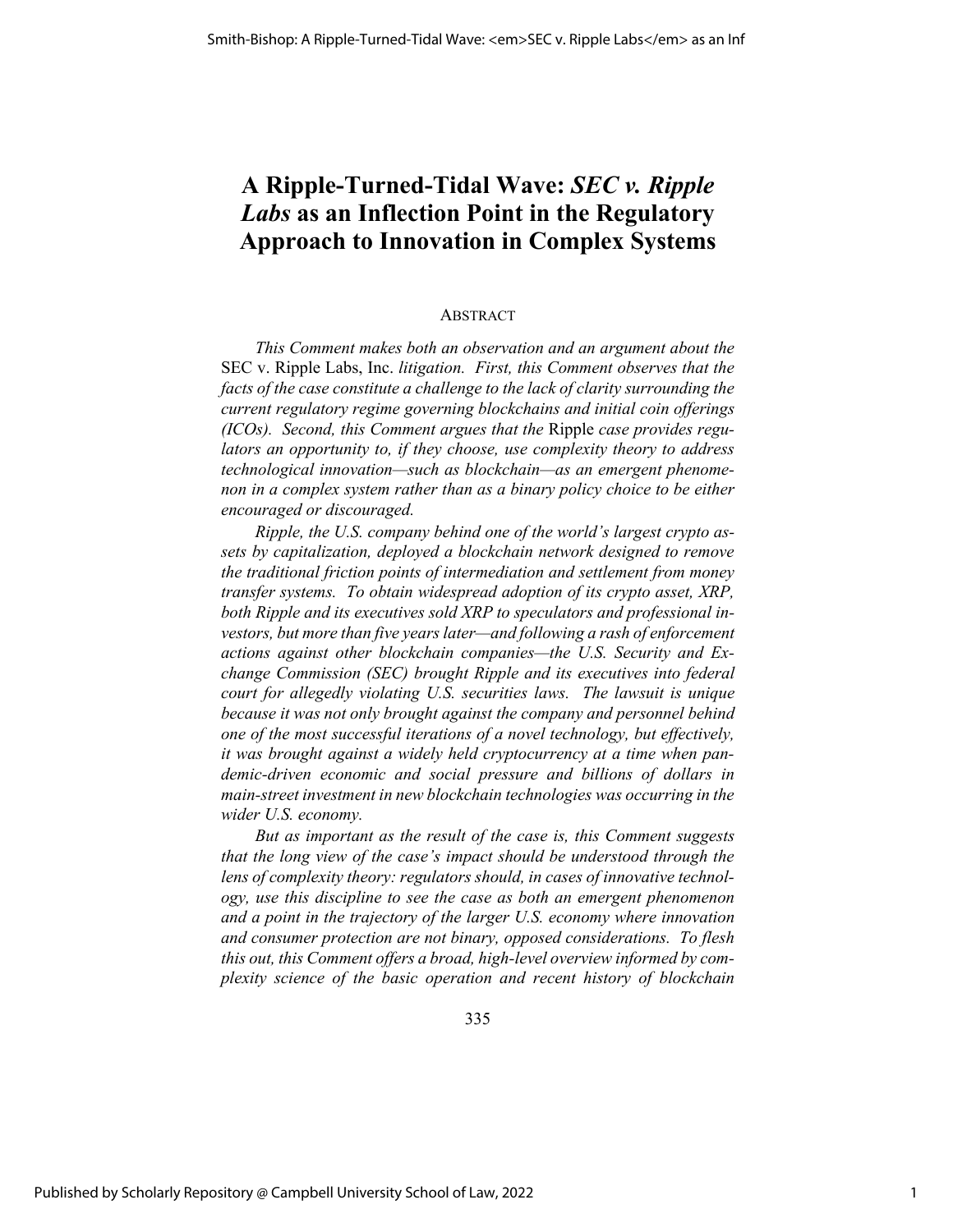*technology and ICOs as well as the economic forces at work in the U.S. and an explanation of Ripple's use case. This Comment then will turn to the regulatory history between the SEC and Ripple and analyze the merits of the investment contract approach necessary for SEC jurisdiction. Understanding the history, the parties, and the litigation as parts of a complex system, this Comment concludes by listing several expert suggestions regarding blockchain technologies consistent with obtaining short term stability that the court can take up in dealing with the facts of the case in the light of existing precedent.* 

| CRYPTO ASSET CLASSIFICATION & REGULATION354    |
|------------------------------------------------|
|                                                |
|                                                |
|                                                |
|                                                |
|                                                |
|                                                |
| III. THE SEC AND REGULATION BY ENFORCEMENT 376 |
|                                                |
|                                                |
| KIK & TELEGRAM—A FRAMEWORK DEMONSTRATION 380   |
|                                                |
|                                                |
|                                                |
|                                                |
|                                                |
|                                                |
|                                                |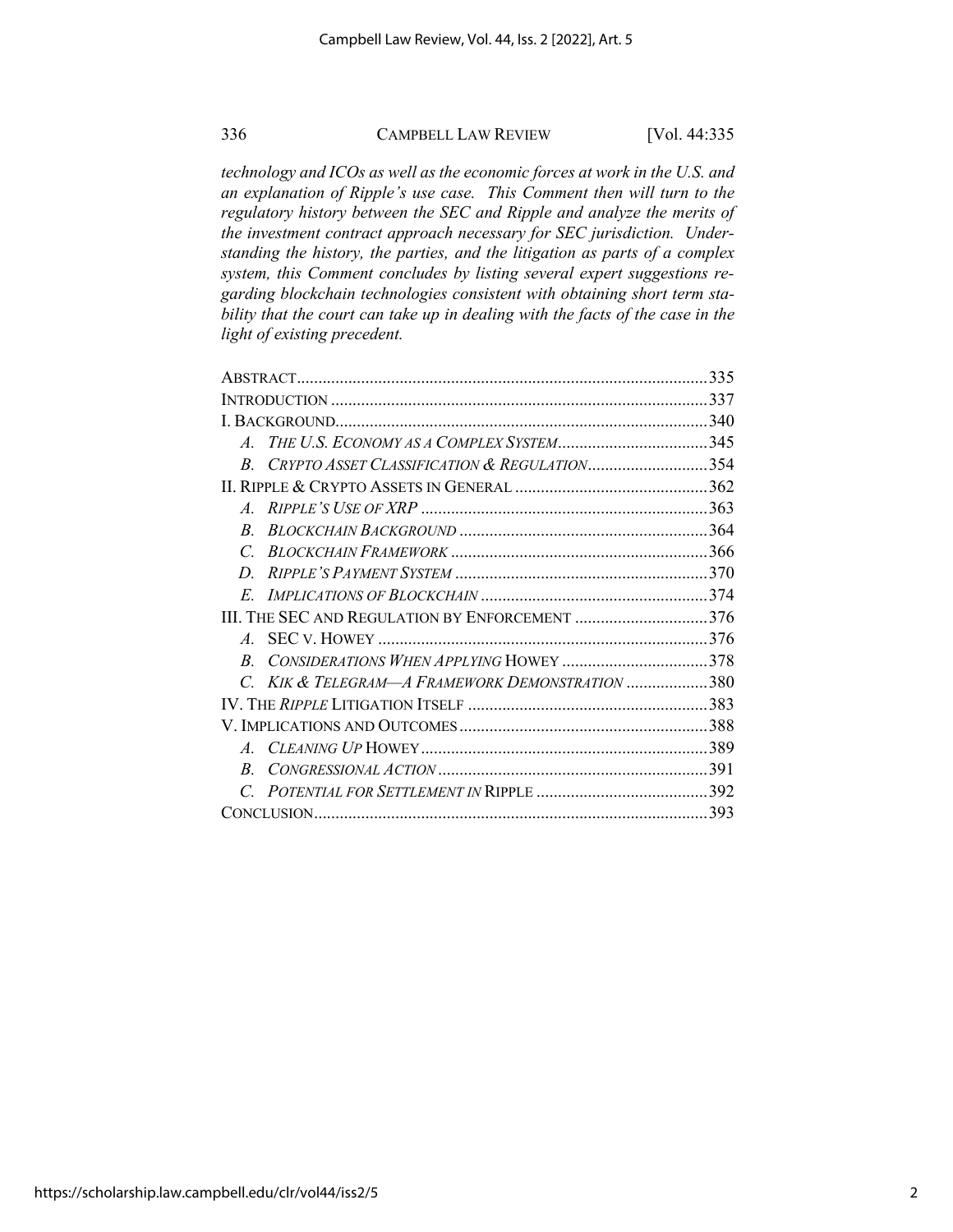#### **INTRODUCTION**

Nearly obscured by the architectural mélange that composes the Federal Triangle is a statue of a man of impossible proportions attempting to control an equally outsized horse. The intended message of the statue becomes obvious either by recognizing where one is when one sees it—outside the Federal Trade Commission building—or by simply knowing the statue's name: "Man Controlling Trade."<sup>1</sup>

With its exaggerated proportions and sense of motion—hallmarks of the Art Deco period—the statue vividly and confidently illustrates the struggle between the undulations of the market and the restraining hand of the government.<sup>2</sup> The statue suggests that upon sufficient exertions of strength and concentration, the market may perhaps be tamed; $3$  it also reminds the observer that the struggle to control is not a new phenomenon,<sup>4</sup> and that everyone, regulators<sup>5</sup> and artists<sup>6</sup> included, must grapple with exogenous

3. Today's rendition of the theme of unconquerable forces underlies much many of the superhero movies of recent interest*. See, e.g.*, AVENGERS: INFINITY WAR (Marvel Studios 2018); AVENGERS: ENDGAME (Walt Disney Studios Motion Pictures 2019).

4*. See Deuteronomy* 12:1–26:19 (outlining the Deuteronomic Code as told by Moses to the Israelites). Some well-known examples are the ancient tales of the Greeks in which gods and heroes vie for supremacy against one another. *See generally* THOMAS BULFINCH, *The Age of Fable, in* THE COMPLETE AND UNABRIDGED BULFINCH'S MYTHOLOGY, 196, 200– 10 (1998 ed.) (detailing the account given by Homer in *The Iliad*).

5. For example, in the SEC's 2022 Congressional Budgetary request, the SEC asked for \$1.99 billion dollars to "effectively carry out its mission and make a meaningful difference in meeting the challenges of today's global, interconnected, and technologically-sophisticated markets." U.S. SEC. & EXCH. COMM'N, FISCAL YEAR 2022 CONGRESSIONAL BUDGET JUSTIFICATION 2–3 (2021).

6. To stick with the movie example, new technologies are often created in response to unmet needs in visual effects production. Much of the *Avengers* films' success, for example, was the result of filmmakers' innovative computer-generated graphics techniques that brought a mid-twentieth century comic book to life. *See* Chris McGowan*, How the Avengers Movies Impacted, & United, the World of Visual Effects*, VFX VOICE, (Dec. 10, 2019), https: //www.vfxvoice.com/how-the-avengers-movies-impacted-and-united-the-world-of-visualeffects/ [https://perma.cc/G6SP-BCB4].

<sup>1</sup>*. Man Controlling Trade (Model, Federal Trade Commission Building)*,

SMITHSONIAN AM. ART MUSEUM, https://americanart.si.edu/artwork/man-controlling-trademodel-federal-trade-commission-building-14289 [https://perma.cc/62W7-HAEB]. This statue was sculpted by a New York artist named Michael Lantz for the Federal Trade Commission Building in 1942. *Id.*

<sup>2</sup>*. See* Chris Hoofnagle, *Sidebar: On Man Controlling Trade* (Aug. 12, 2014), https://hoofnagle.berkeley.edu/2014/08/12/sidebar-man-controlling-trade/ [https://perma.cc /N7KZ-VTGM] ("The muscular man stripped to the waist standing beside the horse and gripping its reins symbolizes the federal government, which through intelligence and restraint forces the horse to submit its power to a useful purpose.")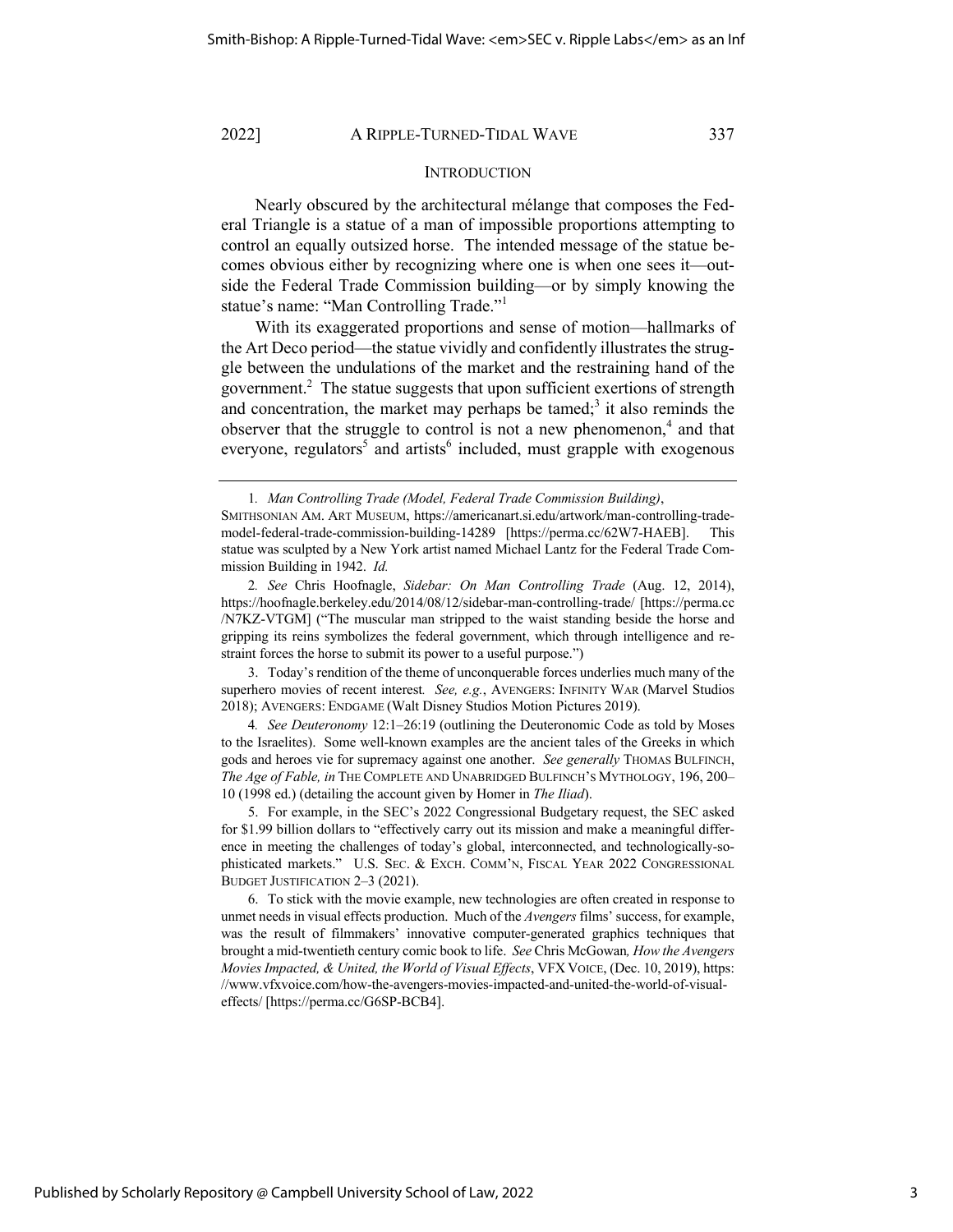forces of innovation. But the breadth and scale of data describing today's marketplace urges reconsideration of the analogy proffered by the statue: whatever a "successful" interaction between innovation and regulator may be, defining that interaction in easily understandable reductionist rules may be inadequate because the interaction it seeks to control is, if anything, more complex and nonlinear than ever before.

Today's private sector technology firms have successfully developed blockchain technologies including  $ICOs<sub>1</sub><sup>7</sup>$  distributed finance systems, cryptocurrencies and crypto assets, $\frac{8}{3}$  autonomous organizations and processes, and others, such that their sheer ubiquity has forced the highest levels of government to face these technologies on their own terms.<sup>9</sup> That is to say, not only as networks, but also as tools of alternate governance of human relationships.<sup>10</sup> Because blockchains generally operate on a limited-trust basis,<sup>11</sup> and because their adoption is driven by the demand for private law<sup>12</sup> outside of the control of a single entity or institution,<sup>13</sup> the very operation

9. Ensuring Responsible Development of Digital Assets, Exec. Order No. 14067, 87 Fed. Reg. 14143, 14143 (Mar. 9, 2022).

10. Vili Lehdonvirta, *The Blockchain Paradox: Why Distributed Ledger Technologies May Do Little to Transform the Economy*, OXFORD INTERNET INST. (Nov. 21, 2016), https://www.oii.ox.ac.uk/news-events/news/the-blockchain-paradox-why-distributed-ledge r-technologies-may-do-little-to-transform-the-economy/ [https://perma.cc/UZF8-G5WT] ("Who makes the rules matters at least as much as who enforces them. Blockchain technology may provide for completely impartial rule-enforcement, but that is of little comfort if the rules themselves are changed.").

11. WERBACH, *supra* note 8, at 29.

13*. See* WERBACH,*supra* note 8, at 30.

<sup>7.</sup> Jake Frankenfield, *Initial Coin Offering (ICO)*, INVESTOPEDIA (Nov. 3, 2020), https://www.investopedia.com/terms/i/initial-coin-offering-ico.asp [https://perma.cc/59TY-6ZMA]. An ICO is an "equivalent to an initial public offering" that is done by a cryptocurrency firm, where investors "buy into [the] offering to receive a new cryptocurrency token issued by the company." *Id.*

<sup>8.</sup> Crypto-assets are digital representations of value that exist on a blockchain, often called "tokens," and they "rest[] on three established foundations: cryptography, digital cash, and distributed systems." KEVIN WERBACH, THE BLOCKCHAIN AND THE NEW ARCHITECTURE OF TRUST 40 (2018). However, the neutral term "crypto-assets" does not denote whether the asset under discussion is in fact a legal *currency*. *See also* Justin Henning, Note, *The Howey Test: Are Crypto-Assets Investment Contracts?*, 27 U. Mia. Bus. L. Rev. 51, 53 (2018). Throughout this Comment, when a token or asset is under general discussion, the terms "asset" and "currency" may be used interchangeably.

<sup>12</sup>*. See* GILLIAN K. HADFIELD, RULES FOR A FLAT WORLD: WHY HUMANS INVENTED LAW AND HOW TO REINVENT IT FOR A COMPLEX GLOBAL ECONOMY 91 (2016) (arguing that regulations are driven by economic forces) ("A large part of what has driven the development of the legal structures we take for granted is the *economic demand for law*. Even the basic interest in fairness in law is in significant measure an economic demand." (emphasis added)).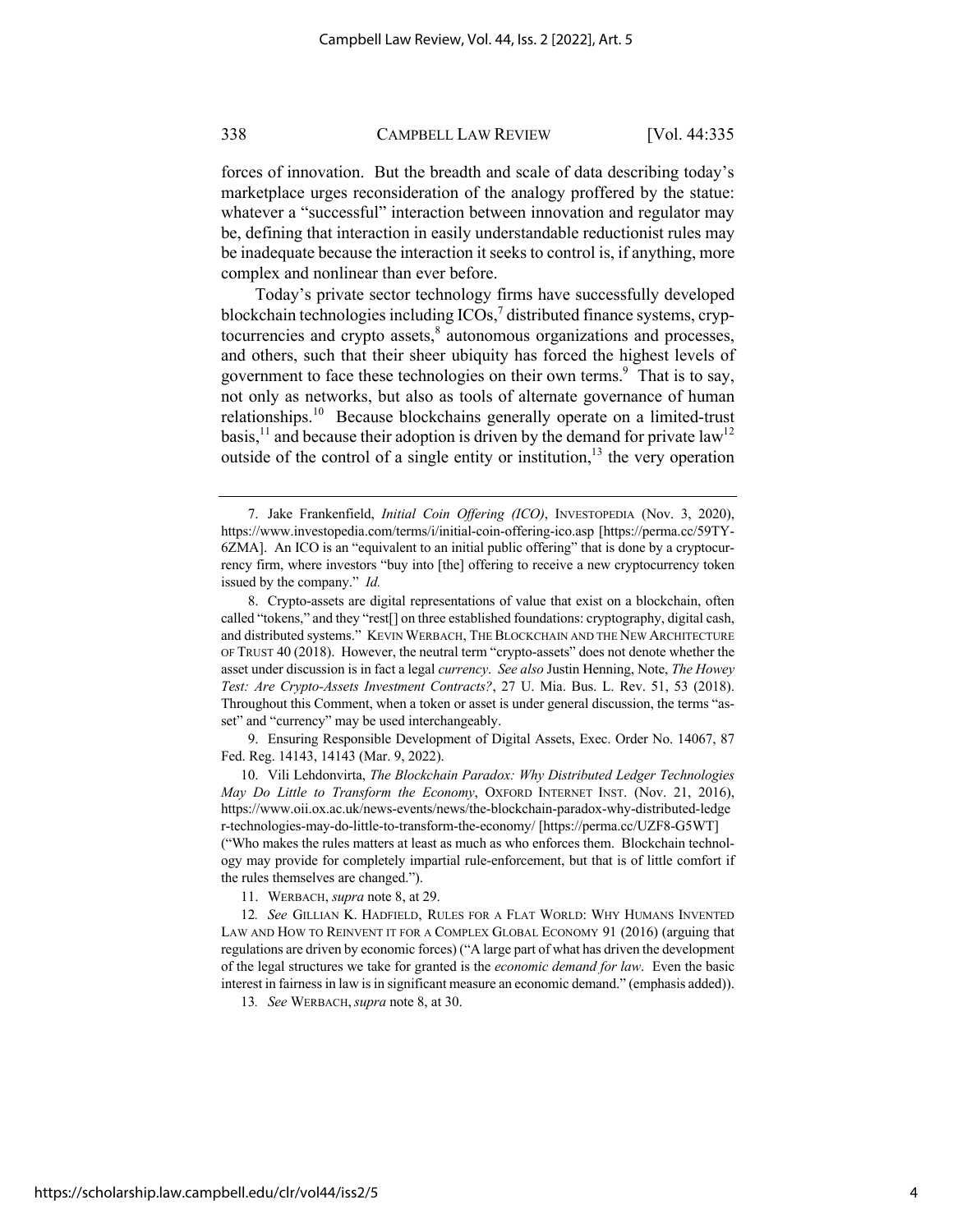and purpose of blockchains is generally counterintuitive to traditional regulatory structures. In one sense, this is a "governance paradox," because the idea that no person controls the blockchain is—at least partially—an illusion.<sup>14</sup> The implications of blockchain as a tool for managing "trustless" relationships is not fully understood, and how the technology is to be guided is not obvious. It is not clear that self-contained computer code that automatically executes a contract is to be enforced by exterior actors rather than by code,<sup>15</sup> nor is it "metaphysical<sup>[1</sup>y]" obvious that the direct sale of a digital asset that purports to allow participation in a network should or should not be considered a security, or anything else, for that matter.<sup>16</sup> Regulatory involvement and intervention is required, $17$  for example, to address issues such as the use of crypto assets to circumvent the law, determination of the way in which existing legal structures are to recognize distributed ledgers, and how the use of blockchains in already recognized transactions are to operate.18 These and other tensions simmer below the case *SEC v. Ripple Labs, Inc. (Ripple* Litigation or the Litigation).<sup>19</sup>

This Comment observes, often using historical comparisons, that the *Ripple* Litigation is an important case for courts, Congress, and the U.S. regulatory apparatus generally, because it shows that the shoehorn approach taken by regulators today is likely unworkable in cases where, like here, the law is dangerously close to being tone-deaf not only to the technology and

17*. See* Cathy Mulligan, *Blockchain and Sustainable Growth*, U.N. CHRON., https://www.un.org/en/un-chronicle/blockchain-and-sustainable-growth [https://perma.cc/S TJ7-5FGT].

19. Complaint, SEC v. Ripple Labs, Inc., No. 20 Civ. 10832, 2021 WL 1814771 (S.D.N.Y. Dec. 22, 2020) [hereinafter Ripple Labs Complaint].

<sup>14</sup>*. Id.* at 133–35.

<sup>15</sup>*. See* WERBACH,*supra* note 8, at 214.

<sup>16.</sup> Laura Shin, *Are ICOs for Utility Tokens Selling Securities? Prominent Crypto Players Say Yes,* FORBES (Oct. 2, 2017, 9:15 AM), https://www.forbes.com/sites/laurashin/2017/ 10/02/are-icos-for-utility-tokens-selling-securities-prominent-crypto-players-say-yes/?sh=3 a16b68334fa [https://perma.cc/9XA6-VYZ6] ("There is no existential metaphysical continuum where [a] pdf file become [sic] an entry on a decentralized ledger."); *see also* JUAN BATIZ-BENET ET AL., PROTOCOL LABS & COOLEY, THE SAFT FRAMEWORK: TOWARD A COMPLIANT TOKEN SALE FRAMEWORK 3 (2017) ("[Utility tokens] offer intrinsic utility that powers a decentralized, distributed network that delivers to the users of the network a consumptive good or service.").

<sup>18.</sup> WERBACH, *supra* note 8, at 178–81. Also important is the need for continued maintenance of the United States' strategic position in a shrinking global economy. *See* Rosie Rios (@RosieRios), TWITTER (Sept. 26, 2021, 3:35 PM), https://twitter.com/RosieRio s/status/1442211127123845127 [https://perma.cc/DHN3-3VG5] ("XRP's primary purpose is facilitating cross border payments while other [crypto assets] find their value in speculation. China's latest move brings this point home.").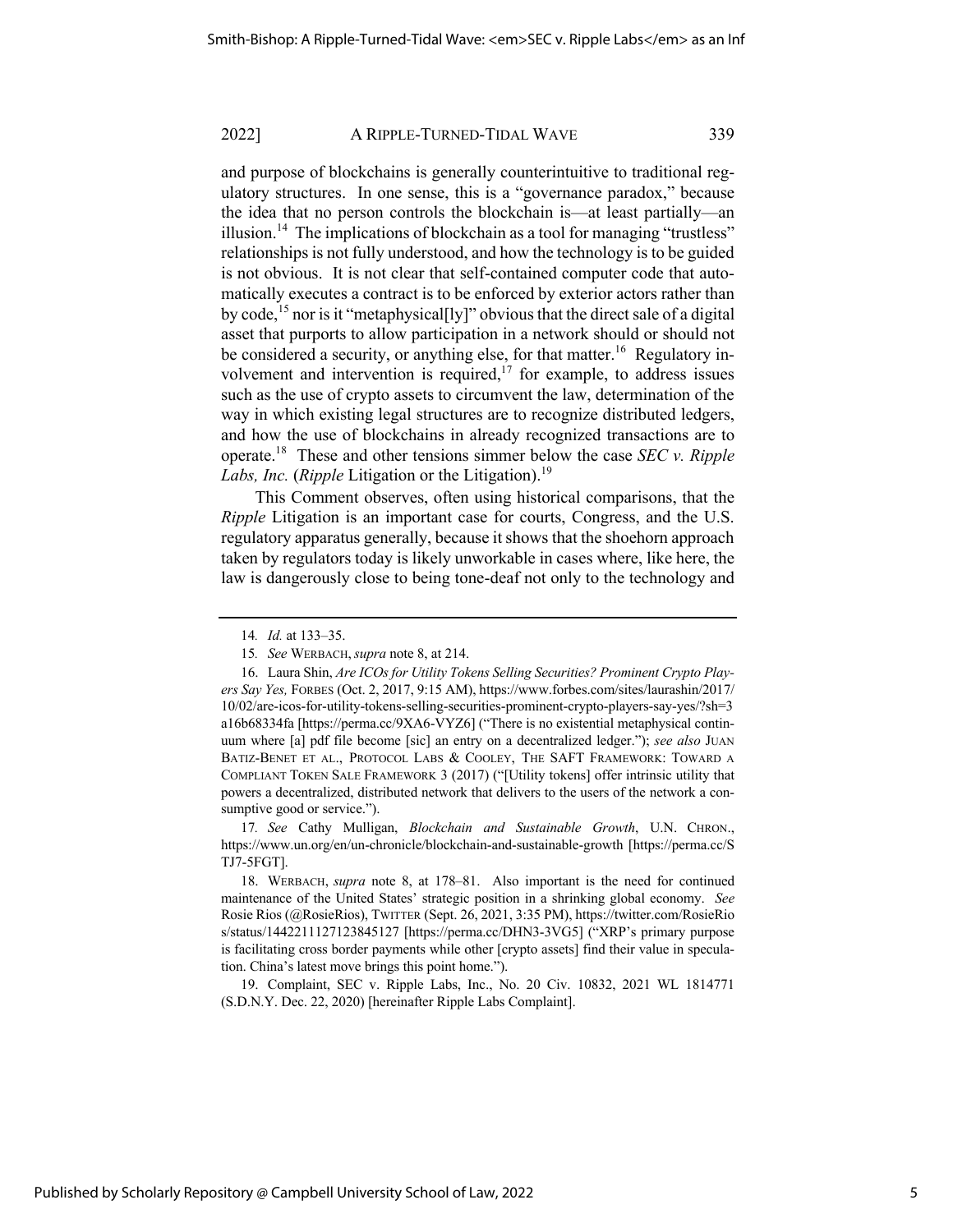to the facts, but to the promotion of resiliency of the complex system *that gave rise to both*. The Comment's argument lies here. Therefore, it is predictable that this case will, in one way or another, tend towards a system trajectory of short-term stability by advancing the law's treatment of blockchain and crypto assets by either (1) spurring the courts to develop a new "*Ripple* test," or otherwise limiting existing caselaw,<sup>20</sup> (2) spurring Congress to action, or (3) providing clarity on treatment of crypto assets like XRP even if a settlement occurs. Part II discusses the circumstances at play behind the lawsuit as well as introducing the main players. Part III provides a basic discussion of the salient mechanics of blockchain and crypto assets as they exist in a broader context, turning then to *Ripple* as a contextualized use case. With this foundation laid, Part IV describes the approach taken by the judiciary to enable the SEC to regulate companies like Ripple. Part V completes this discussion and further contextualizes it by undertaking a brief analysis of the posture of the case. With all of this in hand, Part VI claims that in any of the three most likely outcomes, this case should be important not only to the future of blockchain innovation in the U.S., but also to regulators who are willing to consider it as an example of that emergent phenomenon and consider it and its underlying causes as an irreducible part of the U.S. economy.

#### I. BACKGROUND

After a failed attempt to settle on December 22, 2020—the last day in office for Chairman Jay Clayton—the SEC filed a complaint in the United States District Court for the Southern District of New York against Ripple<sup>21</sup> and two of its executives for alleged violations of the U.S. Securities Act of

<sup>20.</sup> Particularly, it is possible that the *Howey* framework and its progeny may generate a re-definition of an "investment contract." This is hardly a novel claim. *See generally*  Henning, *supra* note 8, at 73 ("The heavy uncertainty around crypto-assets seems to suggest we are heading towards some sort of clarity.").

<sup>21</sup>*. See also What is Ripple? A Beginner's Guide for Understanding Ripple*, COINTELEGRAPH, https://cointelegraph.com/blockchain-for-beginners/what-is-ripple-a-beginners-guide-for-understanding-ripple [https://perma.cc/AR6Z-NDKR] [hereinafter *What is Ripple?*]; Kevin Reynolds, *SEC Chairman Clayton Says Wednesday Is His Last Day in Office*, COINDESK (Sept. 14, 2021, 6:47 AM) https://www.coindesk.com/policy/2020/12/23 /sec-chairman-clayton-says-wednesday-is-his-last-day-in-office/ [https://perma.cc/X5ZW-TZT9].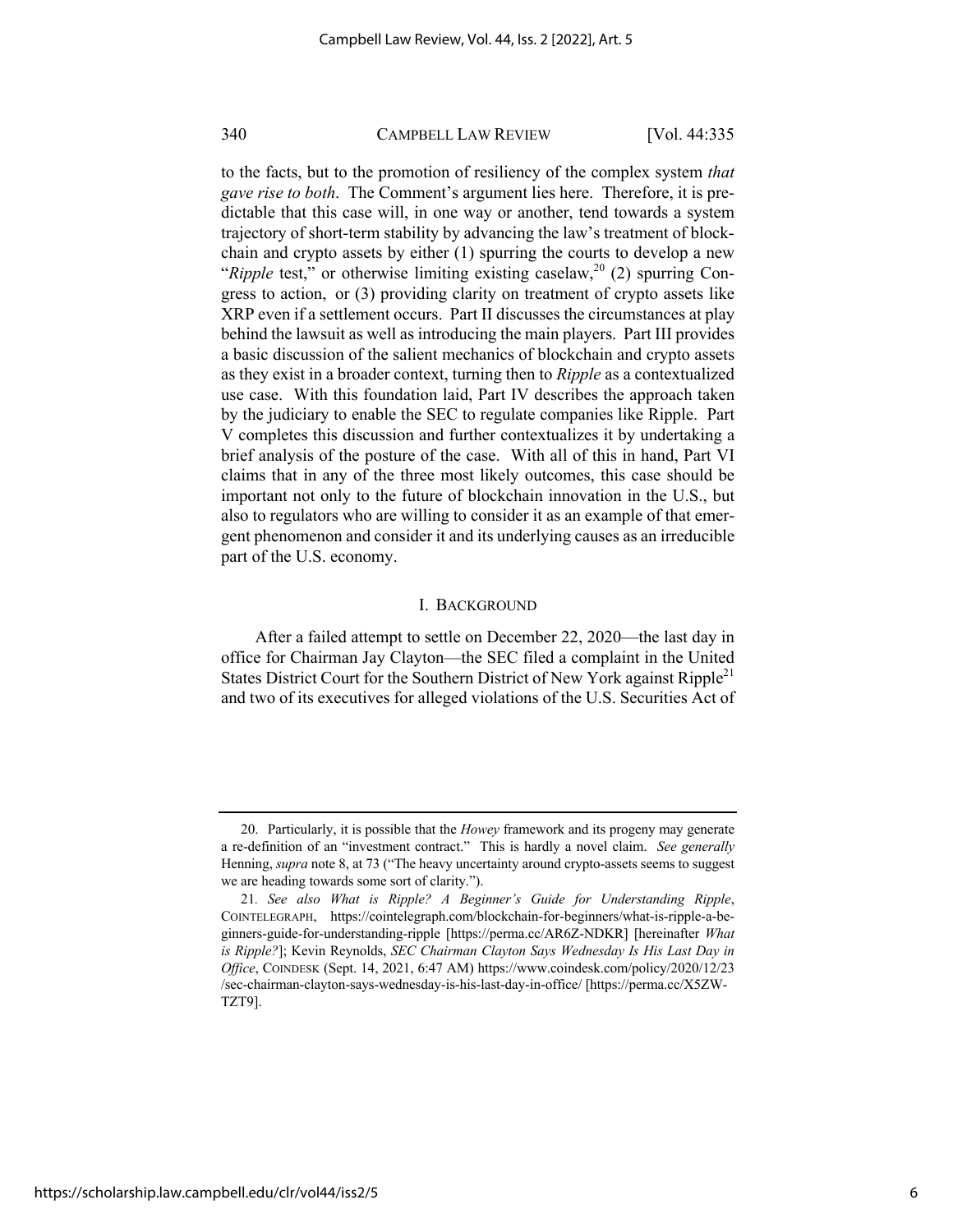$1933$ <sup>22</sup> and as to the executives, for aiding and abetting such violations.<sup>23</sup> The SEC alleged that Ripple and the executives participated in, and still participate in, an unregistered securities offering for the sale of XRP, Ripple's native crypto asset, beginning in 2013.<sup>24</sup> The filing was unusual<sup>25</sup>— Clayton was one of the three-commissioner majority voting to bring the lawsuit, and he did so only "hours before resigning."<sup>26</sup> Also unusual, though not unforeseen, was the effect of the enforcement action: in the twenty-four-hour period following the lawsuit's filing, approximately fifty billion dollars was obliterated as XRP's value tumbled in the wake of the report of the lawsuit.<sup>27</sup> XRP was valued as the seventh-largest crypto currency by market capitalization at the time of the lawsuit.<sup>28</sup> Much of the loss was borne by main street investors who were unable to sell off their XRP as it was de-listed from secondary cryptocurrency exchanges following the declaration by the SEC that Ripple had engaged in illegal conduct.<sup>29</sup>

The *Ripple* Litigation is a snapshot of the current regulatory landscape in the crypto asset space.<sup>30</sup> By virtue of its assertion of jurisdiction, the SEC has turned the threshold matter into a fact-intensive—and therefore

26. Eleanor Terrett & Charlie Gasparino, *Regulatory Riddle: An Investigation into the*  SEC v. Ripple *Case and its Consequences for Crypto,* FOX BUS. (Nov. 24, 2021), https://ww w.foxbusiness.com/features/sec-ripple-crypto-future-blockchain [https://perma.cc/59FX-9 CJ4].

27. Bilal Jafar, *Jay Clayton's Last Day at SEC Resulted in \$50 Billion Cryptocurrency Crash*, FINANCE MAGNATES (Dec. 24, 2020, 7:26 AM), https://www.financemagnates.com /cryptocurrency/news/jay-claytons-last-day-at-sec-resulted-in-50-billion-cryptocurrency-cr ash/ [https://perma.cc/WNW3-3PB4].

28*. All Cryptocurrencies*, COINMARKETCAP, https://coinmarketcap.com/all/views/all/ [https://perma.cc/3WFH-MBVE] (listing XRP with a market capitalization of over more than \$51 billion dollars).

29. Terrett & Gasparino, *supra* note 26.

30*. See generally* WERBACH, *supra* note 8, at 177–200 (discussing the transition from New York's trail-blazing Bitlicense regulation to the current state of crypto regulation).

<sup>22</sup>*. See* Reynolds, *supra* note 21 ("Clayton certainly knows how to leave on a high note. His last day comes 24 hours after the SEC filed suit against fintech firm Ripple . . . sending shockwaves throughout the crypto[-asset] industry.").

<sup>23.</sup> Ripple Labs Complaint, *supra* note 19 at 3.

<sup>24</sup>*. Id.* at 1–2.

<sup>25.</sup> And this may be putting it mildly. *See* Roslyn Layton, *In the Ripple Case, the SEC Is Now on Trial—and Knows It*, FORBES (Apr. 8, 2021, 9:46 AM), https://www.forbes.com/si tes/roslynlayton/2021/04/08/in-the-ripple-case-the-sec-is-now-on-trial—and-knows-it/amp/ ?\_\_twitter\_impression=true [https://perma.cc/8PJ6-DSSC] [hereinafter *The SEC Is Now on Trial*]; *see also* Carol Goforth, *It Is Time for the U.S. to Create a 'Ripple Test' for Crypto,* COINTELEGRAPH (July 21, 2021), https://cointelegraph.com/news/it-is-time-for-the-us-tocreate-a-ripple-test-for-crypto [https://perma.cc/V6YN-EYC4] [hereinafter *Time for a Ripple Test*].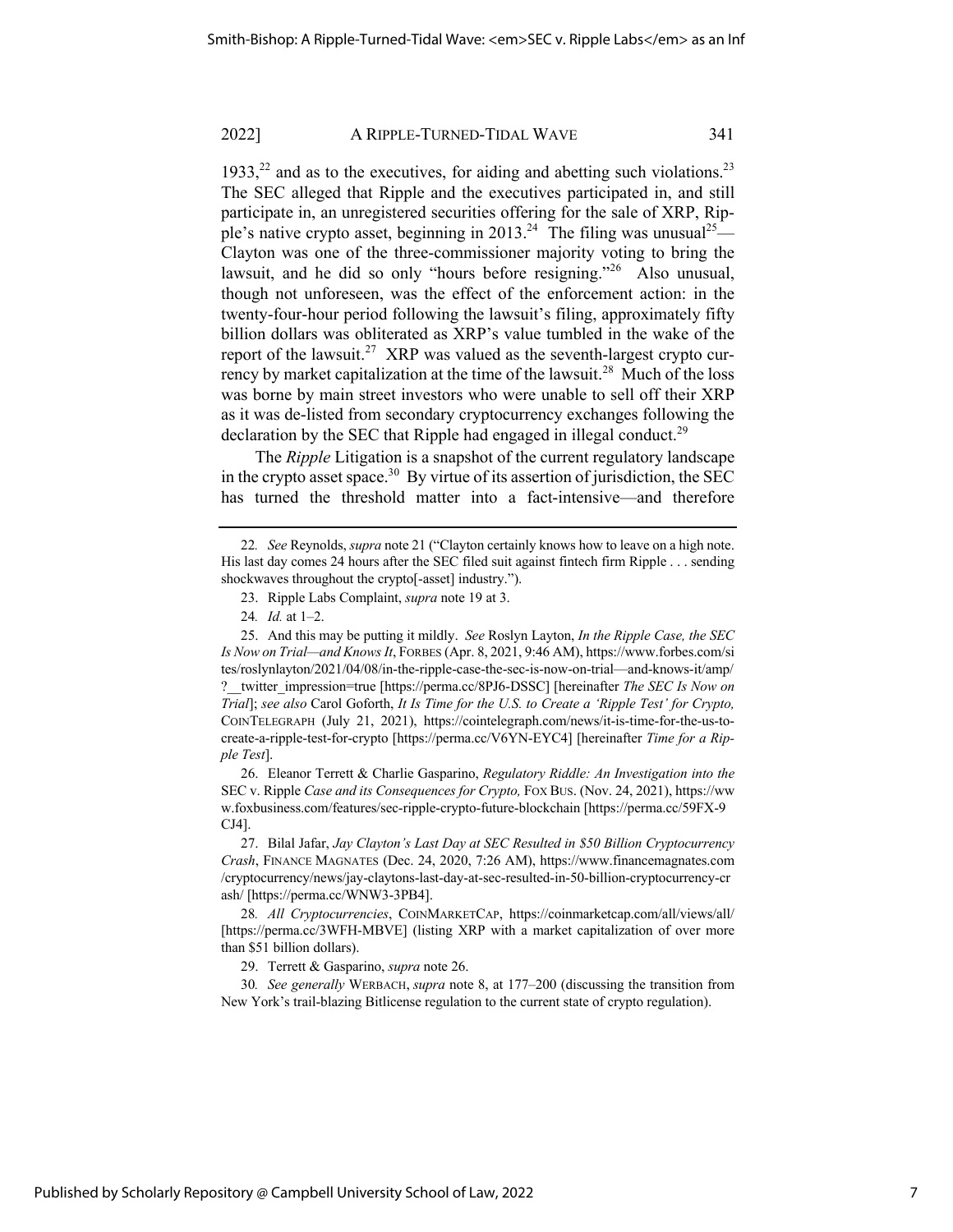expensive—analysis of the asset, or "token," native to the blockchain network in issue to determine whether it is, or was offered as, a "security" within the meaning of the law. Although the SEC concluded that Ripple participated in a securities offering, the agency has also signaled that, at least some cases, tokens sold during an ICO were securities at *that* time, but not at others.<sup>31</sup> At the very least, the facts in Ripple's case—particularly the SEC's delay in bringing the action while knowing that during the delay more sales and decentralization were taking place—seem to call for a clear explanation for the basis of delineation.<sup>32</sup>

Recognizing this, both in the Litigation and in the court of public opinion, a key component of Ripple's overarching strategy has been to highlight the inconsistency of the SEC's "decentralization" rationale.<sup>33</sup> This has largely been in response to public behavior by SEC officials; over several years, former chairpersons of the SEC have pointed to both Ethereum and Bitcoin,  $34$  suggesting  $35$  that sufficient decentralization of computing resources<sup>36</sup> may defeat a "security" classification of a crypto asset because the "purchasers [of the crypto asset] would no longer reasonably expect a person or group to carry out essential managerial or entrepreneurial efforts[.]"<sup>37</sup> As far as it goes, Ripple's argument is probably consistent with the commonsense understanding of a general market participant, or "main street investor," of what a security is: "[a] share of ownership in a company—giving

32*. See* Yuliya Guseva, *The SEC, Digital Assets, and Game Theory*, 46 J. CORP. L. 629, 649–50 (2021).

33. Terrett & Gasparino, *supra* note 26.

34. These are the two most well-known cryptocurrencies and the two largest cryptocurrencies by market capitalization. John Divine, *Bitcoin v. Ethereum: Which Is a Better Buy?*, USNEWS & WORLD REP. (Jan. 18, 2022 12:19 PM), https://money.usnews.com/investing/cry ptocurrency/articles/bitcoin-vs-ethereum-which-is-a-better-buy [https://perma.cc/8PAR-49 XV].

35. Hinman, *supra* note 31.

36. Sufficient decentralization in a disintermediated system like blockchain means that "it is the users themselves and their vast combined computing power that record[s] transactions directly between peers, rather than through banks[.]" Carol Goforth, *The Lawyer's Cryptionary: A Resource for Talking to Clients about Crypto-transactions*, 41 CAMPBELL L. REV. 47, 54 (2019).

37. Hinman, *supra* note 31; *see also* Neeraj Agrawal, *SEC Chairman Clayton: Bitcoin Is Not a Security*, COIN CENTER (Apr. 27, 2018), https://www.coincenter.org/sec-chairmanclayton-bitcoin-is-not-a-security/ [https://perma.cc/S5UD-S9J5].

<sup>31</sup>*. See, e.g.*, William Hinman, Dir. of Div. of Corp. Fin., SEC, Remarks at the Yahoo Finance All Markets Summit: Crypto (June 14, 2018) (transcript available at https://www.sec .gov/news/speech/speech-hinman-061418 [https://perma.cc/G57V-3C96]); Joseph Hall, *Ripple Token Case Highlights Need for SEC Clarity on Crypto*, LAW360 (Jan. 25, 2021, 4:56 PM), https://www.law360.com/articles/1346432 [https://perma.cc/L67L-35KB].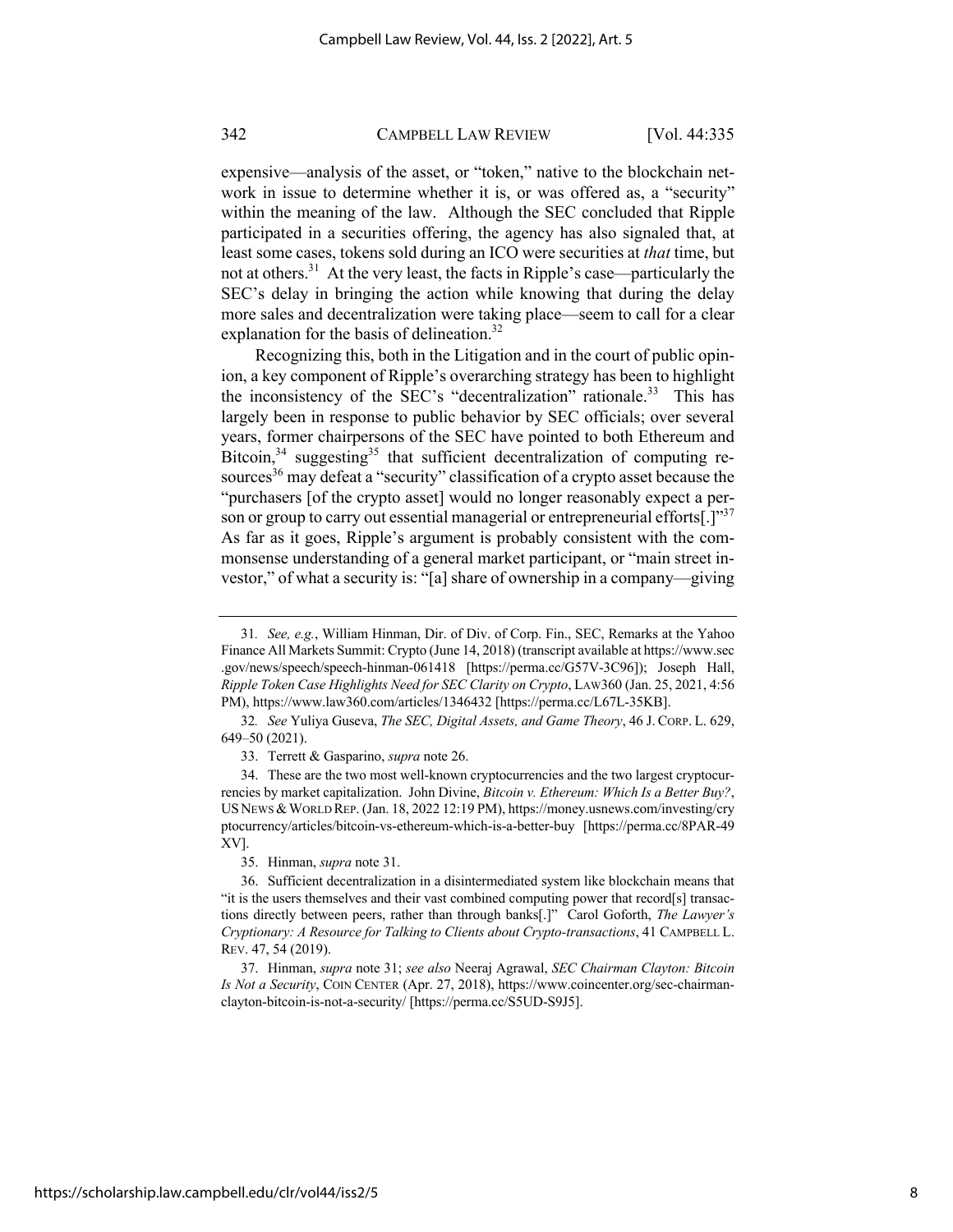the shareholder a stake in the business and an interest in its profits."<sup>38</sup> It is the efforts of the company's board of directors or other management that is the primary driving force behind changes in the value of the investment. In the cases of the Bitcoin and Ethereum blockchains, widespread adoption of a crypto asset has already occurred.<sup>39</sup> Ripple strenuously argues that this temporal distinction is the *only* meaningful difference between XRP and these other two acknowledged non-security crypto assets.<sup>40</sup> However persuasive this argument may be publicly, the *legal* question under the current regulatory framework will boil down to whether the court understands the facts of this case to show that the SEC's or Ripple's understanding of *what XRP is* as a matter of classification is the correct one.

Like a large and increasing number of entrepreneurial-minded businesses,<sup>41</sup> Ripple has used blockchain technology as part of a solution to a longstanding problem: the inefficiencies in international finance. The firm was successful in the five years leading up to the lawsuit: XRP was adopted by some of the largest banks in the world as a payments rail,  $42$  and, at the

<sup>38.</sup> J. Carl Cecere, *Cryptocurrency's Future in the U.S. Is Threatened by SEC Action Against Ripple*, BLOOMBERG LAW (Apr. 19, 2021, 4:00 AM), https://news.bloomberglaw.co m/securities-law/cryptocurrencys-future-in-the-u-s-is-threatened-by-sec-action-against-ripple [https://perma.cc/B3SR-Q5ZQ]. Of course, this definition does *not* legally control. *See*  15 U.S.C. § 77b(a)(1) (alternatively cited as Securities Act §2(1)) (defining security).

<sup>39</sup>*. See* Carol Goforth, *Cinderella's Slipper: A Better Approach to Regulating Cryptoassets as Securities*, 17 HASTINGS BUS. L.J. 271, 285 (2021) [hereinafter *Cinderella's Slipper*].

<sup>40</sup>*. See, e.g.*, Chris Giancarlo & Conrad Bahlke, *Cryptocurrencies and U.S. Securities Laws: Beyond Bitcoin and Ether*, IFLR (June 17, 2020), https://www.iflr.com/article/b1m2p m9g4n65mk/cryptocurrencies-and-us-securities-laws-beyond-bitcoin-and-ether [https://per ma.cc/5ER9-9FUA] ("The mere fact that an individual holds XRP does not create any relationship, rights or privileges with respect to Ripple any more than owning Ether would create a contract with the Ethereum Foundation[.]").

<sup>41.</sup> To give an idea of the size of blockchain, one research company suggests that blockchain is going to expand "from USD [\$]4.9 billion in 2021 to USD [\$]67.4 billion by 2026, at a Compound Annual Growth Rate (CAGR) of 68.4% during the forecast period." *Blockchain Market with COVID-19 Impact Analysis, by Component (Platforms and Services), Provider (Application, Middleware, and Infrastructure), Type (Private, Public, and Hybrid), Organization Size, Application Area, and Region-Global Forecast to 2026*, MARKETS & MARKETS, https://www.marketsandmarkets.com/Market-Reports/blockchain-technologymarket-90100890.html [https://perma.cc/PD29-PKWA].

<sup>42.</sup> For a list of the financial institutions using RippleNet, see *AWS Partner Profile: Ripple*, AMAZON, https://aws.amazon.com/partners/success/ripple/ [https://perma.cc/T8W3- SYCM]; *see also* Eric Grant, *6 Biggest Banks Using Ripple (XRP) Products*, USETHEBITCOIN, https://usethebitcoin.com/6-biggest-banks-using-ripple-products/ [https:// perma.cc/CQB9-DM4K]. *But see* Leo Jakobson, *Citing SEC Suit MoneyGram Suspends Use of Ripple ODL*, MOD. CONSENSUS (Feb. 22, 2021), https://modernconsensus.com/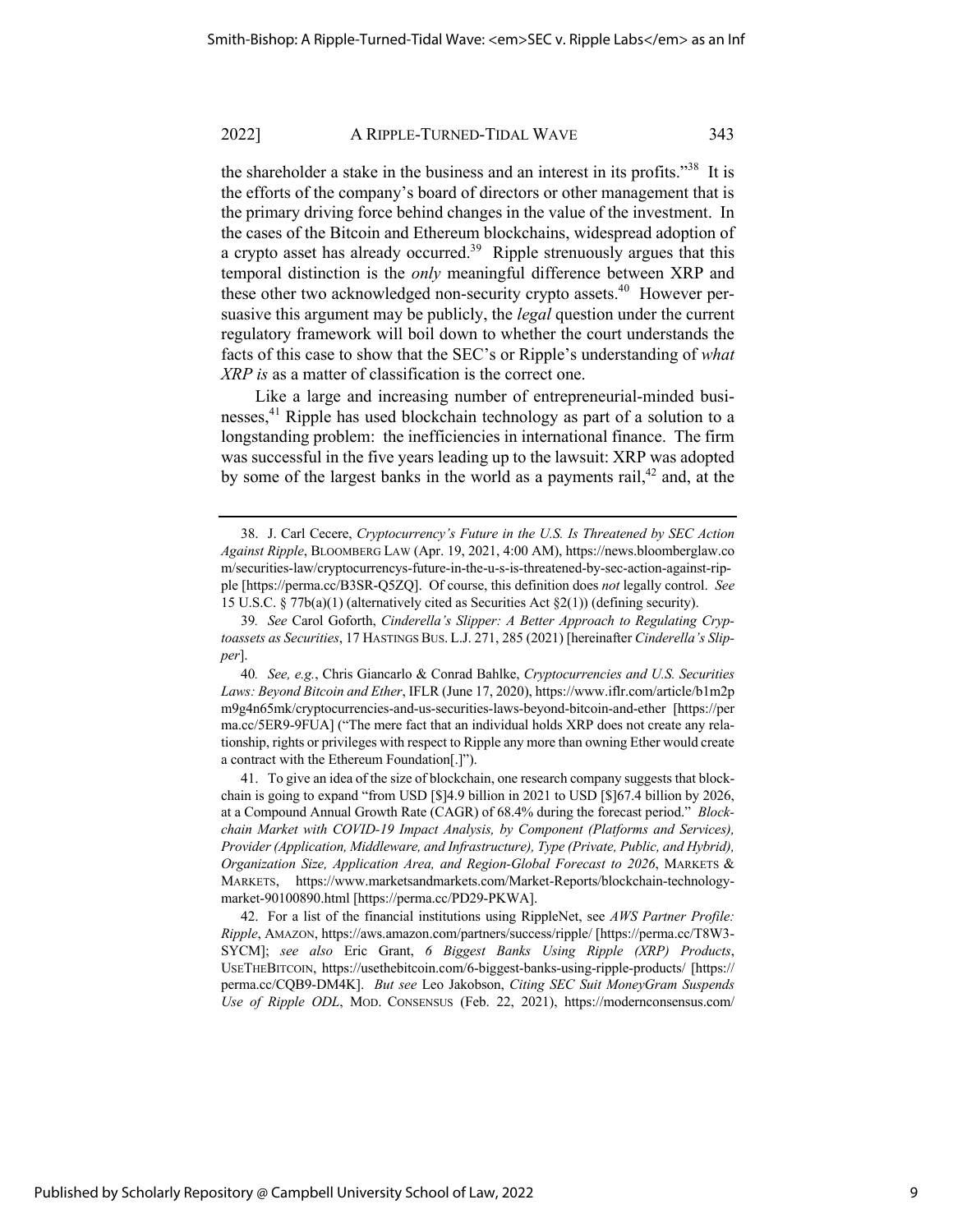time of the Litigation, Ripple was the third-largest crypto asset by capitalization in the U.S. $43$  Even after the lawsuit, the company has experienced year-over-year growth with XRP use in international markets.<sup>44</sup> Therefore, Ripple is recognized as a tangible illustration of how the non-intermediated trust of blockchain is expected to be a major player in social and business problems in the coming years.<sup>45</sup>

And while businesses could simply not conduct ICOs—certainly the distribution of crypto assets need not be in exchange for money or in anticipation of future money<sup>46</sup>—this is an understandably less attractive option to for-profit businesses.<sup>47</sup> Similarly understandable considering the uncertainty48 of new technologies is the SEC's mandate to protect investors. But in the *Ripple* Litigation, the facts urge careful consideration by the court of the unique underlying regulatory challenges of crypto assets, namely, distinguishing between degrees of decentralization, $49$  properly classifying the crypto assets, and consistent enforcement. While the judiciary has another clear bite at the apple to make a clarifying change that could limit the SEC's long reach<sup>50</sup>—which as Ripple's current international success suggests is in

45. For example, the metaverse, which is at the center of Web3, is expected to have significant blockchain involvement as the foundation of its operation. *See* Joseph Raczynski, *The Metaverse is Coming: Is the Legal Market Prepared?*, THOMSON REUTERS (Oct. 11, 2021), https://www.thomsonreuters.com/en-us/posts/legal/legal-metaverse/ [https://perma .cc/R557-2Q3A] (suggesting that blockchain's ability to transparently store data will drive the expansion of the metaverse).

- 47. And, it may not account for the potential of blockchains to democratize startups.
- 48*. See* WERBACH,*supra* note 8, at 198–99.

49*. See generally* Ben Jessel, *Can Hester Peirce's Safe Harbor Proposal Save Cryptocurrency? Experts Weigh In*, FORBES (Apr. 1, 2020, 1:36 PM), https://www.forbes.com/sites /benjessel/2020/04/01/hester-peirces-safe-harbor-proposallegal-and-regulatory-expertsweigh-in-on-the-catch-22/#23d99d24665a [https://perma.cc/XL6E-X2JB] ("[A] token distribution (which is a necessary part of launching a public network) might be deemed by the SEC to be a securities offering which would place significant restrictions around the ability for tokens to be transferred without friction. These restrictions would place a barrier on a network being able to achieve decentralization and adoption. A decentralized network with no-adoption would in-turn likely mean that its native token would be classed as a security.").

50. Ripple's executives argue that these sales are outside of Congress's jurisdiction. *See* Memorandum of Law in Support of Defendant Bradley Garlinghouse's Motion to Dismiss

https://scholarship.law.campbell.edu/clr/vol44/iss2/5

cryptocurrencies/ripple/citing-sec-suit-moneygram-suspends-use-of-ripplenet/ [https://perm a.cc/4T97-T46Y].

<sup>43</sup>*. See* Guseva, *supra* note 32, at 668.

<sup>44</sup>*. See* Craig DeWitt, *ODL Sees Record Growth and Traction in 2021*, RIPPLE INSIGHTS (Oct. 29, 2021), https://ripple.com/insights/record-growth-and-traction-odl-in-2021/ [https: //perma.cc/N9FA-KUGH].

<sup>46</sup>*. See* WERBACH,*supra* note 8, at 183.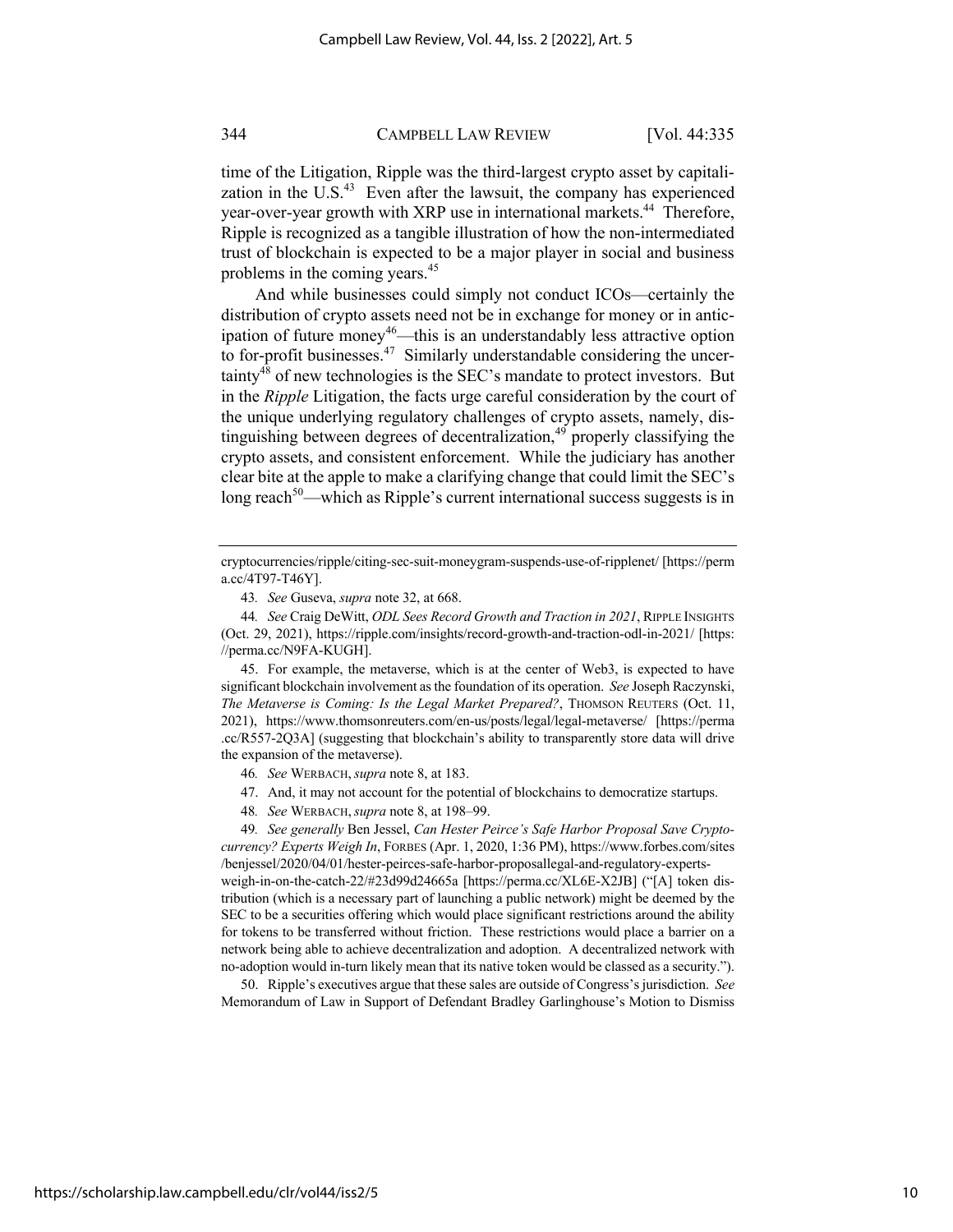the best economic and strategic interests of the  $U.S.^{51}$ —a more complex understanding of regulators and innovators is needed than that suggested by Man Controlling Trade.

#### *A. The U.S. Economy as a Complex System*

Whether judicial or congressional, the legal decisions made in response to the *Ripple* Litigation and cases certain to follow it will be difficult. To capture the complexity of the free-willed agents and institutions, decision-making will require a data-driven framework capable of modeling these non-linear concepts.52 To see this, consider that the *Ripple* Litigation, like the U.S. economy or society itself, obviously did not develop in a vacuum; it developed over time into a system exhibiting features of complexity<sup>53</sup> that "emerg[e] from the actions and interactions of . . . actors in a networked relationship, but with different characteristics from those  $\dots$  actors."<sup>54</sup> Complexity theory is the study of these "systems effects, . . . [meaning the] inter-agent connections and the system-wide effects they produce, $\frac{155}{100}$  and it predicts that a system that experiences introduction of new conditions—such as the dynamic interaction between individuals and institutions that compose it—will behave nonlinearly because that system is *more* than the aggregate sum of its parts.<sup>56</sup> This is profound not only philosophically, but practically, because it suggests that understanding large systems full of simple rules take on a predictive life separate from their inputs and composite parts.

53. This Comment will not discuss complexity theory in detail. For a primer on the subject, see MELANIE MITCHELL, COMPLEXITY: A GUIDED TOUR (2009).

54. Jamie Murray et al., *Encountering Law's Complexity*, *in* COMPLEXITY THEORY AND LAW: MAPPING AN EMERGENT JURISPRUDENCE 3, 6 (Jamie Murray et al. eds., 2019).

56. MITCHELL, *supra* note 53, at 23 (referring to this idea using the term "sensitive dependence on initial conditions").

the Amended Complaint at 20, SEC v. Ripple Labs, Inc., No. 20 Civ. 10832, 2021 WL 1814771 (S.D.N.Y. Apr. 12, 2021).

<sup>51</sup>*. See* DeWitt, *supra* note 44.

<sup>52.</sup> J.B. Ruhl advocates that the first step is "withdrawing from the reductionist-bred molds that have predominated in American legal theory and institutions and have led to stasis through over-regulation, so that we can begin to see dynamical behavior in the law-and-society system for what it is." J.B. Ruhl, *Complexity Theory as a Paradigm for the Dynamical Law-and-Society System: A Wake-Up Call for Legal Reductionism and the Modern Administrative State*, 45 DUKE L.J. 849, 927 (1996).

<sup>55.</sup> J.B. Ruhl & Daniel M. Katz, *Mapping Law's Complexity with "Legal Maps*,*" in*  COMPLEXITY THEORY AND LAW: MAPPING AN EMERGENT JURISPRUDENCE 23, 26 (Jamie Murray et al. eds., 2019).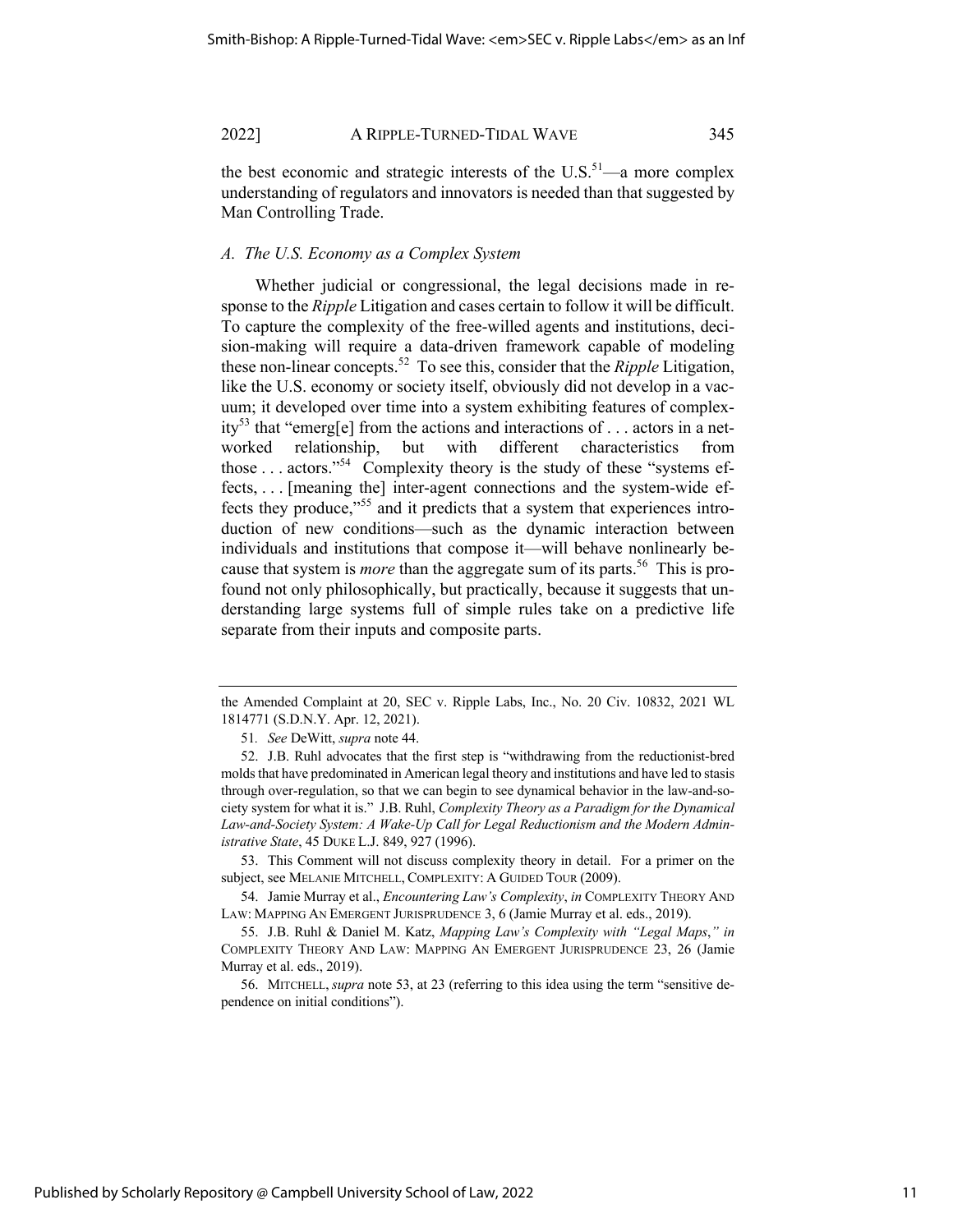Analogizing a real complex system, like the U.S. economy and those who compose it, to a model capable of prediction requires a cursory understanding of two concepts from the sub-discipline of dynamical systems the- $\text{or} \mathbf{v}^{57}$  and the roles they play in the system: the concepts of "trajectory" and a system's "attractors."58 Simply put, a trajectory is a path a system takes in an *n* dimensional space in which the system exists.<sup>59</sup> An attractor is a description of a system's behavior that the attractor describes.<sup>60</sup> These terms are simply lexicon for describing interactions at scale. For example, to predict how a flock of birds may behave, one may try to reduce the behavior of the flock into the behavior of each of the individual birds and extrapolate to the whole.<sup>61</sup> However, this seemingly logical approach—informed by the commonsense notion that the flock behaves according to simple rules such as follow the bird ahead, turn left when that bird turns left, turn right when that bird turns right, and so on—cannot predict what the flock *as an emergent entity* or as a "system" will do. This is precisely because the birds—which are "agents" in the system—interact with and affect each other in a constant feedback loop. While one can say the flock will respond to attractors, such as seeking food and avoiding predators, or that the flock's trajectory can be described as trending toward or away from these attractors, prediction requires treating the flock as *more* than the sum of its parts. It is for this reason that the rules governing each of the birds are insufficient at scale to understand—much less control—the trajectory of the emergent phenomenon. It is with this understanding that the *Ripple* Litigation should be considered: instead of focusing only on whether legal interpretations of a securities regime built for a different time are appropriate for a new class of technology, regulators should consider identifying the attractors and trajectory of the entire system of which the *Ripple* Litigation is an emergent phenomenon and develop models that quantify attractors and that measure and test possible regulation for effectiveness in charting a course towards desirable system states and away from collapse.

Using traditional reductionist thinking, modeling is probably difficult or even impossible. As a complex system, the U.S. economy is "always evolving" and is "highly dependent" on persons and institutions involved

<sup>57</sup>*. See* Ruhl, *supra* note 52, at 862 n.19.

<sup>58</sup>*. Id.* at 862–63.

<sup>59</sup>*. Id.* at 863 n.22.

<sup>60</sup>*. Id.* at 863 n.24.

<sup>61</sup>*. See id.* at 893–916 (explaining the rise of, and ultimate failure of, reductionism in American law to account for full prediction of what courts would do under a certain set of facts).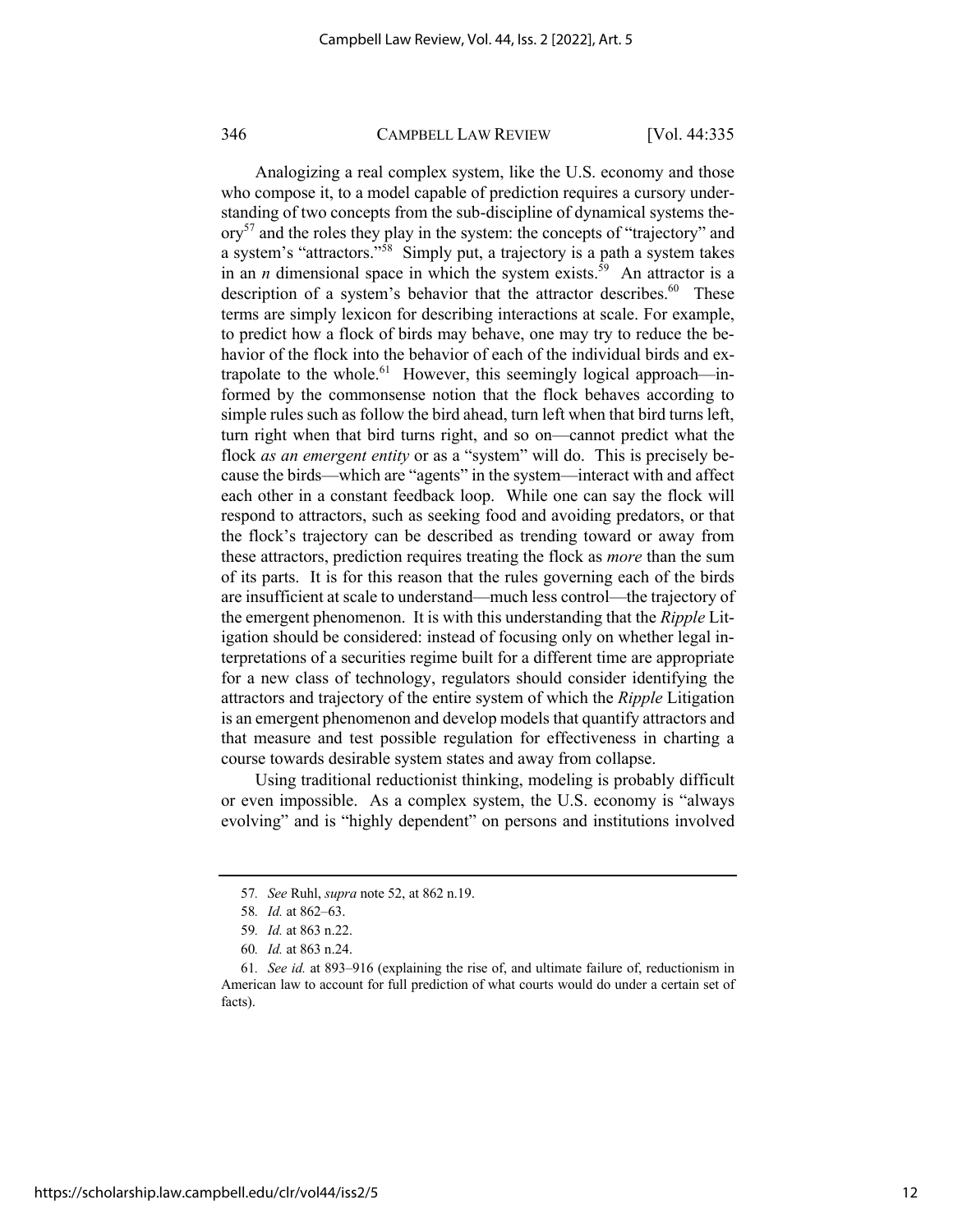with it.<sup>62</sup> Thus, complexity theory suggests that not only will this Litigation probably have a nonlinear effect on everything from blockchain adoption to consumer choice to use crypto currencies,<sup>63</sup> but inasmuch as the Litigation *itself* is a complex system composed of agents the background socio-economic situation will itself impart change within the Litigation as agents and institutions are forced to respond personally and professionally. But society still requires the law to "promote stability or resilience to systemic threats."64 And there are many such threats: the U.S. is faced with economic and health-related woes from inflation and COVID-19, as well as challenges to the rule of law and the fair administration of justice in the light of racial and social unrest. In terms of market growth, there is also the next phase of the internet, known as Web3, which will largely be driven by underlying blockchain technology.<sup>65</sup> These kinds of emergent phenomenon may be the results of "strange attractors," which have a unique role in a complex system:<sup>66</sup> the creation of difficult-to-predict outcomes, or "chaotic system states."<sup>67</sup> The weather and its effects on agents within the system is a concrete example.<sup>68</sup> Accounting for and building systemic resiliency against these states is part of the job of prudent regulation. Applying these principles to ICOs, for example, which are often the preferred method of gaining adoption for blockchain systems in verticals ranging from decentralized finance to "data validation, data access, and identity protection,"<sup>69</sup> means recognizing that ICOs are emergent phenomena arising from the actions and reactions of agents as they respond to attractors and influence the trajectory of the system as it is shaped by the harmful effects of the pandemic and other chaotic attractors.

68*. Id.* at 865 n.31.

69. Statista Rsch. Dep't, *Worldwide Spending on Blockchain Solutions from 2017 to 2014*, STATISTA (Jan. 19, 2022), https://www.statista.com/statistics/800426/worldwide-blo ckchain-solutions-spending/ [https://perma.cc/PP4T-2YMG].

<sup>62.</sup> Mark A. Chinen, *Governing Complexity*, *in* COMPLEXITY THEORY AND LAW: MAPPING AN EMERGENT JURISPRUDENCE 151, 152 (Jamie Murray et al. eds., 2019).

<sup>63</sup>*. See* Ruhl, *supra* note 52, at 852–53.

<sup>64.</sup> Chinen, *supra* note 62, at 152.

<sup>65.</sup> Charles Silver, *What is Web 3.0?*, FORBES (Jan. 6, 2020, 1:00 PM), https://www.forb es.com/sites/forbestechcouncil/2020/01/06/what-is-web-3-0/?sh=3dbc756058df [https://per ma.cc/C5E4-NMA8].

<sup>66</sup>*. See* Ruhl, *supra* note 52, at 864.

<sup>67</sup>*. Id.*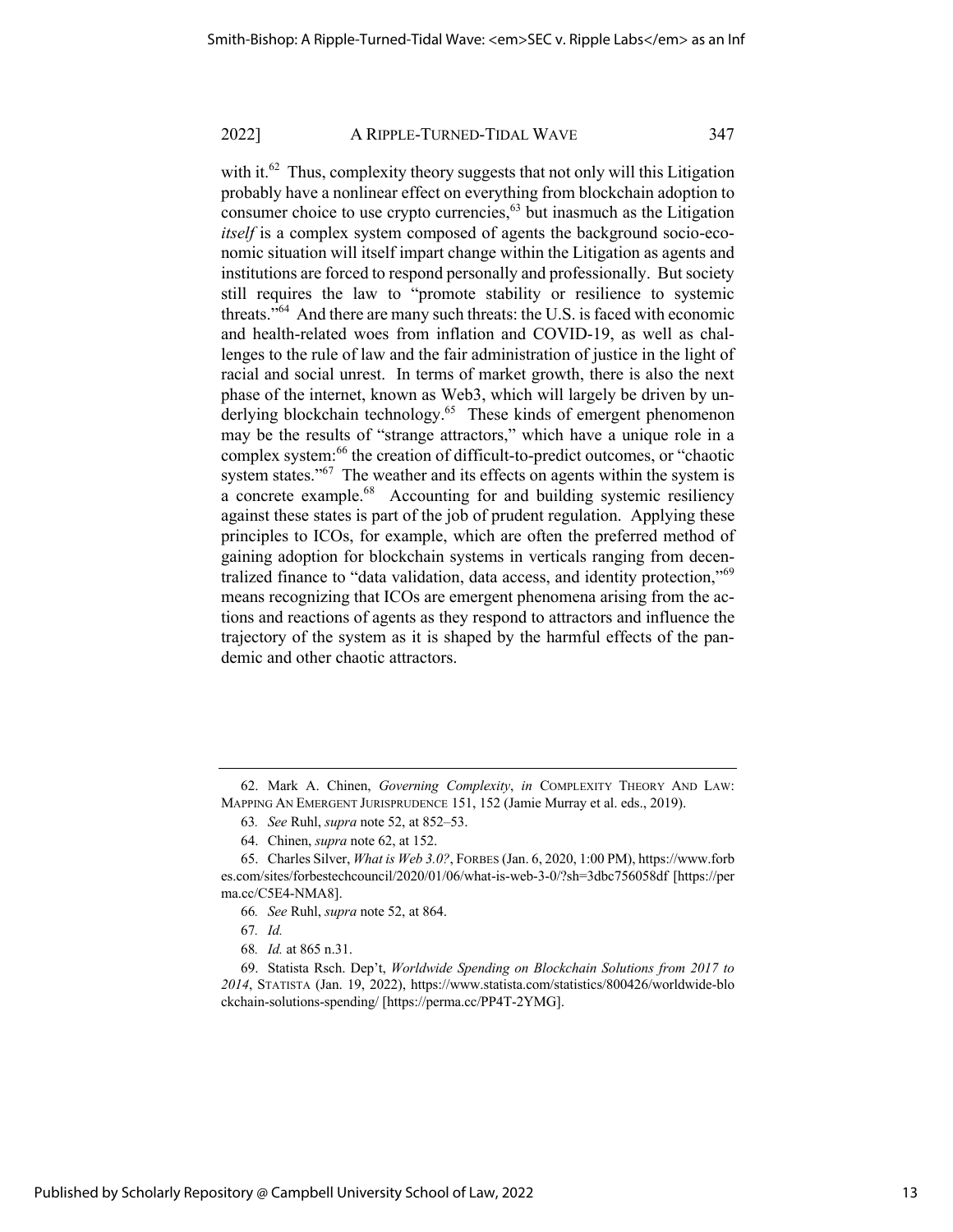Complexity theory counsels that management of ICOs requires considering the trajectory of the U.S. economy and the attractors describing it<sup>70</sup> rather than solely focusing on the discrete rules of agent behavior. This perspective, while admittedly still developing as a discipline, is likely a better view of the *Ripple* Litigation, and cases following it for regulators, because it avoids the reductionism of casting a regulator's choices as binary, consisting of either neutering regulator's ability to deal with consumer abuse and throttling innovation or allowing free reign to market forces and self-interest at risk to consumers. Instead, complexity theory operates as a broader conceptual tool for policymakers to understand, at scale, the systemic relationships inherent in agent behavior that considers, but is not reduced to, traditional metrics such as compliance costs and "inefficiencies and uncertainties" of new business models.<sup>71</sup> To illustrate the complexity of blockchains in the U.S. economy, Figure 1 compares three sets of data over the last eight years: the worldwide market capitalization of crypto assets in millions of dollars, the average yearly rate of inflation in the United States as measured by the Federal Reserve Bank of Minneapolis, and the number of SEC enforcement actions taken against blockchain-based firms conducting ICOs. This dataset is admittedly limited temporally and inferentially;<sup>72</sup> however, it is included here because the comparison suggests an interesting correlation between inflation and cryptocurrency investment, and the nonlinear, exponential growth that all three exhibit is a hallmark of complex systems.<sup>73</sup>

<sup>70</sup>*. See* Ruhl, *supra* note 52, at 873 ("[M]anage[ment of] a particular manifestation of human free will can be expressed as a point on a trajectory that meanders among the attractors of freedoms, rights, and regulations.").

<sup>71</sup>*. Cinderella's Slipper*, *supra* note 39, at 332.

<sup>72.</sup> This small dataset does not intend to prove—nor could it—whether the sudden and substantial investment in blockchain technologies is anything more than a speculative bubble. A common criticism made by advocates of this position equates the investment in cryptocurrencies like Bitcoin or speculative ICOs with what investors did with mortgage-backed securities in the years prior to the Great Recession. *C.f.*, WERBACH, *supra* note 8, at 6, 73– 74. But this is a straw man: speculative or even outright scam ICOs are a far cry from the value-creating systems that leverage blockchain technologies, such as the supply chain management systems used by large corporations today or even Ripple itself. *See, e.g.*, Statista Rsch. Dep't, *supra* note 69 (suggesting that in 2021, \$6 billion dollars was spent on blockchain-related technology worldwide). And quite apart from legitimate questions about big picture governance and regulation, blockchain has only begun to deliver on some of its promises of security and transparency and has been adopted largely for that reason.

<sup>73</sup>*. See* MITCHELL,*supra* note 53, at 33–35.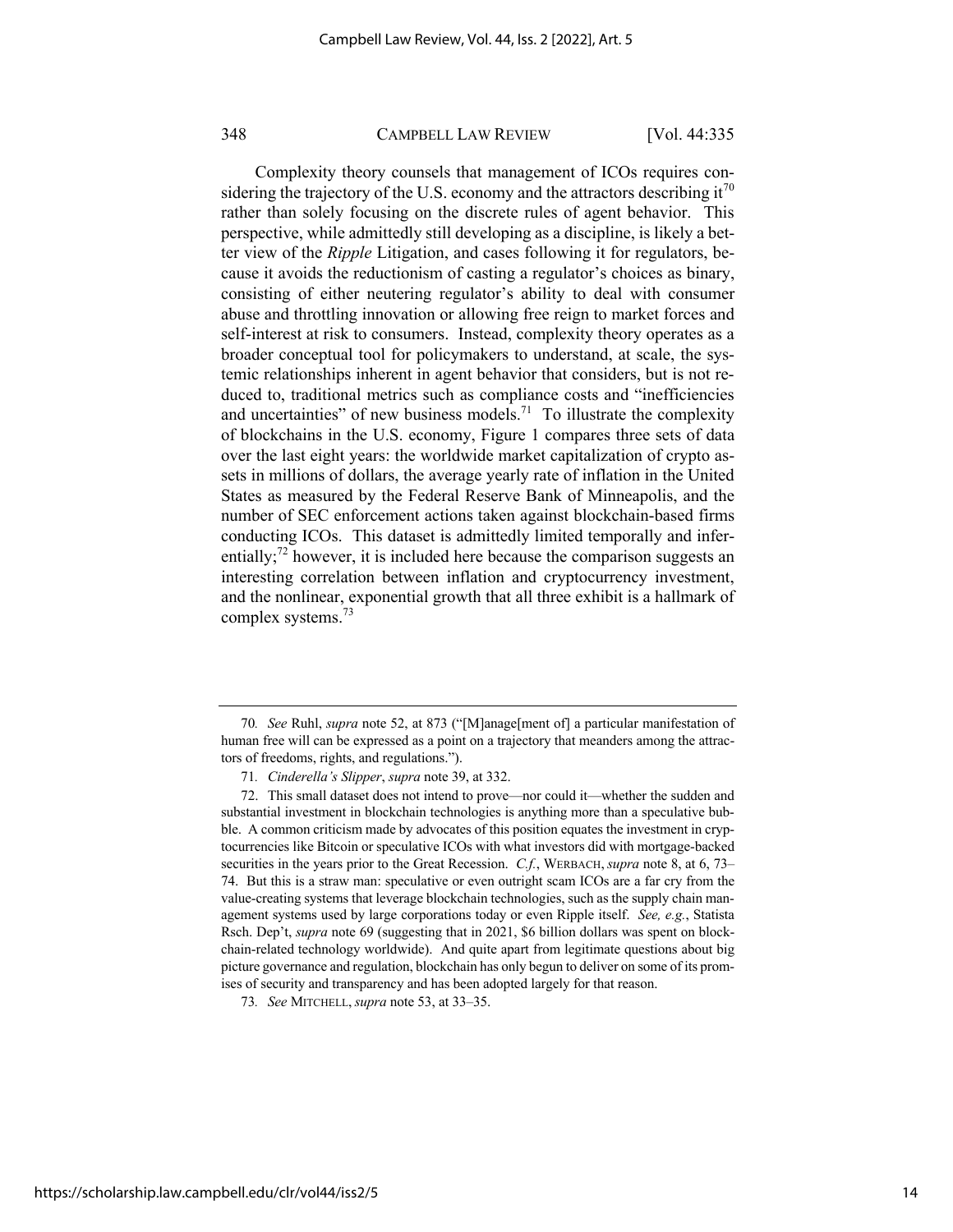Fig.  $1^{74}$ 

SEC Enforcement, Crypto Market Cap. & Inflation 2014-21



#### **Number of SEC Crypto Market** Date **Rate of** Year Cap (in Millions) **Measurement** enforcement Inflation + **Taken** actions +++ ÷÷  $\frac{1}{11,967.70}$ 2014 1.60% **R** 4-Jan  $\overline{2}$ 4,642.78 2015  $0.01%$ \$ 4-Jan  $\overline{2}$ 7,144.34 2016 1.30% \$ 4-Jan  $\mathbf{1}$ 2017 2.10% \$ 18,883.60  $2-Jan$  $\overline{\mathbf{5}}$ 679,126.76  $17$ 2018 2.40% <sup>\$</sup>  $2-Jan$ 2019 1.80% <sup>\$</sup> 133,628.15  $2-Jan$ 15 2020 1.20% Ś 191,218.97  $1-Jan$  $\overline{23}$ 1,006,263.24 2021 4.80% **S** 6-Jan 18

There are several forces at work that are shaping the trajectory of the U.S. economy. The erosion of wealth caused by record inflation<sup>75</sup> and

75. In Europe, inflation is at a ten-year high. *See* Annette Weisbach, *ECB to Kick Off its Tapering Debate as Inflation Surges to a 10-year High*, CNBC (Sept. 8, 2021, 7:56 AM), https://www.cnbc.com/2021/09/08/ecb-to-kick-off-its-tapering-debate-as-inflation-

<sup>74.</sup> † *Consumer Price Index, 1913–*, FED.RESERVE BANK OF MINNEAPOLIS, https://www .minneapolisfed.org/about-us/monetary-policy/inflation-calculator/consumer-price-index-1913- [https://perma.cc/8599-KYAC].

<sup>††</sup> *Total Cryptocurrency Market Cap*, COINMARKETCAP, https://coinmarketcap.co m/charts/ [https://perma.cc/8P6A-32RJ].

<sup>†††</sup> *Cyber Enforcement Actions*, U.S. SEC. & EXCH. COMM'N., https://www.sec.gov /spotlight/cybersecurity-enforcement-actions [https://perma.cc/9QPW-HE4K] (listing around 150 actions taken against crypto-asset companies).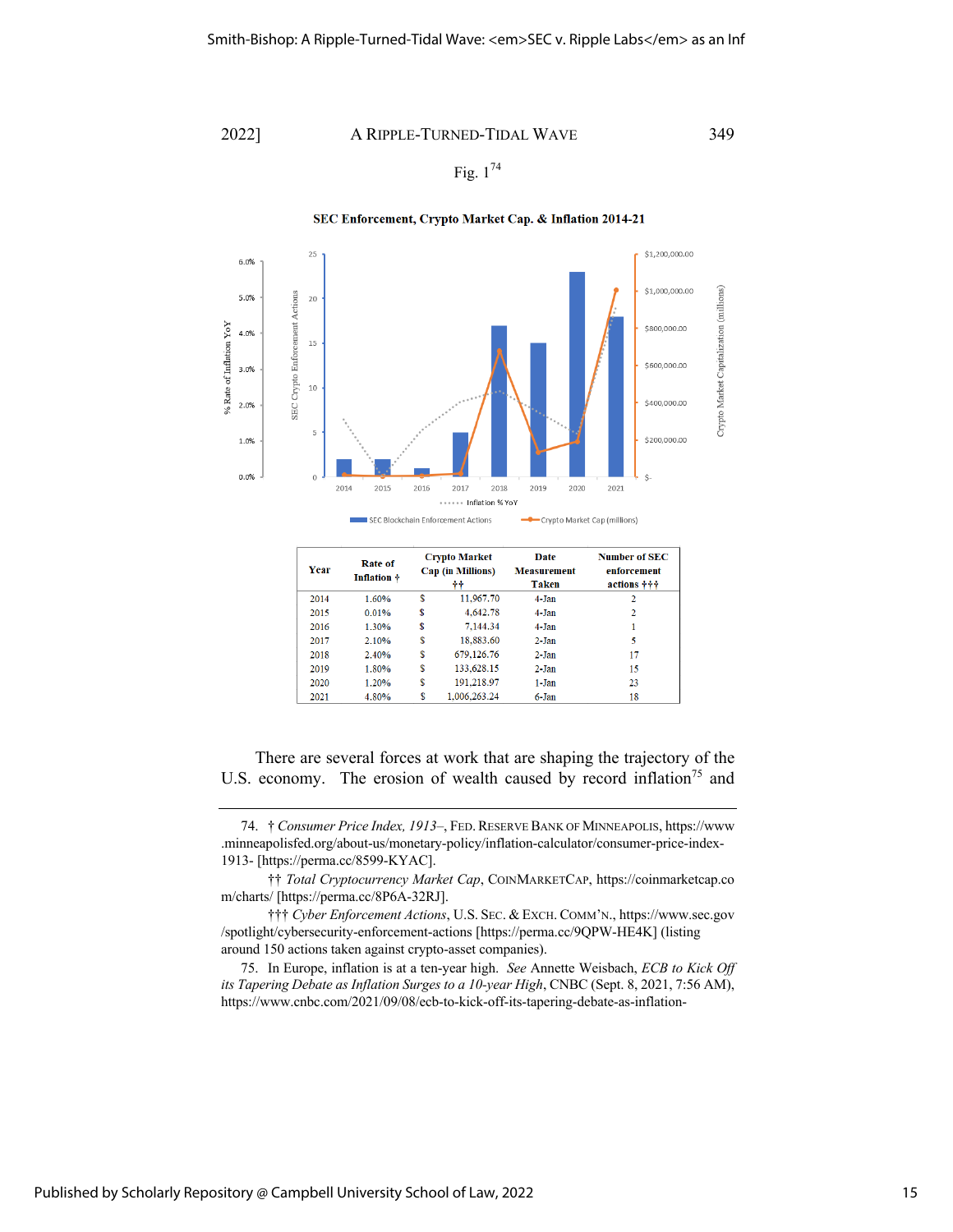exacerbated by the pandemic<sup>76</sup> has created a need for investments which generate a return sufficient to beat the market, outpace the velocity of loss, and effectively preserve spending power.<sup>77</sup> Institutional investors traditionally accomplished this by "hedging" against inflation with real estate or gold—now, they are turning to crypto assets.<sup>78</sup> Particularly in the United States, the pandemic triggered monetary policy over the five-month period ending in September of 2021 that will have resulted in \$2.7 trillion dollars paid to U.S. citizens for COVID relief.<sup>79</sup> From December 2020 to December 2021 the U.S. Bureau of Labor Statistics shows a six percent increase in inflation.<sup>80</sup> As a matter of basic economics, the federal government's desired outcome—indeed, the very purpose of the aid money—was to increase consumer spending. But today's spending has had a much different outcome than spending in the previous Great Recession in 2008. There, the federal aid money given to banks was *not* accompanied by increased consumer lending, so inflation was not rampant, despite staggering sums of money spent. Today, however, in addition to direct payments by the federal

surges.html [https://perma.cc/9HK3-9YGC]. *See generally* Ceyda Oner, *Inflation: Prices on the Rise*, FIN. & DEV. MAG., May 31, 2018, at 30, 30 ("I Inflation represents how much more expensive the relevant set of goods and/or services has become over a certain period, most commonly a year."). There is concern that this record inflation will injure consumers even further. *See* Gwynn Guilford, *Broader Inflation Pressures Begin to Show*, WALL ST.J. (Oct. 4, 2021, 5:30 AM), https://www.wsj.com/articles/broader-inflation-pressures-begin-to -show-11633339800 [https://perma.cc/GA94-L629]; *see also* Stephanie Landsman, *Market is Unprepared for the Inflation Fallout, Wharton's Jeremy Siegel Warns*, CNBC (Oct. 3, 2021 5:00 PM), https://www.cnbc.com/2021/10/03/market-is-unprepared-for-inflation-fallo ut-whartons-jeremy-siegel.html [https://perma.cc/L3MY-BYH7].

76*. See Everyone Included: Social Impact of COVID-19*, UNITED NATIONS: DEP'T OF ECON. & SOC. AFFS., https://www.un.org/development/desa/dspd/everyone-included-covid-19.html [https://perma.cc/57DU-HZKT].

77*. See, e.g.*, Rajesh Cheruvu, *How Inflation Will Impact Investing in Different Asset Classes*, ECON. TIMES (Aug. 8, 2021, 5:59 PM), https://economictimes.indiatimes.com/markets/stocks/news/how-inflation-will-impact-investing-in-different-asset-classes/articleshow/85151244.cms?from=mdr [https://perma.cc/S3H7-X4TL].

78. Marco Quiroz-Gutierrez, *Bitcoin—Not Gold—Is the New Inflation Hedge, Says JPMorgan,* FORTUNE (Oct. 8, 2021, 2:16 PM), https://fortune.com/2021/10/08/bitcoin-notgold-is-the-new-inflation-hedge-says-jp-morgan/ [https://perma.cc/SW2Z-L65E].

79. CONG. BUDGET OFF., THE BUDGETARY EFFECTS OF MAJOR LAWS ENACTED IN RESPONSE TO THE 2020–2021 CORONAVIRUS PANDEMIC, DECEMBER 2020 AND MARCH 2021 1 (2021) (indicating that P.L. 116-260, enacted in December of 2020, increased the deficit by \$868 billion, and that P.L. 117-2, enacted in March of 2021, increased the deficit by \$1.8 trillion dollars).

80*. The Economics Daily Consumer Price Index: 2021 In Review*, U.S.BUREAU OF LAB. STATS. (Jan 14, 2022) https://www.bls.gov/opub/ted/2022/consumer-price-index-2021-inreview.htm [https://perma.cc/4YD4-LEK5].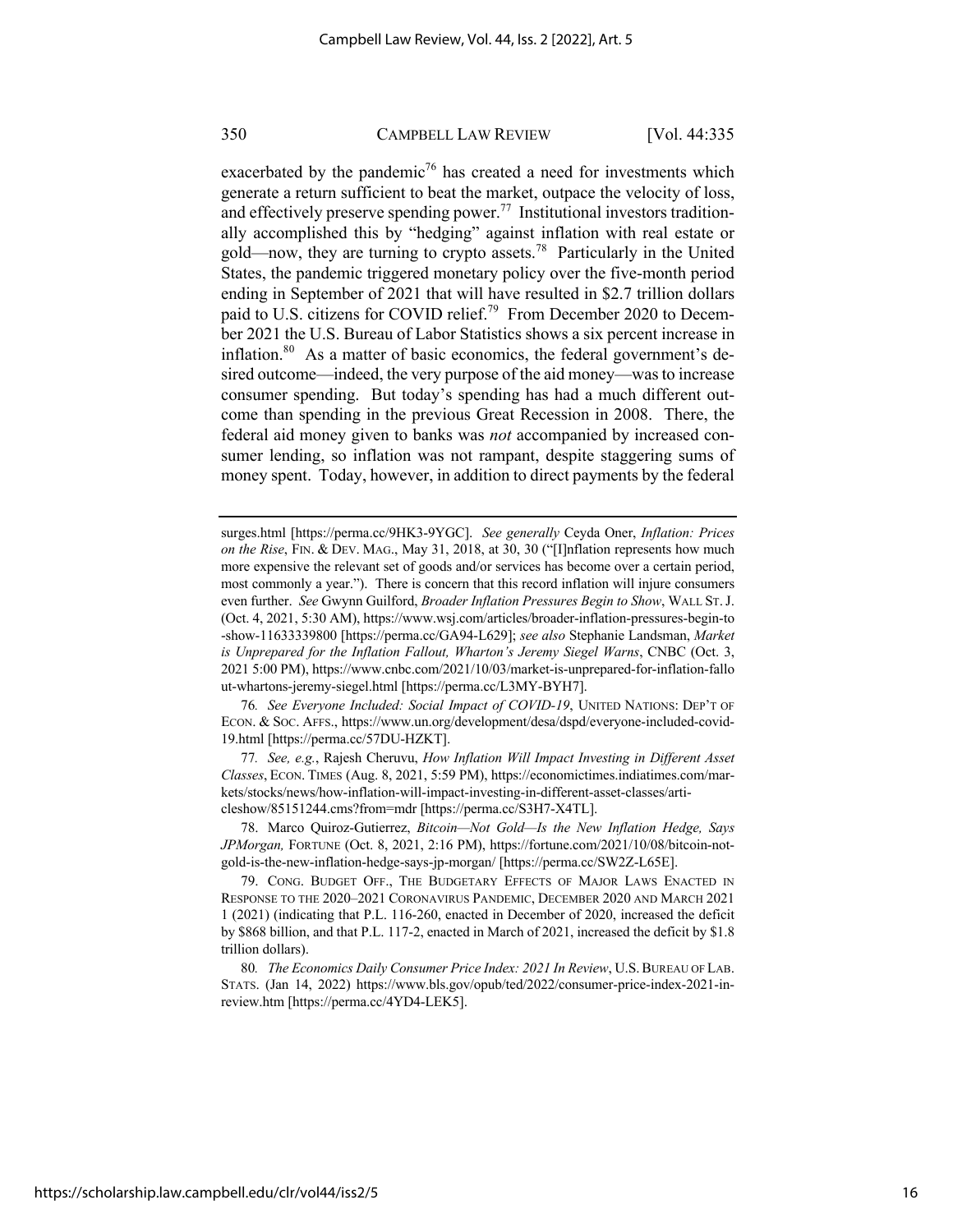government, U.S. banks *are* lending to consumers and therefore, consumer spending is creating real inflation.<sup>81</sup>

Inflation by pandemic is hardly unprecedented. As long ago as 200 A.D.,<sup>82</sup> a plague of what was probably smallpox decimated the Roman Empire during the reign of Diocletian.<sup>83</sup> This "result[ed] [in] a drastic increase on the prices of goods that had never before been witnessed in Rome[;] inflation was only one percent in the first two centuries AD, but prices doubled after the plague."<sup>84</sup> Although the exact cause of the inflation is believed by historians to be the loss of life—and the loss in productive labor and a subsequent increase in wages<sup>85</sup>—rather than reactionary injection of money into the economy, in both cases inflation has been ascribed to a health crisis, and in both cases systemic weaknesses have been exposed. Unlike the limited technological options available to the Roman Empire, today systemic problems may present new use cases for blockchain, which can function as a "regulatory modality in its own right."86 Blockchain may or may not be able provide a solution to some of the underlying social issues involving access to modern healthcare; but if it could, that social benefit is not generally considered under the current approach to regulation of blockchain startups.

Given these facts, it is no coincidence that crypto asset markets have made recent, rapid advancements in the mainstream, $87$  and that technology

<sup>81</sup>*. See, e.g.*, Steve Slifer, *GDP, Inflation, and Interest Rate Forecasts*, NUMBERNOMICS (Jan. 28, 2022), https://numbernomics.com/forecasts/ [https://perma.cc/Q4RX-XWA5].

<sup>82.</sup> 1 EDWARD GIBBON, THE DECLINE AND FALL OF THE ROMAN EMPIRE 425 n.1 (Alfred A. Knopf, 1993) ("The depreciation in the value of money or the rise in price of commodities had been so great during the last century [from approximately 200–300 A.D.] that butcher's meat, which in the second century was two denarii a pound, was now fixed at a maximum of eight"); *see also Diocletian's "Edict of Maximum Prices" Issued in 301 AD*, ARMSTRONG ECONOMICS, https://www.armstrongeconomics.com/research/monetary-history-of-the-worl d/roman-empire/chronology\_-by\_-emperor/tetrachy/diocletian-284-305-ad/diocletiansedict-of-maximum-prices-issued-in-301-ad/ [https://perma.cc/X9ZD-EPWP].

<sup>83</sup>*. What Role did Inflation Play in the Collapse of the Roman Empire*, DAILYHISTORY.ORG, https://dailyhistory.org/What\_Role\_Did\_Inflation\_Play\_in\_the\_Colla pse of the Roman Empire [https://perma.cc/N4HQ-JE95] (discussing how the Antonin plague drastically increased the price of goods).

<sup>84</sup>*. Id.*

<sup>85</sup>*. Id.*

<sup>86.</sup> WERBACH,*supra* note 8, at 153.

<sup>87</sup>*. See, e.g.*, Benjamin Pimentel, *Ripple's Top Lawyer Says the SEC Has Declared War on Crypto,* PROTOCOL (Nov. 16, 2021), https://www.protocol.com/fintech/ripple-sec-regulations-crypto-alderoty [https://perma.cc/DQ78-3P2L] (noting that Ripple's general counsel estimated the size of the crypto space as "over \$3 trillion").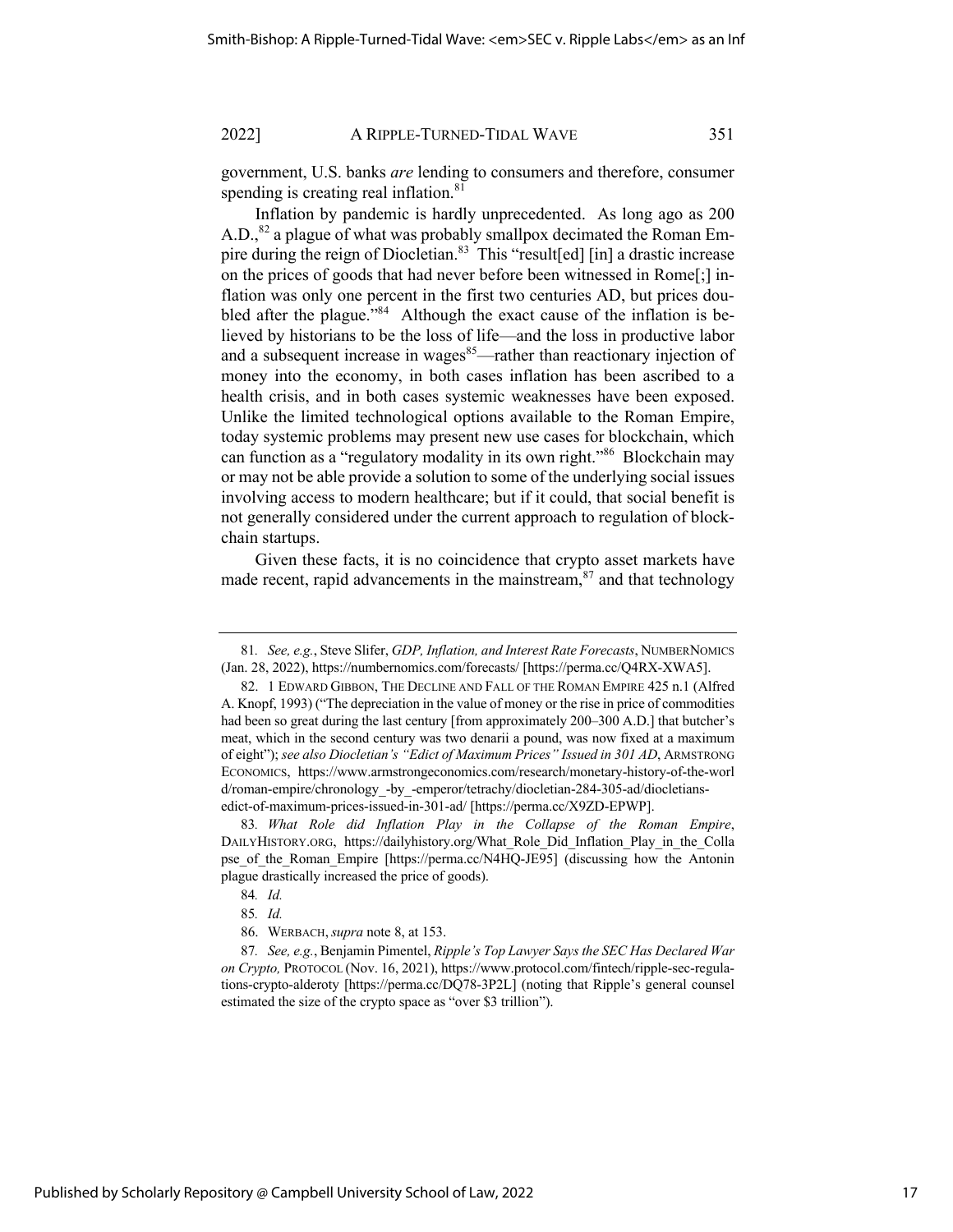associated with the phenomenon has as well. $88$  In April of 2021, the largest crypto exchange platform in the United States, Coinbase.com, was directly listed on the NASDAQ.<sup>89</sup> Exchanges like Coinbase increase the opportunity for late-moving investors to capture part of the substantial gains which crypto assets offer.<sup>90</sup> Indeed, crypto assets and the technology supporting them have reached an inflection point, with some estimates of the total crypto capitalization. But blockchain as a vehicle for inflationary protection is only one possible use case. There are many other protective vehicles, including, but not limited to supply chain management, chain of custody applications, land titling, and occupational licensing. All are driven by technological sophistication, $91$  social need, and market complexity. $92$ 

Although regulators "can[no]t ever reach absolute system predictability for a nonlinear dynamical system," it is possible to manage the effects of complexity through even-handed guidance.<sup>93</sup> From a systemic perspective, the disruption to certain segments of the economy caused by innovation is the same whether it is driven by noble belief in progress or untrammeled greed. For example, in the nineteenth century, "[r]ailroads transformed culture and the human perception of time and space" through the infrastructure necessary for their operation.<sup>94</sup> The creation of railroad connections from town-to-town spurred innovation in timekeeping and communication; at the same time, it enabled the graft and greed of the

<sup>88.</sup> Kevin Helms, *SEC Chairman Says Satoshi Nakamoto's Innovation Is Real, Crypto Rules Are Clear*, BITCOIN.COM (Aug. 8, 2021), https://news.bitcoin.com/sec-chairmansatoshi-nakamotos-innovation-real-crypto-rules-clear/ [https://perma.cc/6PQH-E3XS] (noting SEC Chairman Gary Gensler stated blockchain technology is worth "about \$1.83 trillion").

<sup>89</sup>*. See* Mark DeCambre, *Coinbase IPO: Everything You Need to Know About the "Watershed Moment" in Crypto*, MARKETWATCH (Apr. 14, 2021, 3:50 PM), https://www.marketwatch.com/story/coinbase-ipo-everything-you-need-to-know-about-the-watershed-moment-in-crypto-11618350086 [https://perma.cc/35Y3-8C8X] ("[C]oinbase is a foundational piece of the crypto ecosystem and is a *barometer* for the growing mainstream adoption of bitcoin and crypto for the coming years[.]" (emphasis added)).

<sup>90.</sup> Throughout 2020 and 2021, cryptocurrency index returns have been substantial. *See, e.g.*, PRICEWATERHOUSECOOPERS ET AL., THIRD ANNUAL GLOBAL CRYPTO HEDGE FUND REPORT 2021, at 3 (2021)("The median crypto hedge fund returned +128% in 2020 (vs +30% in 2019).").

<sup>91.</sup> At a certain level of technological sophistication, the pressure for market participants to cut costs becomes a paramount concern. *See* CHRISTOPHER LASCELLES, A SHORT HISTORY OF THE WORLD, 167 (2019).

<sup>92.</sup> Mulligan, *supra* note 17.

<sup>93.</sup> Ruhl, *supra* note 52, at 861.

<sup>94.</sup> JACOB SOLL, THE RECKONING: FINANCIAL ACCOUNTABILITY AND THE RISE AND FALL OF NATIONS 168 (2014).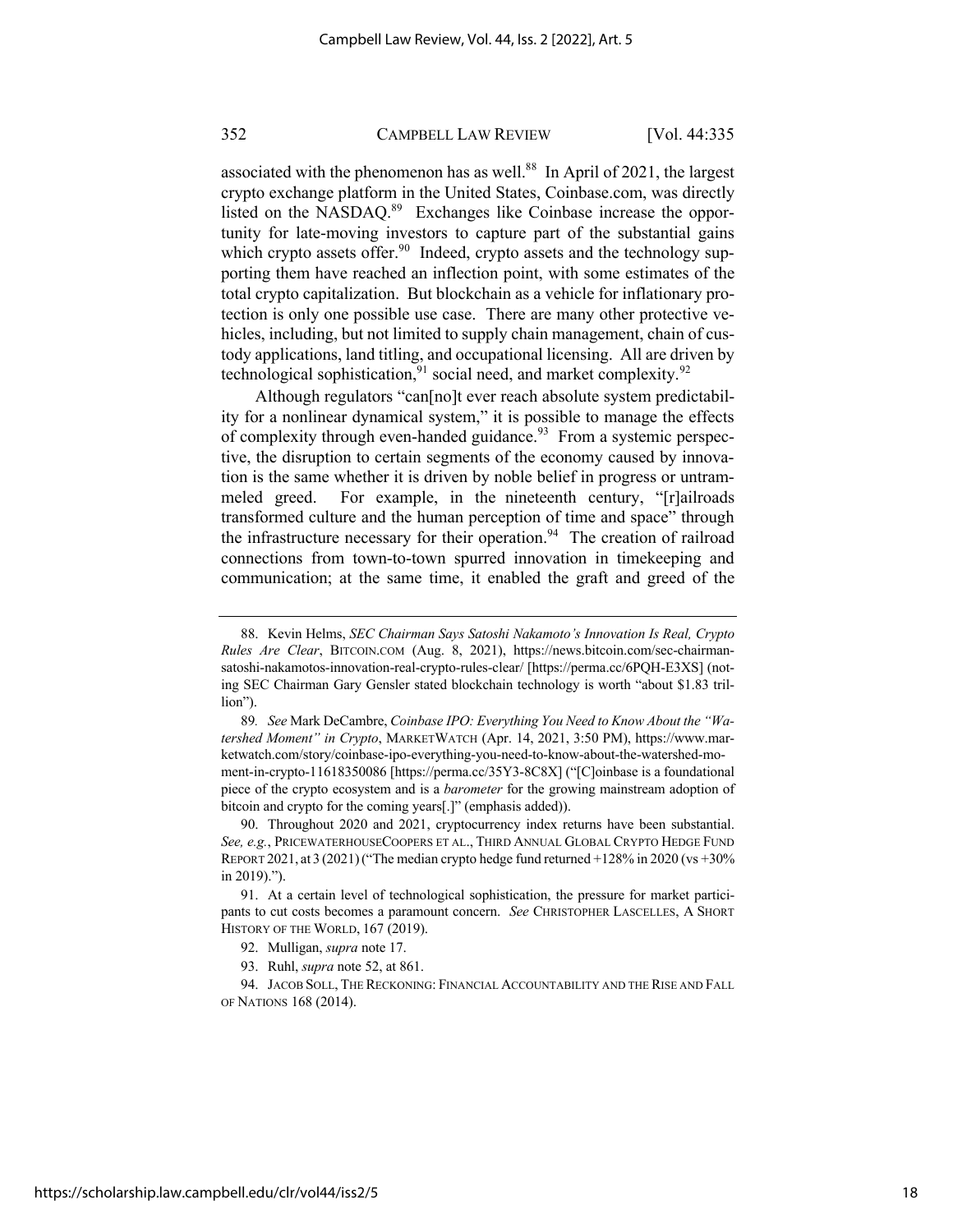railroad operators. $95$  This certainly diluted the social benefits of the technology; at scale, the railroad magnates ensured that the very few became wealthy at the expense of the many, largely through opaque financial reporting.96 Blockchain technology and, specifically, ICOs, are analogous to both examples in the sense that the power of computational infrastructure that enabled these technologies has already altered the way in which people interact. For example, along with the salutary "democratization" of funding start-ups, pre-functional crypto asset sales carry the risk of "pump-and-dump" schemes as well as simple fraud. $\frac{97}{7}$  More generally, while pseudonymity is blockchain's strength through the creation of self-sovereign identity as a state-based alternative to the internet, it also creates "extreme<sup>[]</sup> difficult[y]" in identifying and apprehending bad actors.<sup>98</sup>

This is precisely why regulators are needed. This Comment does not claim that blockchain or ICOs are an unalloyed good or a libertarian ambrosia of some kind, or that courts or Congress should abdicate responsibility to thoughtfully protect investors. Ultimately, it is still an open question whether blockchain's widespread adoption will result in "consolidat[ion]" much as Web1 and Web2 did, becoming nothing more than another centralized network.<sup>99</sup> But what is suggested here is that the current open-ended approach by all regulatory agencies, particularly the SEC, should be carefully reviewed by courts considering the entirety of the complex system and the need for regulatory consistency. The goal of a regulator, of course, "is actually not to [merely] regulate. It is to achieve *societal objectives*."100 The SEC's mission, for example, explicitly provides that in addition to market goals, is to "protect investors."<sup>101</sup> Crypto assets—like all other technologies—have indeed experienced a period of rampant speculation and risky behavior through unscrupulous crypto asset "offerings,"<sup>102</sup> often to the detriment of unsophisticated investors. Furthermore, there is widespread acknowledgment that bad actors do exist in the crypto space and create

98. Nate Crosser, Article, *Initial Coin Offerings as Investment Contracts: Are Blockchain Utility Tokens Securities?*, 67 Kan. L. Rev. 379, 388 (2018).

102*. Cinderella's Slipper*, *supra* note 39, at 326.

<sup>95</sup>*. Id.*

<sup>96</sup>*. Id.* at 170–71 (referencing a Mark Twain quote) ("A railroad is like a lie—you have to keep building it to make it stand.").

<sup>97.</sup> WERBACH, *supra* note 8, at 188.

<sup>99.</sup> Moxie Marlinspike, *My First Impression of Web3*, MOXIE.ORG:BLOG (Jan. 7, 2022), https://moxie.org/2022/01/07/web3-first-impressions.html [https://perma.cc/BD4V-7MZ U].

<sup>100.</sup> WERBACH, *supra* note 8, at 196 (emphasis added).

<sup>101</sup>*. About the SEC*, U.S. SEC. & EXCH. COMM'N, https://www.sec.gov/about.shtml [http s://perma.cc/PX3T-AAKX].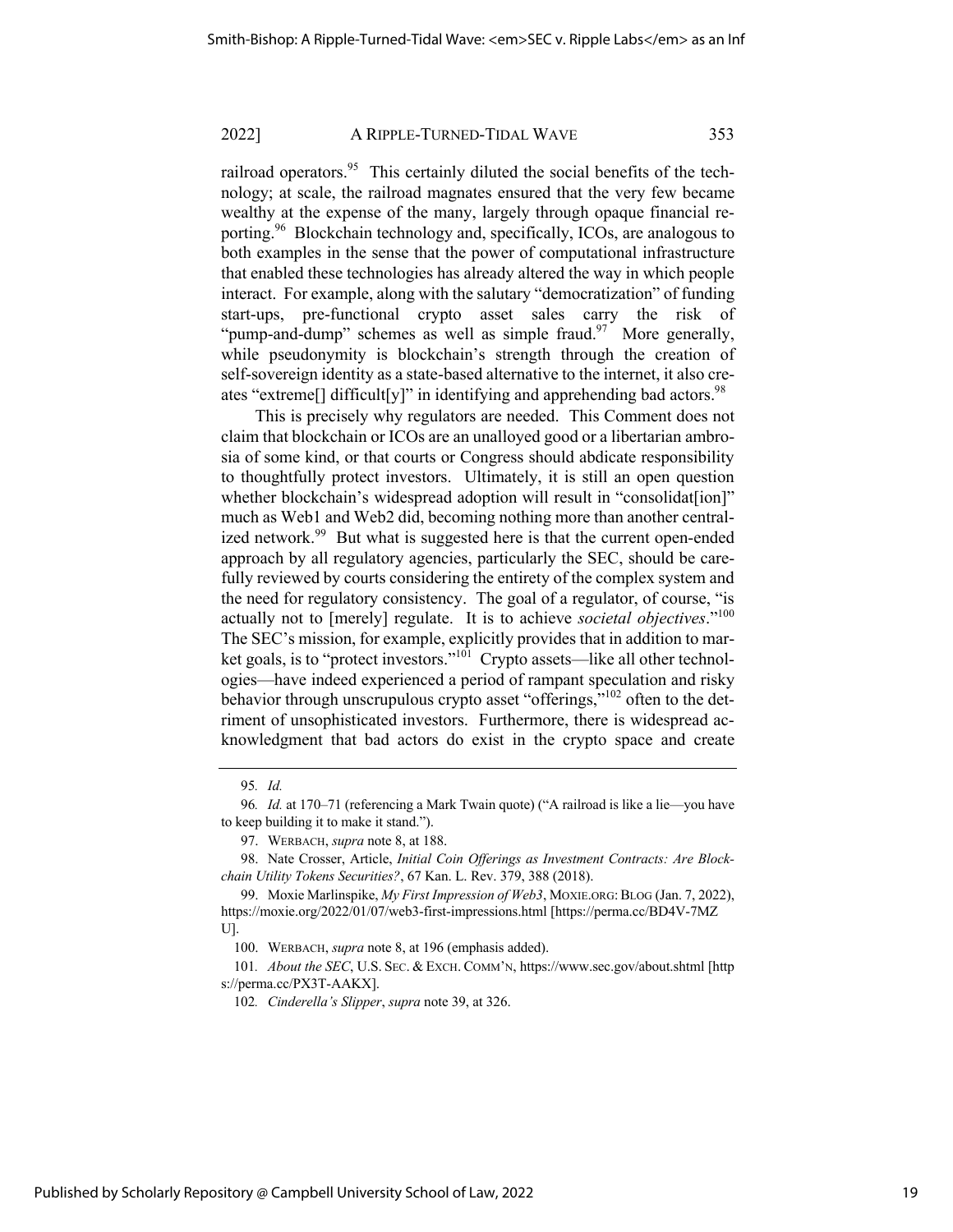"significant" social costs.<sup>103</sup> But the mantle must be taken up by the U.S. regulatory apparatus to answer the hard question: at what point should a largely case-by-case analysis and regulation by enforcement be prohibited in the light of countervailing concerns? This Comment suggests that the Litigation provides a good vehicle to invite a consideration of these policy issues and moreover, the role of the law to manage complexity by considering attractors at work in the U.S. economy.

#### *B. Crypto Asset Classification & Regulation*

Although at a theoretical level the U. S. regulatory apparatus is still grappling with so-called first principles regarding the regulation of blockchain technology and  $ICOs$ ,  $^{104}$  practically speaking, a real problem for many businesses seeking to enter the blockchain space is the lack of clear jurisdiction. In a suggestively titled blog post, Professor Carol Goforth notes that crypto assets are "Money, Property, a Commodity, and a Security, all at the Same Time."<sup>105</sup> Indeed, the rise in prominence of crypto assets has led to uncertainty about where they fit in the existing regulatory schema and under whose jurisdiction they rest.<sup>106</sup> For example, prior to the SEC's assertion of jurisdiction on the basis that XRP is a security, Ripple entered a binding agreement with the Justice Department detailing that XRP was in fact a *currency*. 107 This was substantial for three largely practical reasons. First, the alleged violations included failure to validate identity of those using XRP as a currency, and failure to ensure that individuals were not blacklisted;<sup>108</sup> together, these requirements constituted a substantial expense in what was previously a nascent and largely unregulated business operation.

108. WERBACH,*supra* note 8, at 191.

<sup>103</sup>*. Id.* at 321.

<sup>104.</sup> As background, ICOs have changed the playing field, irrevocably decentralizing business capitalization. "One of the effects of the rise of the token network is that a Silicon Valley presence is no longer required, or even beneficial, to raising investment capital or generating a dedicated community." BATIZ-BENET ET AL., *supra* note 16, at 3.

<sup>105</sup>*. See* Carol Goforth, *US Law: Crypto is Money, Property, a Commodity, and a Security, all at the Same Time*, OXFORD BUS. L. BLOG (Dec. 7, 2018), https://www.law.ox.ac.uk /business-law-blog/blog/2018/12/us-law-crypto-money-property-commodity-and-securityall-same-time [https://perma.cc/J4RS-YFNY].

<sup>106</sup>*. Cinderella's Slipper*, *supra* note 39, at 320 (naming the federal level agencies that have stepped into the lacuna to regulate crypto assets: the IRS, the Commodities Futures Trading Commissions (CFTC), the Financial Crimes Enforcement Network (FinCEN), and of course, the SEC).

<sup>107.</sup> Office of Public Affairs, *Ripple Labs Inc. Resolves Criminal Investigation*, U.S. DEP'T OF JUSTICE (May 5, 2015) https://www.justice.gov/opa/pr/ripple-labs-inc-resolves-cri minal-investigation [https://perma.cc/7LUN-JFRH].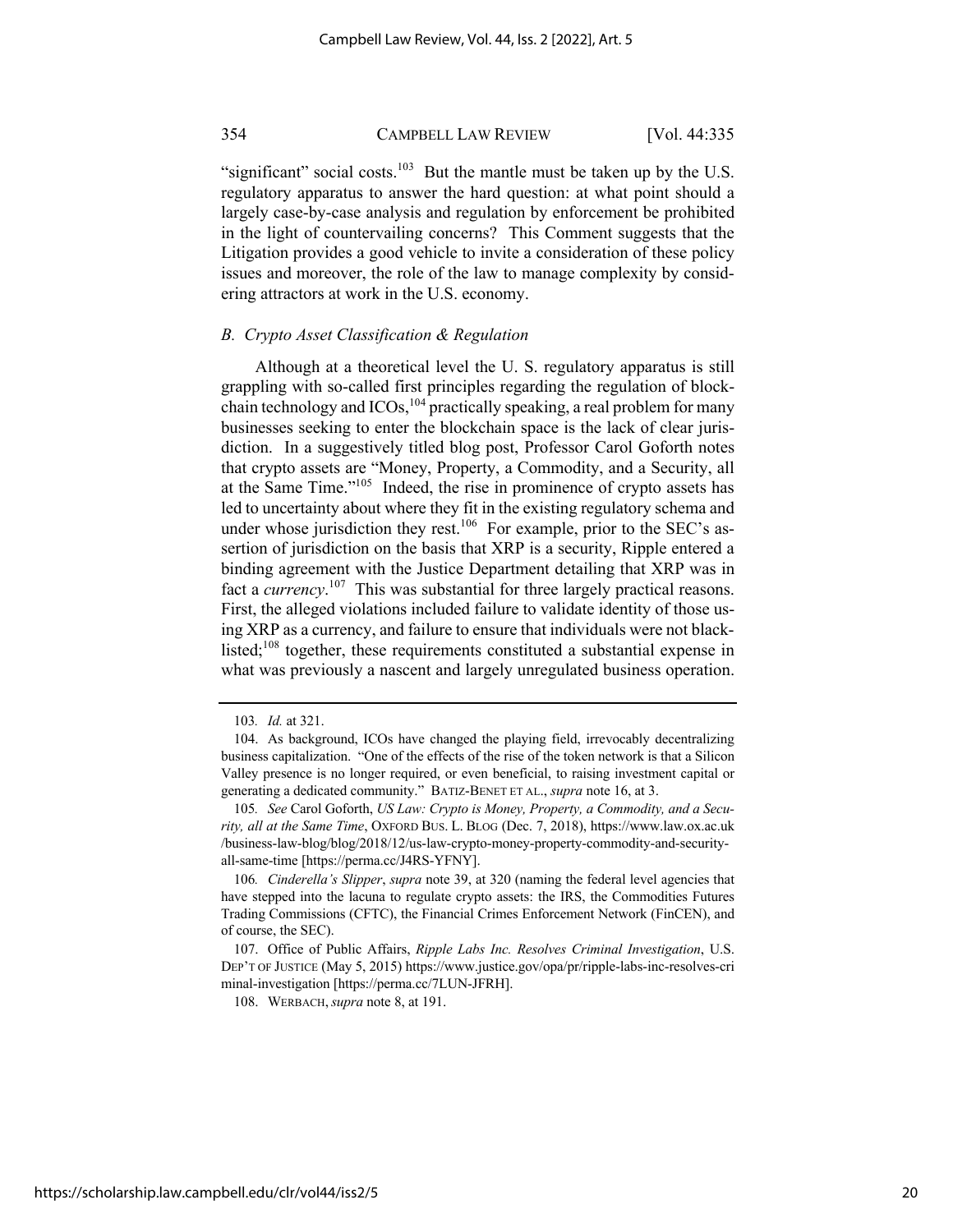Second, other companies with similar strategic goals perceived this regulatory threat as a "signal" that the United States was inhospitable to cryptocurrency.<sup>109</sup> Third, and possibly most importantly, it demonstrated that classifications by different agencies of the same crypto asset could overlap.

As a practical matter, the problem of jurisdiction over a crypto asset will often come down to how it is classified. This raises several questions. The first is simply that in the absence of a standardized definition of a "crypto asset" or "token," to what regulator is a business accountable to? $110$ If a regulator can arbitrarily claim jurisdiction over a single asset with their preferred label of "currency" or "security" though the labels represent things that are, in reality, very different from one another,  $111$  how can regulatory exposure be mitigated? The answer the law has given turns on the nature of the crypto asset. Broadly speaking, and subject to substantial overlap—such as in XRP's case—a crypto asset is, one or more of a (1) cryptocurrency, (2) "tokenized" security, and/or a  $(3)$  "utility" token.<sup>112</sup> Whatever the label, the object to be regulated is a crypto asset existing on a blockchain, or, technically speaking, a cryptographically-secured ledger entry that is distributed across network nodes and subject to certain network protocols.113 The distinction is primarily driven by the perceived *purpose* of the crypto asset, $114$  although fierce debate rages over how to innovate around the classifications and their implications.<sup>115</sup>

115*. See* Shin, *supra* note 16; *see also* BATIZ-BENET ET AL., *supra* note 16, at 14–15.

<sup>109</sup>*. Id.*

<sup>110.</sup> The source of this definitional discrepancy is twofold: partly because of the overlapping jurisdiction of different agencies and partly because of the fact-specific inquiry which must be undertaken by regulators. *See* JURISDICTION WORKING GRP., AM.BAR. ASS'N, DIGITAL AND DIGITIZED ASSETS: FEDERAL & STATE JURISDICTIONAL ISSUES 2 (2020) [hereinafter ABA REPORT].

<sup>111.</sup> Perhaps the most substantial difference is the fact that securities "confer [benefits that] are largely unknown . . . because the product's prospective earnings are unknown." Hadar Y. Jabotinsky, *The Regulation of Cryptocurrencies: Between a Currency and a Financial Product*, 31 FORDHAM INTELL. PROP. MEDIA & ENT. L.J. 118, 125 (2020). Currencies, on the other hand, provide "a medium of exchange, a unit of account, and/or a store of value." *Id.* at 124.

<sup>112.</sup> Crosser, *supra* note 98, at 384. This discussion omits stablecoins, a fourth category of digital asset. *See also* ABA REPORT, *supra* note 110, at 34.

<sup>113</sup>*. See also* SATOSHI NAKAMOTO, BITCOIN: A PEER-TO-PEER ELECTRONIC CASH SYSTEM 4 (2020).

<sup>114.</sup> In 2018, SEC Chair Bill Hinman listed several elements that constituted "contractual or technical ways to structure digital assets so they function more like a consumer item and less like a security[,]" and noted that the SEC "would look to the economic substance of the transaction[.]" Hinman, *supra* note 31.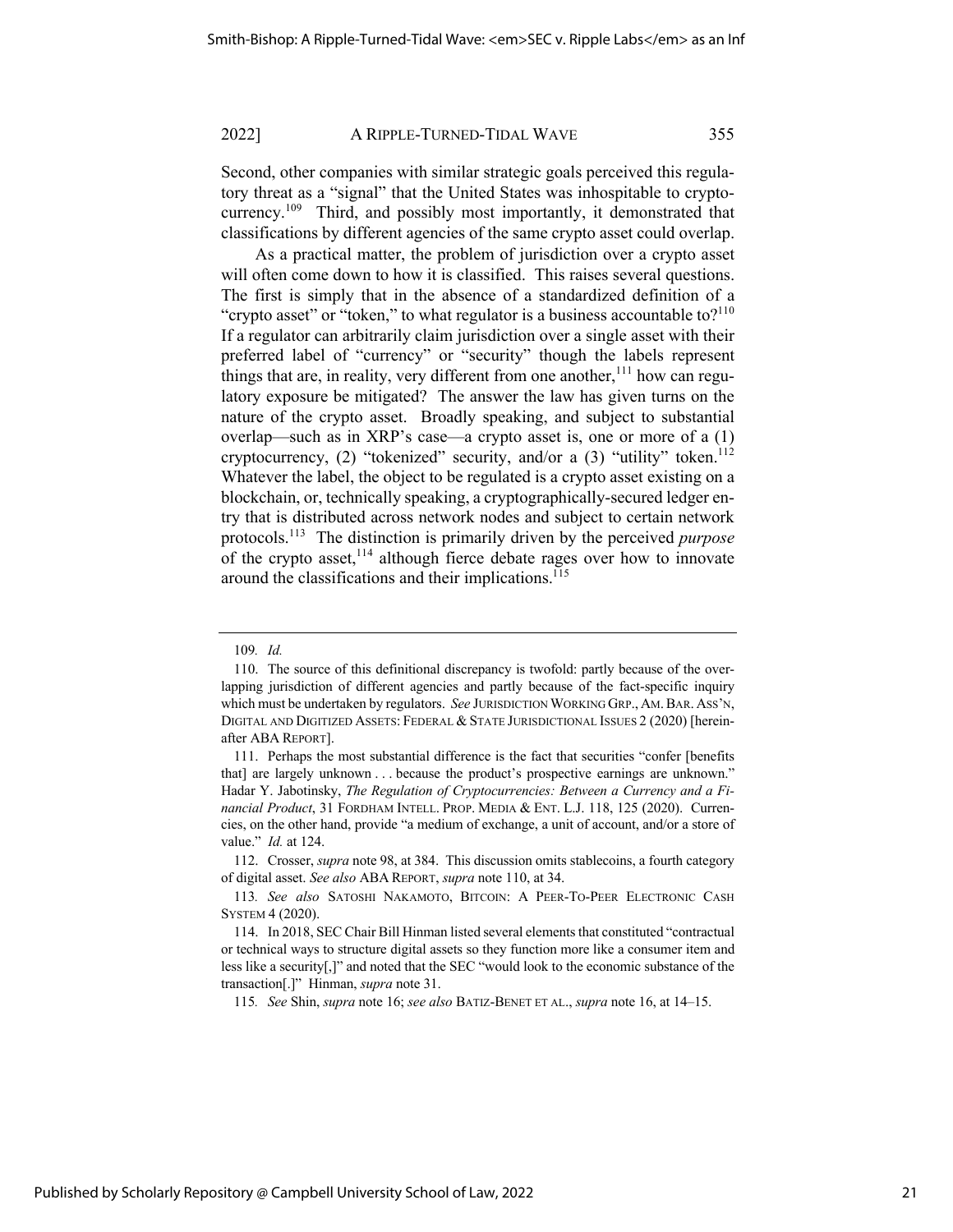Of the three, the easiest to understand are probably cryptocurrencies. These are simply "peer-to-peer digital currency networks" that operate on the blockchain<sup>116</sup> and are "designed to act as an external currency."<sup>117</sup> Cryptocurrencies have been subject to overlapping jurisdiction of regulatory agencies.<sup>118</sup> But the rub comes in when distinguishing the other two types of tokens. Utility tokens are created to help fund an initial coin offering and create an internal, and often decentralized, economy of users within a blockchain. Their value "results from a mix of speculation in the asset and the demand for their use in that network."<sup>119</sup> Ether, which is used to power smart contracts on the Ethereum blockchain, is an example. Another example would be a token that acts as "cryptographic 'coupons' redeemable for mundane goods and services like bags of ground coffee or boxes of razor blades."<sup>120</sup> Such crypto assets, if resold on secondary markets, would carry value, but their value would mostly exist in their usage on the network. On the other hand, security tokens are created as an investment and are tied directly to the value of the company *issuing* the token.<sup>121</sup> This would be a genuine IPO conducted by blockchain where the only value of the token would be the receipt of a return from the investment.<sup>122</sup> And, of course, securities laws would apply to such a token.

Within the context of securities, a further concern is that crypto assets fall within the scope of both federal and state "blue sky" securities laws.<sup>123</sup> Traditionally, and with some exceptions, a security that is sold intrastate only is only subject to that state's securities laws.<sup>124</sup> It is when that security falls into a category of federally regulated securities or is sold to investors outside that state's borders that the federal regulatory apparatus is triggered,

121. Milko Trajcevski, *A Deep Dive Into Tokenization*, COINMARKETCAP: ALEXANDRIA, https://coinmarketcap.com/alexandria/article/a-deep-dive-into-tokenization

[https://perma.cc/XS83-WVPM].

122. Crosser, *supra* note 98, at 391–92.

123. "[A]ll states can assert jurisdiction over securities transactions involving crypto-related subject matter because there is *no blanket federal jurisdictional preemption* in securities regulation." Bryan K. Prosek & John R. Chadd, *State Securities Regulators Are Increasing Actions Against Cryptocurrency Issuers and Exchanges*, STEPTOE & JOHNSON PLLC (Nov. 28, 2018), https://www.steptoe-johnson.com/content/state-securities-regulators-areincreasing-actions-against-cryptocurrency-issuers-and [https://perma.cc/N6D2-WA2C] (emphasis added).

124*. See* SECURITIES PRACTICE GUIDE § 1.04 (2021).

<sup>116.</sup> Crosser, *supra* note 98, at 388.

<sup>117</sup>*. Id.* at 389.

<sup>118</sup>*. Id.* at 390.

<sup>119.</sup> Shin, *supra* note 16.

<sup>120.</sup> BATIZ-BENET ET AL., *supra* note 16, at 3–4.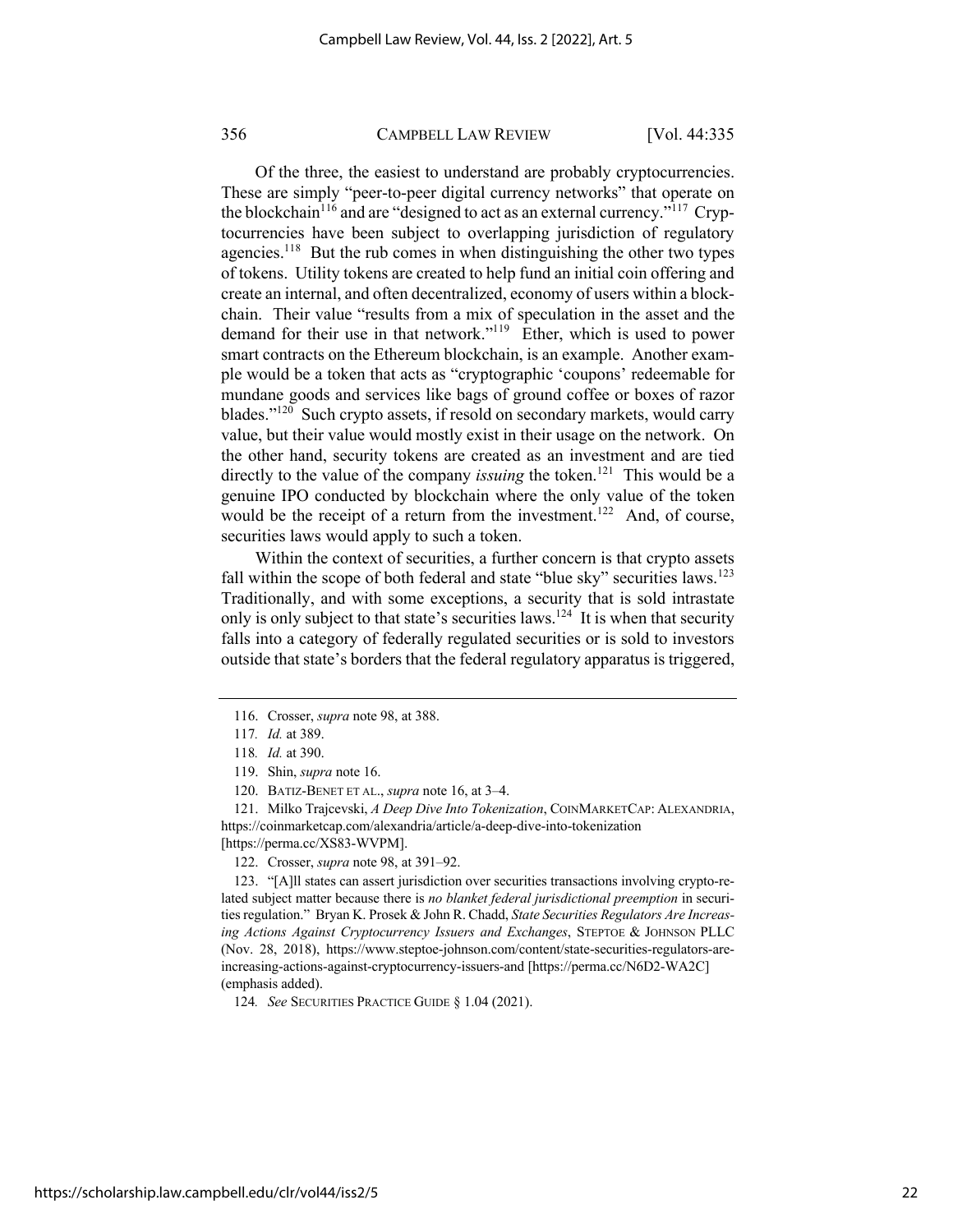and the federal government's preemptive authority under the Supremacy Clause is triggered.<sup>125</sup> There is, therefore, a patchwork of rules regarding crypto assets as securities in the United States.

The SEC was not the first regulator of crypto assets, $126$  but it has taken an outsized role in blockchain and in ICOs in recent years. Its mission is to "protect<sup>[]</sup> investors and maintain<sup>[]</sup> fair, orderly and efficient markets,"<sup>127</sup> while maintaining "[p]rimary jurisdiction for the implementation, interpretation and enforcement of" securities laws such as the Securities Act of 1933 and the Securities Exchange Act of  $1944$ <sup>128</sup> Speaking broadly, the "fundamental principle" of securities regulation is disclosure.<sup>129</sup> As such, the basis for SEC enforcement actions against companies making use of ICOs is often failure to register or disclose facts about the company of which the putative "security" represents a fraction of ownership.

The SEC's authority is statutory, meaning a statutory basis must exist for it to regulate. The broad drafting of the Securities Act of 1933 captures a wide array of activity, $130$  and the SEC has elected to leverage its enforcement authority in the crypto asset space by using a "regulation via enforcement" approach in contrast to other comparable jurisdictions, such as the UK.<sup>131</sup> The SEC's regulatory strategy deploys broad definitions<sup>132</sup> and selective, predictable enforcement.<sup>133</sup> The strength of such an approach is that a regulator's hands are not tied when wrongdoers utilize a novel approach to facilitate otherwise sanctionable conduct;<sup>134</sup> this is valuable in an

128. *See* 15 U.S.C. § 77a–bbbb (alternatively cited as Securities Act); § 78a. Enacted following the market crash in 1929, "[t]he Securities Act and the Exchange Act and the rules and regulations promulgated under these statutes by the SEC are the two primary [federal] statutes pertaining to the offering and sale of securities, and the continuing information disclosure reporting [requirements of] operating companies." SECURITIES PRACTICE GUIDE, *supra* note 124, § 1.01.

129. WERBACH,*supra* note 8, at 182.

130*. See Researching the Federal Securities Laws Through the SEC Website*, INVESTOR.GOV, https://www.investor.gov/introduction-investing/investing-basics/role-sec/r esearching-federal-securities-laws-through-sec [https://perma.cc/YZN3-68XC].

131. Guseva, *supra* note 32, at 630, 638–40.

132*. Id.* at 666 (noting that the "inherently indeterminate definition of 'investment contract'" was manageable because of the SEC's predictable strategy of enforcement).

133. *Id.* at 635–37.

134*. See* M. Todd Henderson & Max Raskin, *A Regulatory Classification of Digital Assets: Toward an Operational* Howey *Test for Cryptocurrencies, ICOs, and Other Digital Assets*, 2019 COLUM. BUS. L. REV. 443, 478 (2019) ("[T]he trouble with multi-factor analyses is that they create legal uncertainty—their virtue is flexibility to the regulatory.").

<sup>125.</sup> *Id.*

<sup>126</sup>*. Cinderella's Slipper*, *supra* note 39, at 275 n.21.

<sup>127</sup>*. About the SEC*, *supra* note 101.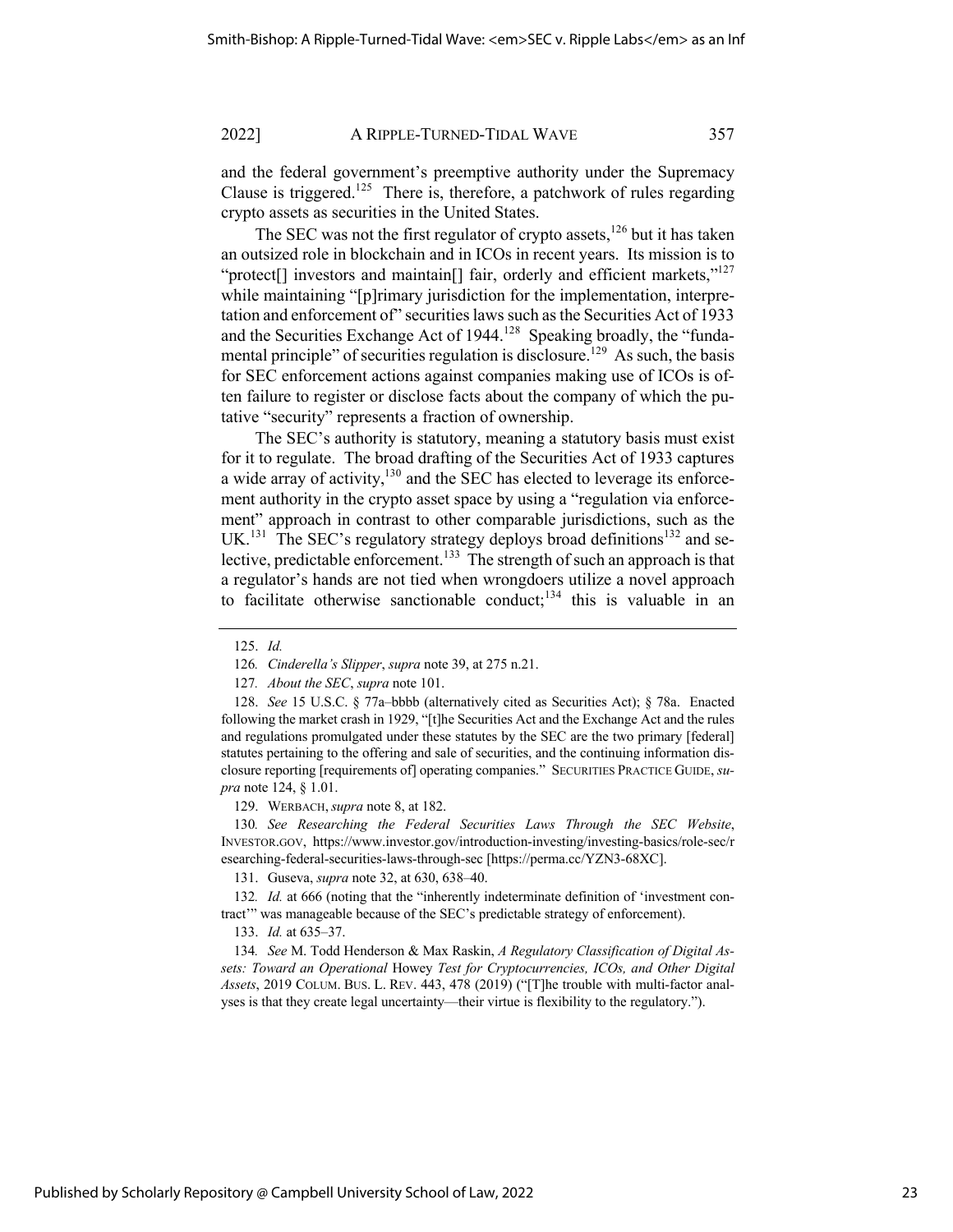unstructured and rapidly evolving area of technology such as blockchain. Yet consistency on the part of the regulator is required to avoid creating unnecessary regulatory exposure that repulses investment; the regulator must ensure that the market is aware in advance of violative conduct so as to avoid it.

Because this approach to crypto assets requires a case-by-case analysis by the SEC, there is great risk of uncertainty in the market and its regulation.<sup>135</sup> For example, a company seeking to achieve widespread use of its crypto asset, which actually has utility on its platform, seeks to sell the token to fund the company's operations. This strategy would require an intensive analysis that would seem to cut both ways. On one hand, the crypto asset has utility. On the other hand, it is sold by the company to fund the company's operation. Aside from the decentralization which would immunize the crypto asset from a "security" classification—and which seems to turn partly on the spirit of the securities laws—questions such as whether the company or a third party drives the value of the token<sup>136</sup> or whether the blockchain was "fully functioning or in early stages of development" at the time of sale<sup>137</sup> must be answered. Certainly, a "prefunctional token cannot have utility[ $\cdot$ ]<sup>"138</sup> In sum, this crypto asset may or may not be treated as a pure "utility" token by the SEC, especially if it was convertible to fiat currency in secondary markets or otherwise.<sup>139</sup> Such uncertainty surrounding crypto assets has been amplified<sup>140</sup> by the risk that if a crypto asset *is* found to be a security, then the SEC will bring "the entire securities regulatory scaffolding crashing down on it," which is extraordinarily costly.<sup>141</sup>

Regulation by enforcement was not first seen in the *Ripple* litigation.<sup>142</sup> Previous SEC enforcement actions against blockchain firms used a

141*. Id.*

<sup>135.</sup> Jonathan Rohr & Aaron Wright, *Blockchain-Based Token Sales, Initial Coin Offerings, and the Democratization of Public Capital Markets*, 70 HASTINGS L.J. 463, 514 (2019).

<sup>136.</sup> Hinman, *supra* note 31.

<sup>137</sup>*. Id.* "Functional" and "prefunctional" refer to the fact that the blockchain network to which the token is native may or may not be operational at the time of the token's distribution. BATIZ-BENET ET AL., *supra* note 16, at 4–5.

<sup>138.</sup> WERBACH,*supra* note 8, at 188.

<sup>139</sup>*. Cinderella's Slipper*, *supra* note 39, at 320.

<sup>140.</sup> Hall, *supra* note 31.

<sup>142.</sup> In 2017, the SEC published an important report detailing its position on crypto assets and signaling its position approach to the market. In the report summary, the SEC stated: "This Report reiterates . . . [the] fundamental principles of the U.S. federal securities laws and describes their applicability to a new paradigm—virtual organizations or capital raising entities that use distributed ledger or blockchain technology to facilitate capital raising and/or investment and the related offer and sale of securities . . . [The new paradigm] *does not*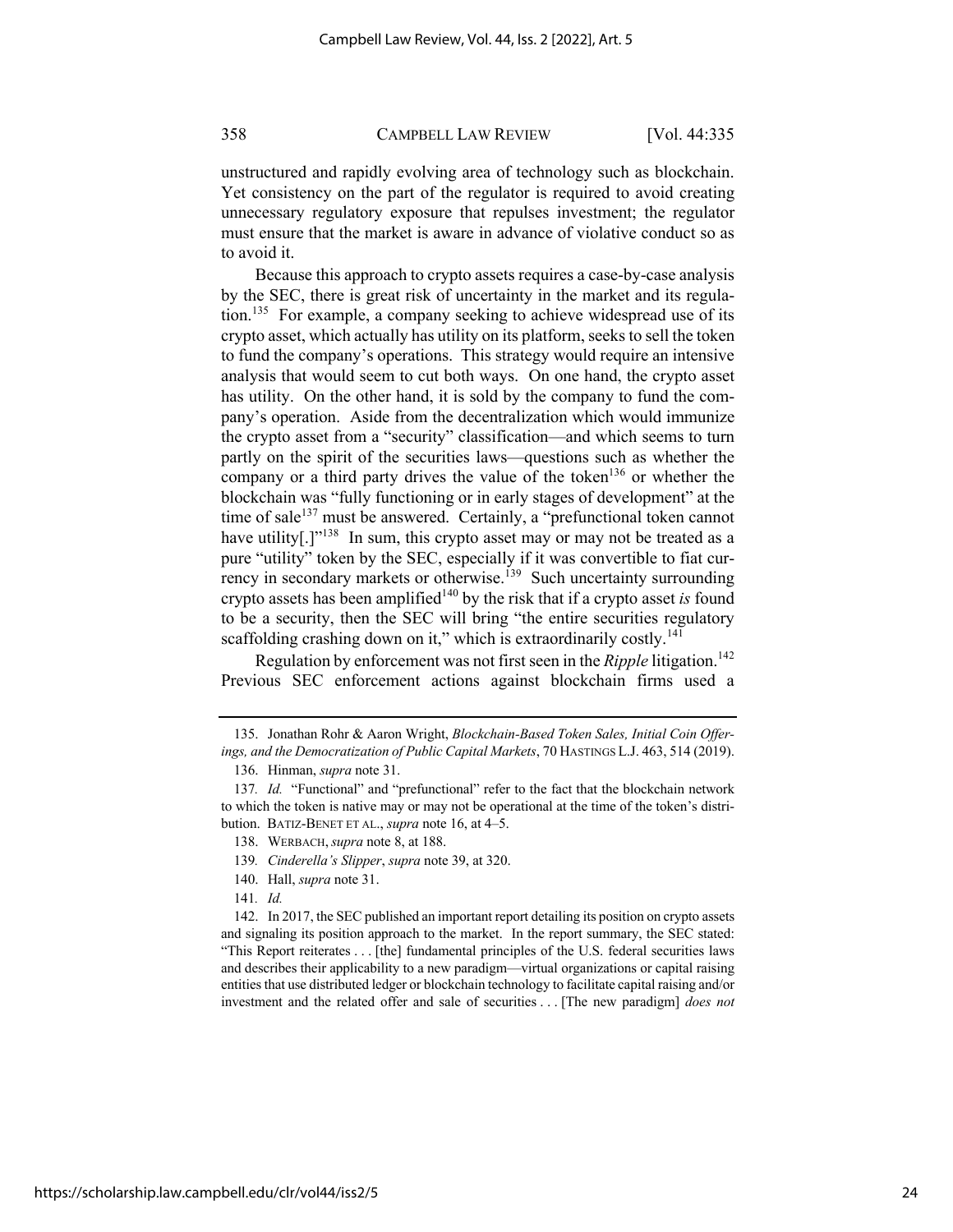paradigm of "dynamic inconsistency" to regulate using strategic assurances, $^{143}$  an open-door policy, $^{144}$  no-action letters, $^{145}$  and cooperation letters in addition to enforcement. Troubling, however, is the fact that the *Ripple* Litigation is the third recent case to demonstrate that "regardless of the defendants' attempts to cooperate and the quality of [their] business projects" the SEC did not attempt to meaningfully cooperate.<sup>146</sup> In the face of criticism, the SEC argues its regulations have "clarity."147 But many academics and commentators—including some high-ranking former SEC personnel<sup>148</sup>—have deemed this approach to blockchain technology to be inadequate.149 Acknowledging the fraud and its risks that exist in the ICO space, failure to consider overreach or the availability of alternatives to the SEC's current approach, such as simply amending the disclosure requirements to make them less costly or pursuing another course of regulation, could be

146*. Id.* at 667, 658–61.

147. Isabelle Lee, *Cryptocurrencies Should Not Be Viewed as Their Own Asset Class and Should Be Evaluated Individually, an SEC Director Says*, MKTS.INSIDER (Nov. 4, 2021, 4:45 PM), https://www.businessinsider.com/cryptocurrencies-asset-class-regulation-sec-director-securities-bitcoin-gensler-cftc-2021-11?amp [https://perma.cc/33UE-67FA].

148. Commissioner Hester Peirce, former commissioner Mary Jo White, and former Commodity Futures Trading Commission chair Chris Giancarlo are outspoken critics of the SEC's approach. *See* Hester M. Peirce, *Token Safe Harbor Proposal 2.0*, U.S. SEC. & EXCH. COMM'N (Apr. 13, 2021), https://www.sec.gov/news/public-statement/peirce-statement-toke n-safe-harbor-proposal-2.0 [https://perma.cc/BR6A-LL73]; Jeff John Roberts, *SEC is "Dead Wrong": Former Chair Mary Jo White Defends Ripple in Pivotal Crypto Case*, FORTUNE (Feb. 19, 2021, 10:00 AM), https://fortune.com/2021/02/19/ripple-sec-lawsuit-ma ry-jo-white-crypto-unlicensed-securities-xrp/ [https://perma.cc/B9YY-HKV2]; Leo Jakobson, *"Crypto Dad" Chris Giancarlo: XRP is Not a Security*, MODERN CONSENSUS (June 18, 2020), https://modernconsensus.com/cryptocurrencies/xrp/crypto-dad-chris-giancarlo-xrp-i s-not-a-security/ [https://perma.cc/RG5S-Z9DE] [hereinafter *Crypto Dad*]. One SEC alumnus stated: "Outside the venture capital community, corporations, major investors and banks are understandably skittish about risking serious sums of money on technologies their lawyers can't assure them comply with law—even when a technology holds the potential to improve the efficiency of managing vast amounts of data across countless industries, or the potential for frictionless, inexpensive transfers of value over smartphones and other widespread consumer tools." Hall, *supra* note 31.

149*. See Cinderella's Slipper*, *supra* note 39, at 301–10 (listing problems with SEC application of securities laws to crypto assets).

*remove conduct from the purview of the U.S. federal securities laws*. . . . This Report also serves to stress the obligation to comply with the registration provisions of the federal securities laws . . . ." SEC. & EXCH. COMM'N, REPORT OF INVESTIGATION PURSUANT TO SECTION 21(A) OF THE SECURITIES EXCHANGE ACT OF 1934: THE DAO 2 (2017) (emphasis added); *see also* Guseva, *supra* note 32, at 657.

<sup>143.</sup> Guseva, *supra* note 32, at 662, 667–74.

<sup>144</sup>*. Id.* at 665–66.

<sup>145</sup>*. Id.* at 664.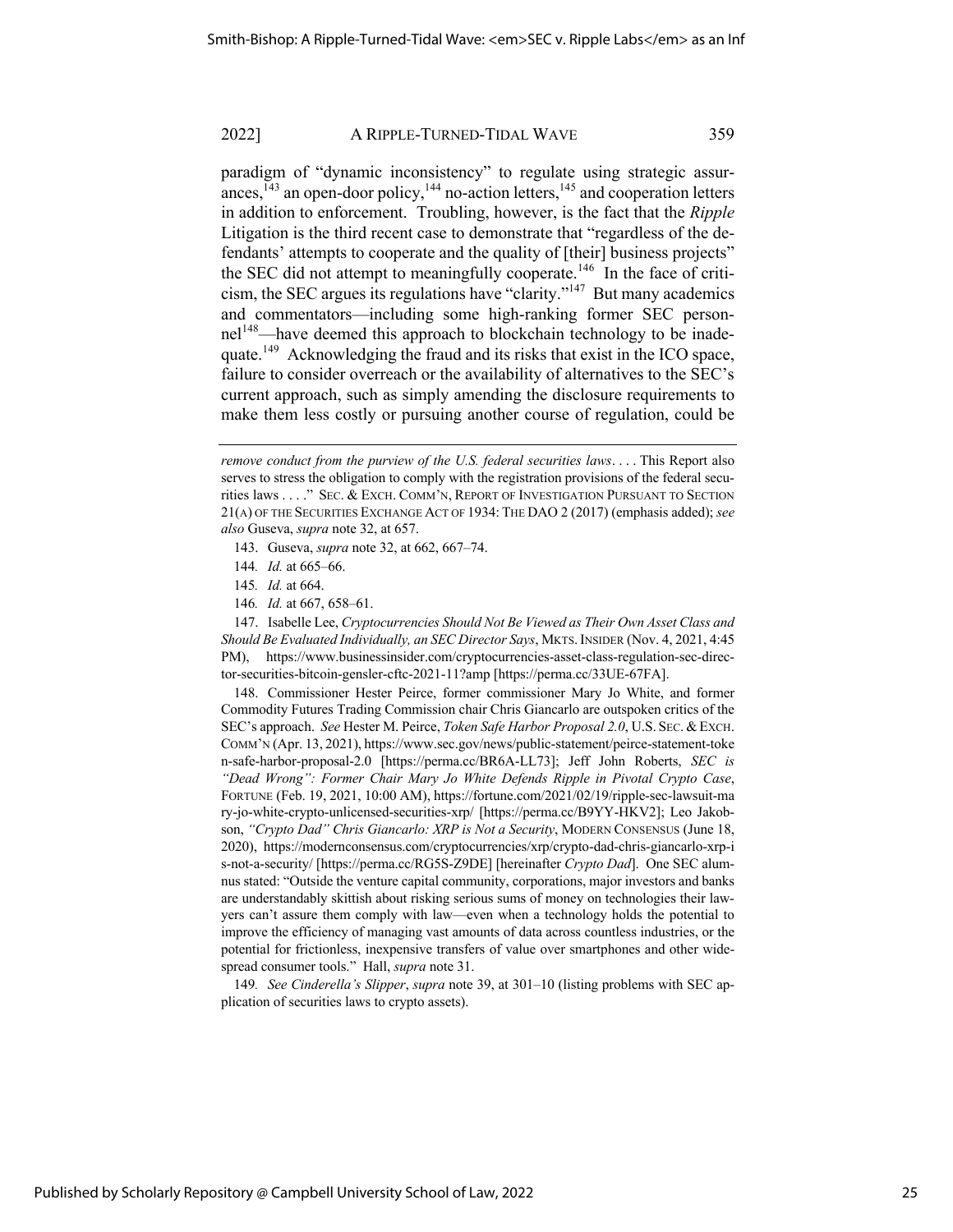costly.<sup>150</sup> Aside from this, the time and money spent by taxpayers and defendants alike in litigation to determine whether a crypto asset distributed by an ICO is a security is substantial.<sup>151</sup> And the SEC has not limited itself to ICOs: Coinbase, the largest U.S.-based cryptocurrency exchange, was targeted by the SEC over its secondary-market lending products<sup>152</sup> in spite of claimed attempts to cooperate.153 Some argue that the SEC's actions really amount to arbitrary decision making<sup>154</sup> by a billion dollar regulatory adversary, while other commentators go further, arguing that constitutional due process rights may be violated.<sup>155</sup> From a game theory perspective, this latter litigation is relevant because it further signals that working with the SEC to become compliant may no longer be an optimal strategy for firms in the crypto space, a strategy that the SEC initially sought to cultivate  $156$ and a key pillar of a successful regulation by enforcement strategy in a rapidly innovating market.

The theme that begins to emerge is that, as an immature technology, crypto assets represent novel emergent responses to attractors in the U.S. economy. It is understandable that the regulatory framework has focused on a case-by-case analysis. And again, the mere fact that a framework is open-ended is not necessarily problematic. But today, when innovation is accelerating and "entrepreneurs and factfinders face a continual need for a case-by-case, fact-intensive analysis in an open-ended interpretative

153*. See* Grewal, *supra* note 152.

154*. See* Guseva, *supra* note 32, at 656; *see also* Hester M. Peirce & Elad Roisman, *In the Matter of Coinschedule*, U.S. SEC. & EXCH. COMM'N (July 14, 2021), https://www.sec. gov/news/public-statement/peirce-roisman-coinschedule [https://perma.cc/5PVN-9MM3].

155*. See, e.g.*, Roslyn Layton, *SEC Assault on Ripple Provokes Wider Debate*, FORBES (June 30, 2021, 4:56 PM), https://www.forbes.com/sites/roslynlayton/2021/06/30/sec-assault-on-ripple-provokes-wider-debate/?sh=704b89c029e1 [https://perma.cc/4NA8-XH6Y] [hereinafter *SEC Assault on Ripple*].

156*. See* Guseva, *supra* note 32, at 640–41.

<sup>150</sup>*. Id.* at 304–307.

<sup>151</sup>*. Cf. id.* at 331 ("The most important benefit of these changes from the SEC's perspective is that it would no longer need to spend resources litigating what is a security.").

<sup>152</sup>*. See* Paul Grewal, *The SEC Has Told Us It Wants to Sue Us Over Lend. We Don't Know Why*, COINBASE BLOG (Sept. 7, 2021), https://blog.coinbase.com/the-sec-has-told-usit-wants-to-sue-us-over-lend-we-have-no-idea-why-a3a1b6507009

<sup>[</sup>https://perma.cc/2WKF-TPSY]; *see also* Adam Levy, *Does the SEC Have a Case Against Coinbase?*, MOTLEY FOOL (Sept. 15, 2021, 8:16 AM), https://www.fool.com/investing/2021 /09/15/does-the-sec-have-a-case-against-coinbase/ [https://perma.cc/7QQU-M47C]; Zack Guzman, *Why the SEC Cracking Down on Coinbase Could Level the Crypto Playing Field*, YAHOO! FINANCE (Sept. 9, 2021), https://finance.yahoo.com/news/why-the-sec-cracking-do wn-on-coinbase-could-level-the-crypto-playing-field-105128348.html [https://perma.cc/F5CZ-62E6].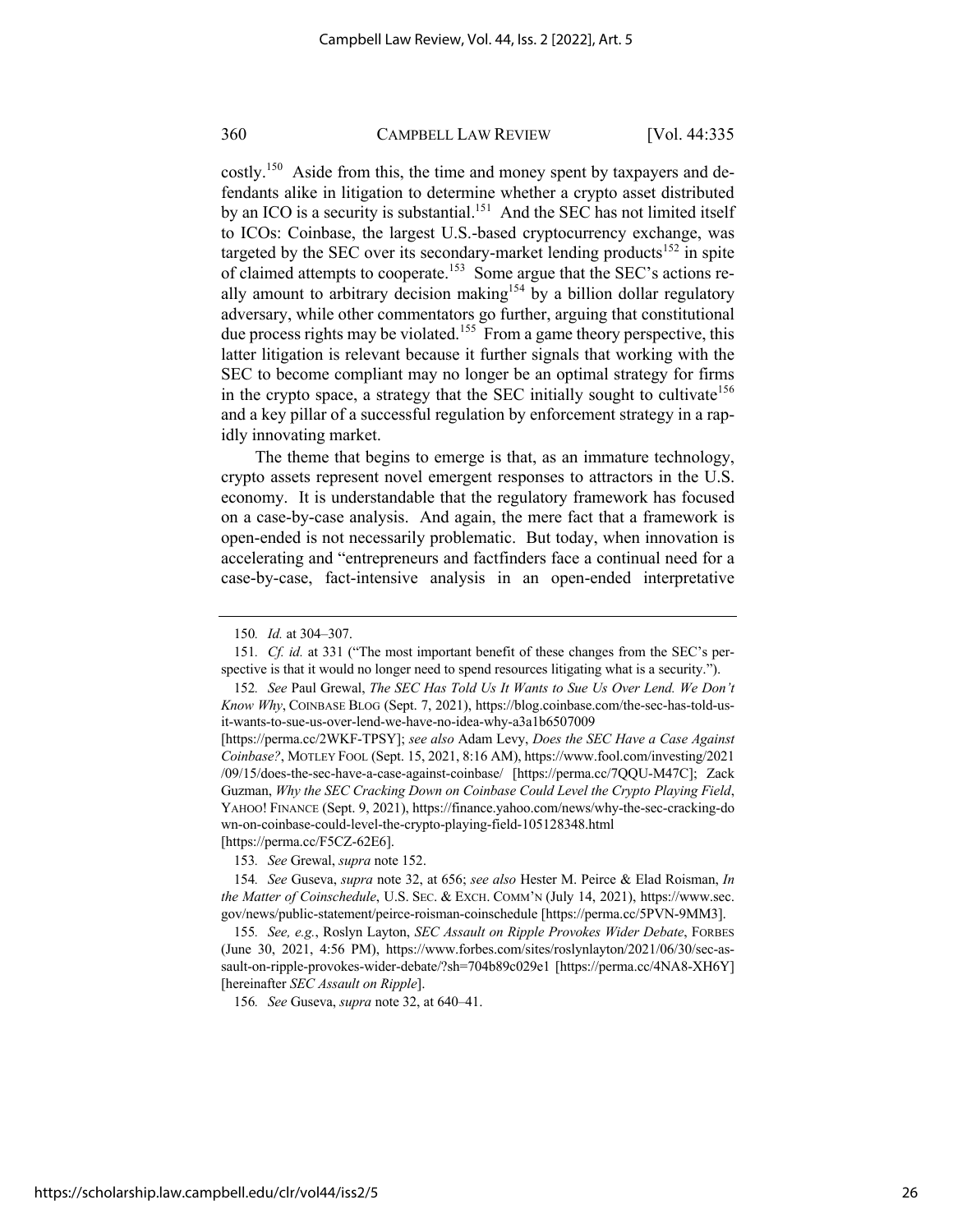environment where there is no clear taxonomy of crypto assets as either securities or non-securities," it is time to re-examine regulatory practice.<sup>157</sup> To be sure, a "shortage of regulatory certainty is . . . a feature of digital assets."<sup>158</sup> There is lively debate on different approaches toward regulation of blockchains assets, but in context, its growth as a response to the economic demand for law can be explained by the inadequacy of the current regulatory response.<sup>159</sup> Regulating to effectively discourage investment in a tool that supplies the regulation needed is not an optimal response. Of course, it does not help matters that the complexity of the economy and the rapidly increasing technological innovation that blockchain represents largely defies traditional regulation. An example *not* to follow is that of some large economies who responded to the evidence of a demand for regulation by outright bans of currency iterations of crypto assets  $160$  and a malign use of soft power.<sup>161</sup> Government behavior like this suggests that there are global, strategic reasons for a change in U.S. regulation of crypto assets.<sup>162</sup> Whether the complexity of the U.S. economy has necessitated a completely new approach to the regulatory apparatus of blockchain, or merely demonstrates the desperate need for definitional clarity, may not necessarily be a disjunctive proposition: both may be equally necessary.

In sum, in the span of one year, \$8.7 trillion dollars have been pumped into the economy by governments around the world.<sup>163</sup> Despite a Keynesian approach to spending that has recently enjoyed popularity with U.S.

<sup>157</sup>*. Id.* at 636.

<sup>158.</sup> Henderson & Raskin, *supra* note 134, at 445.

<sup>159</sup>*. See, e.g.*, Nareg Essaghoolian, *Initial Coin Offerings: Emerging Technology's Fundraising Innovation*, 66 UCLA L. REV. 294 (2019).

<sup>160.</sup> China has cracked down on all bitcoin mining in the country. This action was so substantial that Bitcoin tumbled 6% following the announcement. *See, e.g.*, Alun John et al., *China's Top Regulators Ban Crypto Trading & Mining, Sending Bitcoin Tumbling*, REUTERS (Sept. 24, 2021, 1:49 PM), https://www.reuters.com/world/china/china-centralbank-vows-crackdown-cryptocurrency-trading-2021-09-24/ [https://perma.cc/2X2N-7GT Q].

<sup>161.</sup> WERBACH, *supra* note 8, at 123.

<sup>162</sup>*. Id.* 

<sup>163.</sup> Jeanna Smialek, *Inflation is Popping from Sydney to San Francisco. It May Be a Good Sign*, N.Y. TIMES (Oct. 14, 2021), https://www.nytimes.com/2021/09/07/business/e conomy/inflation-coronavirus-economy.html [https://perma.cc/B3RU-6APF] ("[G]overnment spending . . . has pumped some \$8.7 trillion into the advanced Group of 20 markets since January 2020[.]").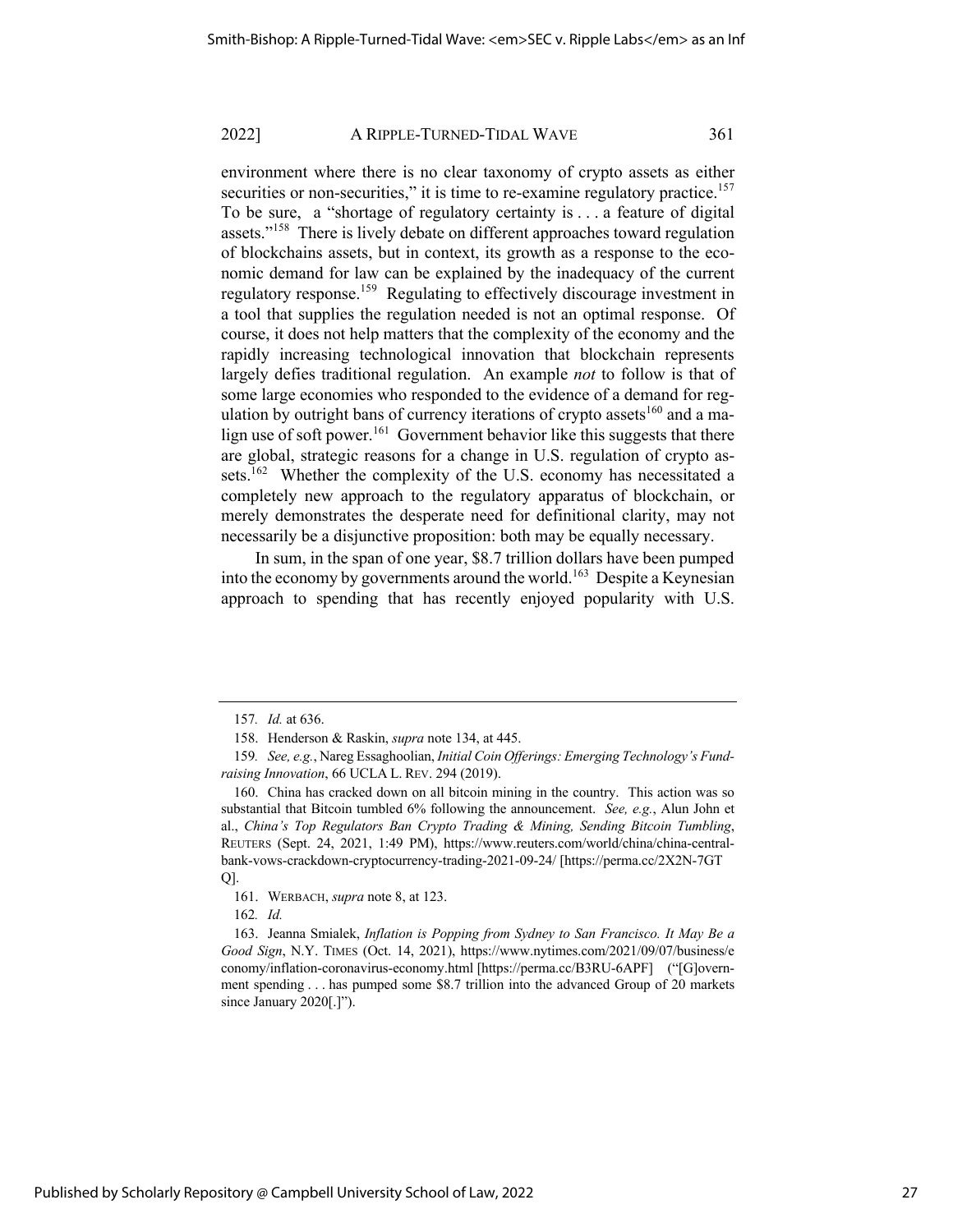voters,<sup>164</sup> there is strong evidence of an uneven recovery.<sup>165</sup> In addition to high unemployment, the erosion of spending power of inflation complicates the already fragile view of government and big banks, as seen in the rush to invest in crypto assets.<sup>166</sup> Essentially, in the words of one technologist, "[t]he current era is one in which trust in corporations and governments is deeply shaken, while faith in technology as a force for change remains intact."167 These are all elements of the complex system of the U.S. markets, which, although

complexity theory . . . says we cannot predict . . . [it] [does not] advise[] us to throw up our hands and take whatever comes. Rather, the concept of tuning the coupled nature of the system's structure suggests that we can adjust the degree to which the system exhibits complexity and thus the ability to adapt. $168$ 

Regulation must address this reality by encouraging private innovation to help counteract these effects, and it cannot do this with a shoehorned approach that fails to appreciate the totality of the system.

#### II. RIPPLE & CRYPTO ASSETS IN GENERAL

To help underscore the importance of blockchain, crypto assets, and the Litigation, a somewhat conversational sketch of the use case of blockchain technology leveraged by Ripple is necessary. One leading academic describes blockchain as a "*backend* revolution";<sup>169</sup> an apt description in the sense that it implies the most significant obstacle to understanding it is the

<sup>164.</sup> PEW RSCH. CTR., BROAD PUBLIC SUPPORT FOR CORONAVIRUS AID PACKAGE; JUST A THIRD SAYS IT SPENDS TOO MUCH 4 (2021).

<sup>165.</sup> This is the case both globally and domestically. *See* Eswar Prasad, *The Global Economy's Uneven Recovery*, BROOKINGS (Apr. 7, 2021), https://www.brookings.edu/opinio ns/the-global-economys-uneven-recovery/ [https://perma.cc/2LX6-PWPC]; Ronnie Walker, *US Daily: An Uneven Recovery*, GOLDMAN SACHS (Aug. 27, 2021, 9:38 AM), https://www. gspublishing.com/content/research/en/reports/2021/08/27/8a3f565c-ec9f-4b2c-bc6b-600f2 d01c658.html [https://perma.cc/SDW8-VSEZ].

<sup>166.</sup> This harkens to the financial woes that contributed to the creation of Bitcoin. *See*  WERBACH, *supra* note 8, at 35.

<sup>167</sup>*. Id.* at 30–31.

<sup>168.</sup> Ruhl, *supra* note 52, at 927–28.

<sup>169.</sup> SHERMIN VOSHMGIR, TOKEN ECONOMY: HOW BLOCKCHAINS AND SMART CONTRACTS REVOLUTIONIZE THE ECONOMY 28 (2019) (emphasis added).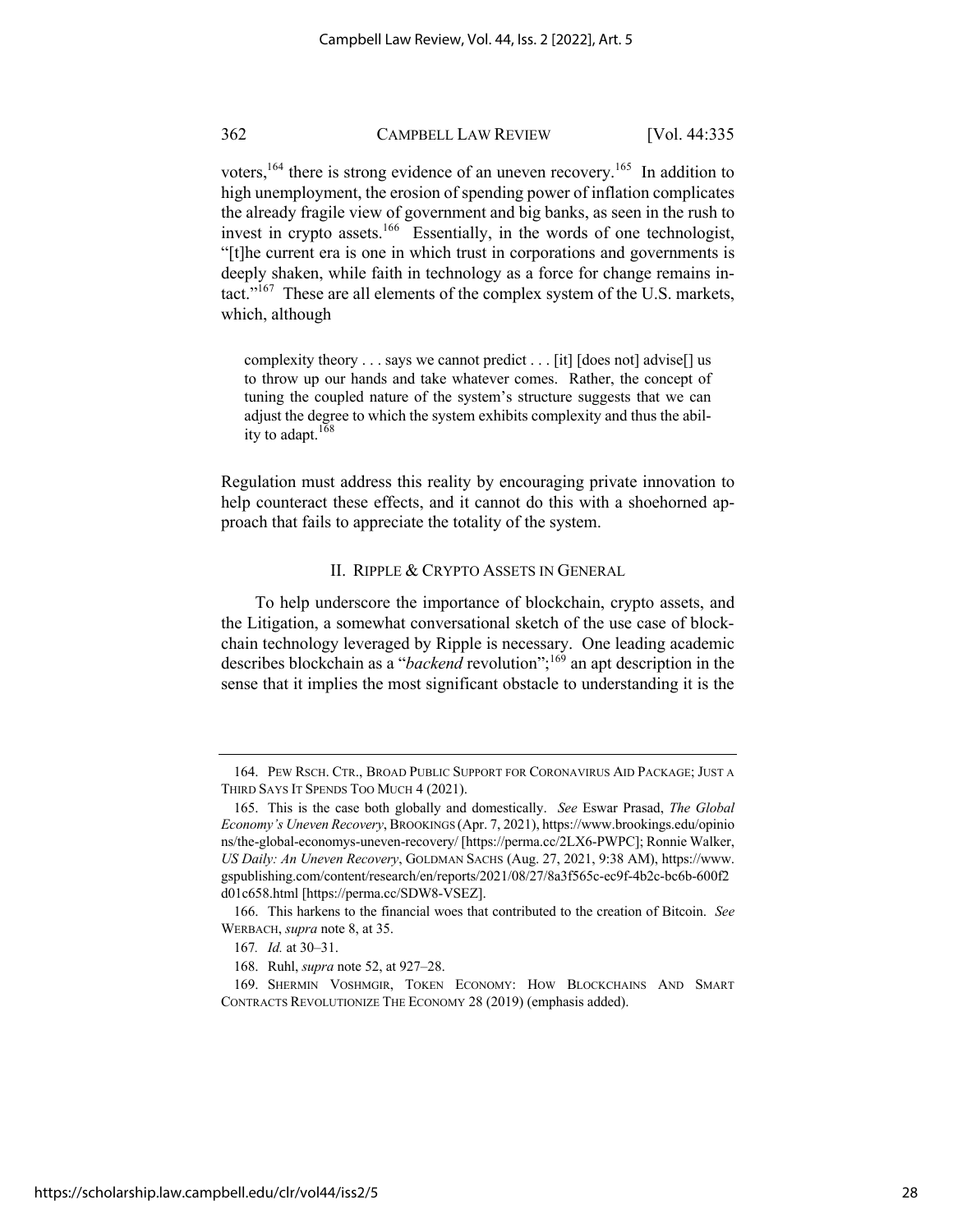fact that it is technical.<sup>170</sup> But numerous explanations of the technology exist, $^{171}$  and this Comment does not seek to add to the number, purposely eschewing much technical detail and jargon in favor of simply illustrating (1) the importance of the underlying technology as used by Ripple Labs, and (2) the regulatory dilemmas the technology raises for regulators, as expressed in the SEC's approach.

#### *A. Ripple's Use of XRP*

In the millions of international transactions that compose the world's financial markets, there are formerly-accepted points of failure that drive cost and inefficiency. Those "fail points" may be location- or human-based; they could be jurisdictional limitations or even the human susceptibility to phishing or other system failures attributable to the parties themselves or their agents.<sup>172</sup> A crypto asset running on a permissioned network that is trusted by all participants, regardless of sovereignty, could obviate the exposure from these risks and reduce potential loss. It is in this way that a blockchain's "logically centralized . . . but organizationally decentralized" architecture could implement a scaled, decentralized payment rail where one was not possible before.<sup>173</sup>

This is what Ripple does. Ripple is a payment company that deploys an ecosystem of functions on a blockchain to facilitate efficient cross-border payments by lowering transaction fees, shortening processing times, and removing the need for third-party intermediaries.<sup>174</sup> This payment system leverages a native token, XRP, to "replace the settlement layer between

<sup>170</sup>*. See also* Scott Rosenberg, *Bitcoin Makes Even Smart People Feel Dumb*, WIRED (Aug. 9, 2017, 6:48 AM), https://www.wired.com/story/bitcoin-makes-even-smart-peoplefeel-dumb/ [https://perma.cc/35DU-2EBV]; Jameson Lopp, *Nobody Understands Bitcoin (and That's OK)*, CYPHERPUNK COGITATIONS (Mar. 11, 2017), https://blog.lopp.net/nobodyunderstands-bitcoin-and-that's-ok/ [https://perma.cc/W7WN-LRVF]; Nik Custodio, *Explain Bitcoin Like I'm Five*, MEDIUM (Dec. 12, 2013), https://medium.com/free-codecamp/explain-bitcoin-like-im-five-73b4257ac833 [https://perma.cc/6SCD-KXP9] (offering an amusing but apt analogy between the gift of a physical apple to a person and the same gift of a digital apple; explaining how the unique problems raised by virtual currency are addressed by nodes, proof of work, and miners).

<sup>171</sup>*. See, e.g.*, Crosser, *supra* note 98, at 388; JOSS COLCHESTER, BLOCKCHAIN: AN OVERVIEW 6–11 (2018); SHAWN S. AMUIAL ET AL., THE BLOCKCHAIN: A GUIDE FOR LEGAL & BUSINESS PROFESSIONALS (2016); *Time for a Ripple Test*, *supra* note 25.

<sup>172</sup>*. See* WERBACH, *supra* note 8, at 77–78. A "fail point" is any point in a system that cannot fail without disrupting the entire operation of that system. *Id.* at 76. In other words, it is necessary for the system to operate.

<sup>173</sup>*. Id.* at 7.

<sup>174.</sup> Giancarlo & Bahlke, *supra* note 40.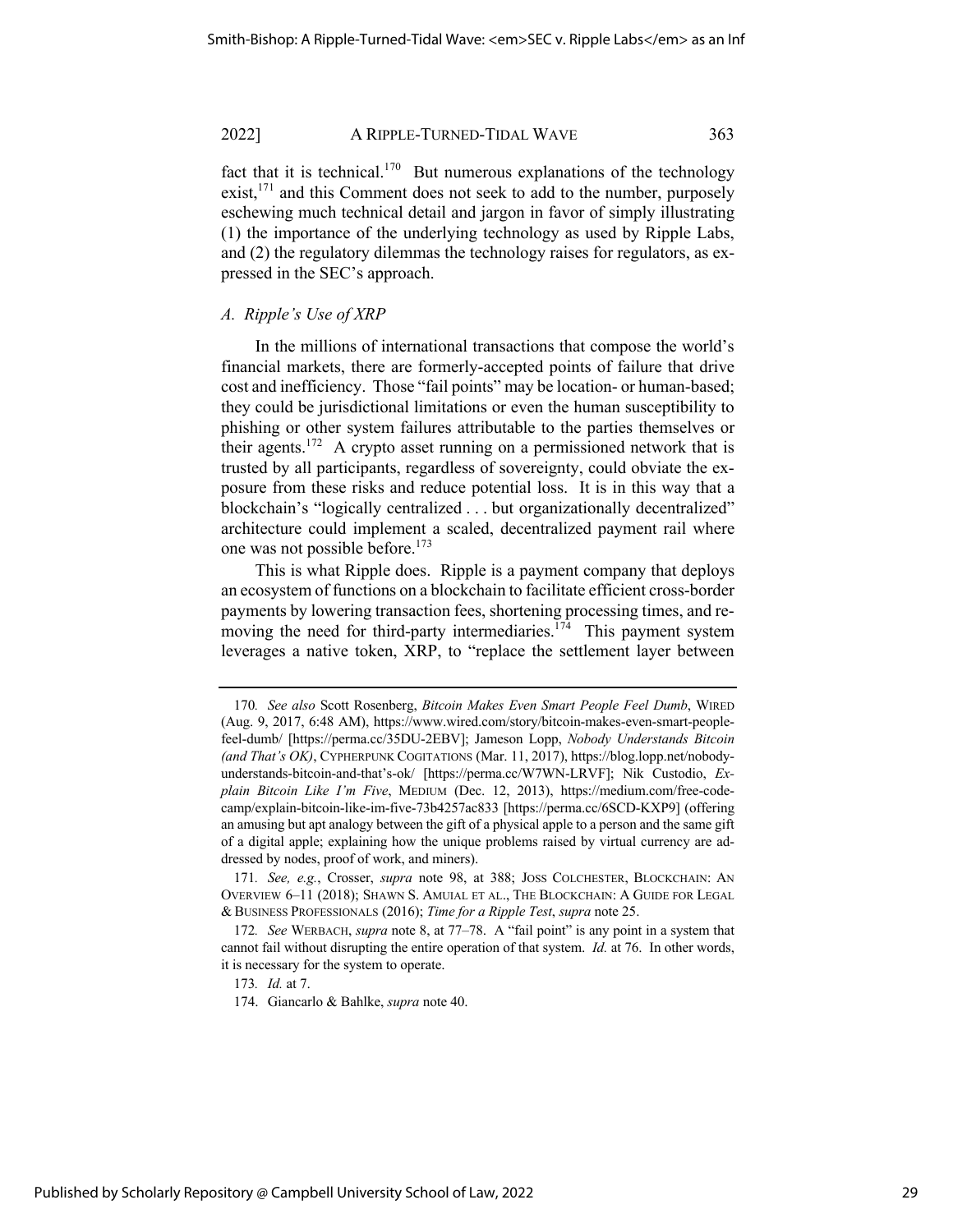major financial institutions."<sup>175</sup> Ripple also uses a network of exchange to assist with liquidity and drive down intermediary cost between international financial institutions.

#### *B. Blockchain Background*

As noted in other work, the crowdfunding movement started the financial world on a path of disintermediation.<sup>176</sup> Since then, it has been proclaimed that blockchain-based systems and the crypto assets native to them operate "without relying on trust," or in other words, without relying on any intermediary institutions.<sup>177</sup> This is certainly an overstatement; instead, blockchain *strategically limits* the need to trust by using a unique assemblage of techniques designed to *reorient* trust in the blockchain system, rather than any single person or institution. $178$ 

This reorientation was largely in response to the utter failure of American financial markets—and the army of underwriters, lawyers, brokers, investment bankers, auditors, regulators and consumers composing it—to understand the complexity of the risky financial instruments which ultimately led to the loss of \$9.8 trillion dollars in U.S. wealth, which is about \$70,000 in lost lifetime income for every American.<sup>179</sup> Despite paying fines, not even the most reckless of those principals involved were prosecuted.<sup>180</sup> In other words, the impunity of Wall Street investment banks was perceived as the Scylla to the Charybdis of the U.S. Government's big bank bailouts.<sup>181</sup> The power of these "intermediaries" to make decisions about the financials of regular people with little to no blowback left a bad taste in

https://scholarship.law.campbell.edu/clr/vol44/iss2/5

<sup>175.</sup> David Rodeck & John Schmidt, *Meet Ripple & XRP, Cryptocurrency For Banks,*  FORBES (May 6, 2021, 9:59 PM), https://www.forbes.com/advisor/investing/what-is-ripplexrp/ [https://perma.cc/3JEX-NVPP].

<sup>176</sup>*. See* Ajay Agrawal et al., *Some Simple Economics of Crowdfunding*, 14 INNOVATION POL'Y & ECON. 63, 63 (2014) (discussing the inflection point in finance that crowdfunding precipitated).

<sup>177.</sup> NAKAMOTO,*supra* note 113, at 22.

<sup>178.</sup> WERBACH, *supra* note 8, at 116–17.

<sup>179.</sup> Renae Merle, *A Guide to the Financial Crisis—10 Years Later*, WASH. POST (Sept. 10, 2018), https://www.washingtonpost.com/business/economy/a-guide-to-the-financialcrisis—10-years-later/2018/09/10/114b76ba-af10-11e8-a20b-5f4f84429666\_story.html [https://perma.cc/KM2X-AUC9].

<sup>180.</sup> SOLL, *supra* note 94, at 203.

<sup>181</sup>*. See* BULFINCH, *supra* note 4, at 227. This allusion refers to "proverbial . . . opposite dangers which beset one's course[]" in ancient Grecian myth. They are famously described in Homer's *Odyssey.*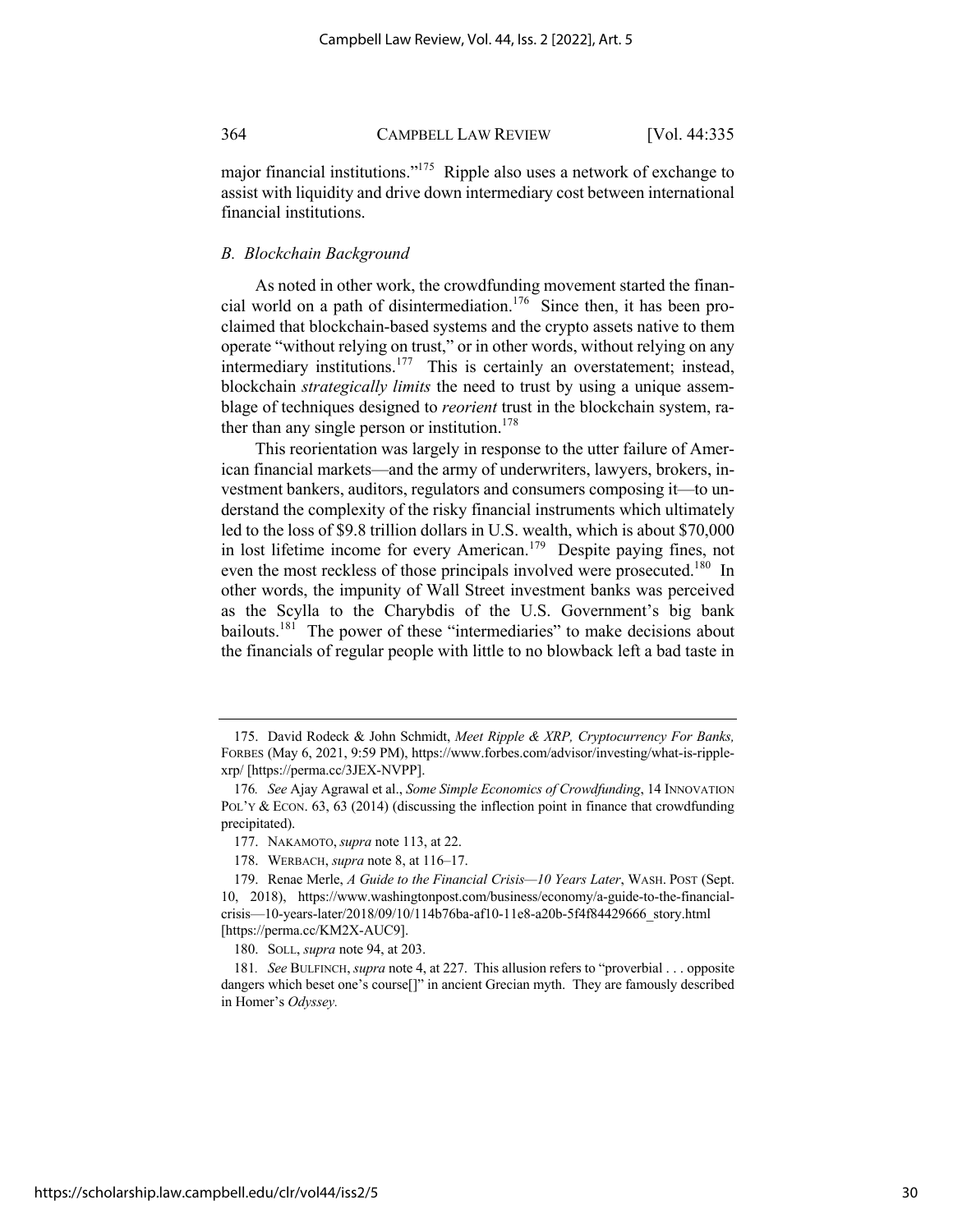many people's mouths.<sup>182</sup> Blockchain was seen as a way to make a change with new technology.

To describe what a blockchain is and how it works, a rudimentary comparison may be made with a referent network, such as the internet. While the internet and the blockchain have some differences in connectivity and deployment,<sup>183</sup> at a conceptual level, the comparison attempts to highlight the difference in intermediation, which is the hallmark of blockchain as a tool for innovation. Generally, the internet works by connecting computers called "clients" with computers called "servers" over an agreed-upon network architecture and data framework.<sup>184</sup> The clients, which are the devices by which users access the internet, seek data from servers by sending their identifying information over the network to the servers which host the information the clients want access to. These servers are generally owned and maintained by large corporations, $185$  and the protocols by which the servers operate are not generally available to clients. But through these client-server relationships, the internet connects people across the world so that they can interact with each other with little delay.

As an example, when a person wishes to buy something from an online retailer (such as Amazon), that person accesses the retailer's website from their phone or computer (the client). The website itself, and all its contents—including all the items which sellers offer for sale—are stored on servers owned or leased by the retailer.<sup>186</sup> Importantly, because the retailer controls this stored client data, there is an unavoidable element of *trust* on the part of all users, whether they be buyers or sellers, in the way the online retailer protects them.<sup>187</sup> The retailer does this by collecting account information.<sup>188</sup> Using this data, and by standing between buyers and sellers, the online retailer acts as a trusted intermediary by facilitating legitimate purchases and by preventing bad actors from harming innocent users*.*

<sup>182</sup>*. See* WERBACH, *supra* note 8, at 28.

<sup>183</sup>*. See, e.g.*, Lucas Wiesflecker, *Comparison of Blockchain Versus the Internet*, MEDIUM (Apr. 29, 2020), https://medium.datadriveninvestor.com/comparison-of-blockchai n-verus-the-internet-fad9cdc32487 [https://perma.cc/JXK2-GY36].

<sup>184</sup>*. See, e.g.*, *35.100 Open Systems Interconnection (OSI),* ISO, https://www.iso.org/ics/ 35.100/x/ [https://perma.cc/5NAD-G2NX].

<sup>185</sup>*. See* Marshall Brain, *How Web Servers Work*, HOW STUFF WORKS, https://comput er.howstuffworks.com/web-server4.htm [https://perma.cc/2CJ6-JTNT].

<sup>186</sup>*. See id.*

<sup>187</sup>*. See* WERBACH, *supra* note 8, at 28.

<sup>188</sup>*. Id.*; *see also* VOSHMGIR, *supra* note 169, at 88 (showing that traditional "internet platform providers . . . not only manage the identities of their users, but also control all of their user-related data.").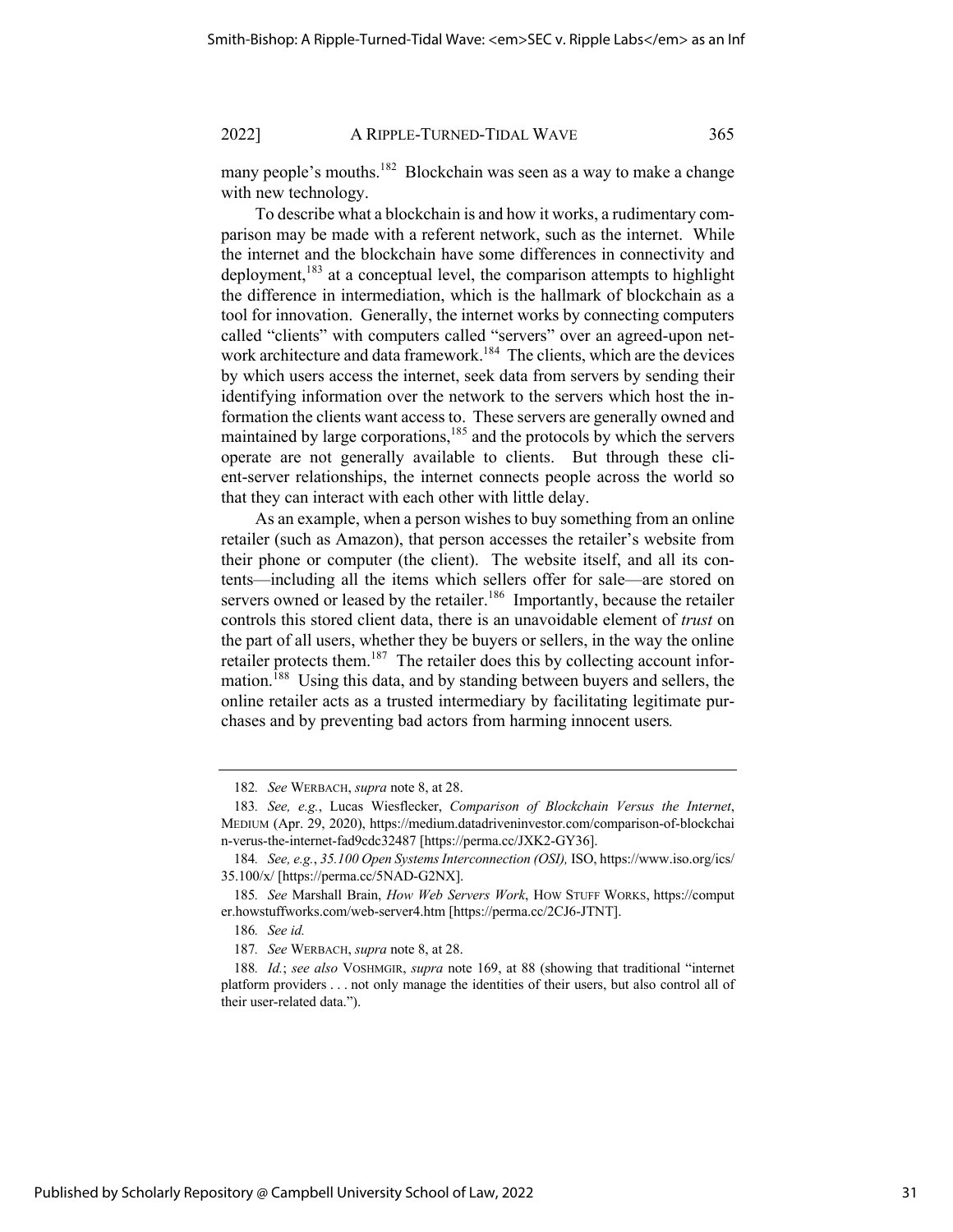The insight here is twofold. First, this idea of the "statelessness"<sup>189</sup> of the internet necessitates that the party with the server controls not only the infrastructure used in the interaction, but also that it must store the identifying information of the client for them to interact. In other words, at scale, transacting on the internet of today *always* requires an intermediary to maintain identifying data. In our example, it is the retailer itself. But it could be anyone, including government actors.

Second, the need for an intermediary suggests trust is necessary. But the current state of aggregated resources, such as computing power, is partially because of the way the internet evolved.<sup>190</sup> There was not an intuitively viable way for users of a network to be identified and thus trust each other that did not require consolidation of data by the holders of the servers. And intermediation has a long and storied tradition in human history;<sup>191</sup> as such, the concept of data storage was not obviously discordant with practice. Although it seems obvious today that intermediation brings a host of potential problems, <sup>192</sup> only recently has an alternative become widely available.

#### *C. Blockchain Framework*

Blockchain is an information technology that requires a network of computers that each run a particular software application, much like the internet. However, blockchains use a unique combination of cryptography and distributed computing to allow each of the computers to maintain a shared and secured source of data—think of an accounting ledger—that preserves the autonomy of that computer's data.<sup>193</sup> This autonomy largely obviates the need for intermediaries to manage interactions between parties on the network.

While the problems briefly sketched above regarding intermediaries in the legacy internet can be largely circumvented under this completely

<sup>189.</sup> VOSHMGIR, *supra* note 169, at 40 (A "state layer" is "a universal data set across the whole network . . . [i]t serves as a digital notary and a publicly verifiable timestamp.") This trust layer is missing on the internet; hence, the requirement that all clients' information must be stored on someone's servers.

<sup>190</sup>*. Id.* at 29–32.

<sup>191</sup>*. See* Lindsay Martin, *Ripple Effects: How* In Re Ripple Labs Inc. *Litigation Could Signal the Beginning of the End of the Payment Platform,* 19 DUKE L. & TECH. REV. 1, 4–5 (2021).

<sup>192.</sup> VOSHMGIR, *supra* note 169, at 87–88.

<sup>193.</sup> COLCHESTER,*supra* note 171, at 3–4 (2018).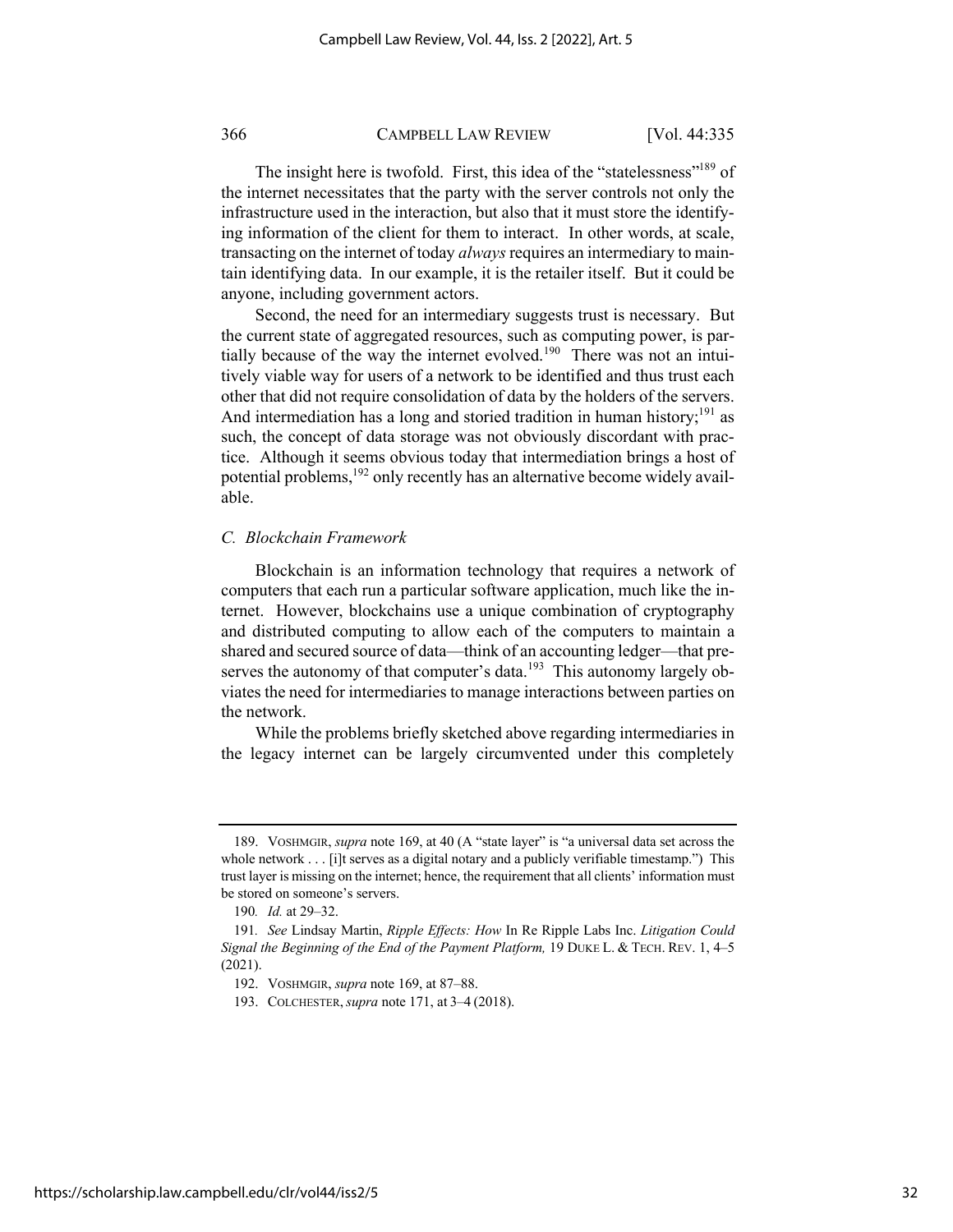peer-to-peer (P2P) system,<sup>194</sup> how can parties trust that the system *controls* dishonest behavior as effectively as an online retailer? The answer lies in the fact that instead of a client-server network relationship, a blockchain network is composed of a single distributed ledger, nodes, and unique protocols.195 In this framework, "nodes" are network participants, "protocols" control the rules of participation in the network for the nodes, $196$  and the "distributed ledger" is the single point of reference kept by (and for) all nodes as the history of all network interaction on the blockchain.<sup>197</sup>

The distributed ledger<sup>198</sup> is the record of all transactions on the blockchain between nodes, which are jointly and separately represented by a hash function output.<sup>199</sup> Although there are hundreds of conceivable iterations of a blockchain, but a common function in all of them is that storage of data in a sequence called "blocks" is required.<sup>200</sup> Each block is composed of a quantity of information established by the protocol—including the timestamps of and hash pointers to previous blocks—that is itself encrypted by a hashing function. Thus, cryptographic hashes "chain" the blocks together by chaining transactions together,  $201$  as seen in Fig.  $2.202$ 

199*. Id.* at 74. A "hash" is a mathematical algorithm that takes any input whatever (i.e., of any *variable* length) and produces a fixed-length output that uniquely represents that input. *See* COLCHESTER, *supra* note 171, at 3. Critically, hash values have an "avalanche" effect such that in a document of several hundred pages if even one comma is added, the hash value of that document will be altogether different. VOSHMGIR, *supra* note 169, at 74– 75. Thus, the only way to "recreate" an original file from the hash going backwards is to attempt all possible inputs. *Id.* at 75.

200. COLCHESTER, *supra* note 171, at 6.

<sup>194.</sup> VOSHMGIR, *supra* note 169, at 67 ("The ideal is that people and institutions who do not know or trust each other, reside in different countries, are subject to different jurisdictions, and who have no legally binding agreement with each other, can now interact over the Internet without the need for trusted third parties like banks, internet platforms, or other types of clearing institutions.").

<sup>195</sup>*. See id.* at 64–65.

<sup>196</sup>*. Id.* at 40.

<sup>197</sup>*. Id.* at 39.

<sup>198.</sup> Somewhat confusingly, the distributed ledger itself is *also* called the blockchain, because it contains the records the so-called "chain" of transactions hashed together into blocks. *Id.*

<sup>201</sup>*. See id.* at 3.

<sup>202.</sup> The hash value represented in the figure was calculated by inputting the transactions as shown in the figure into an online SHA-256 calculator. *SHA256 Online Hash Function*, ONLINE TOOLS, https://emn178.github.io/online-tools/sha256.html [https://perma.cc/FH3E-X36T].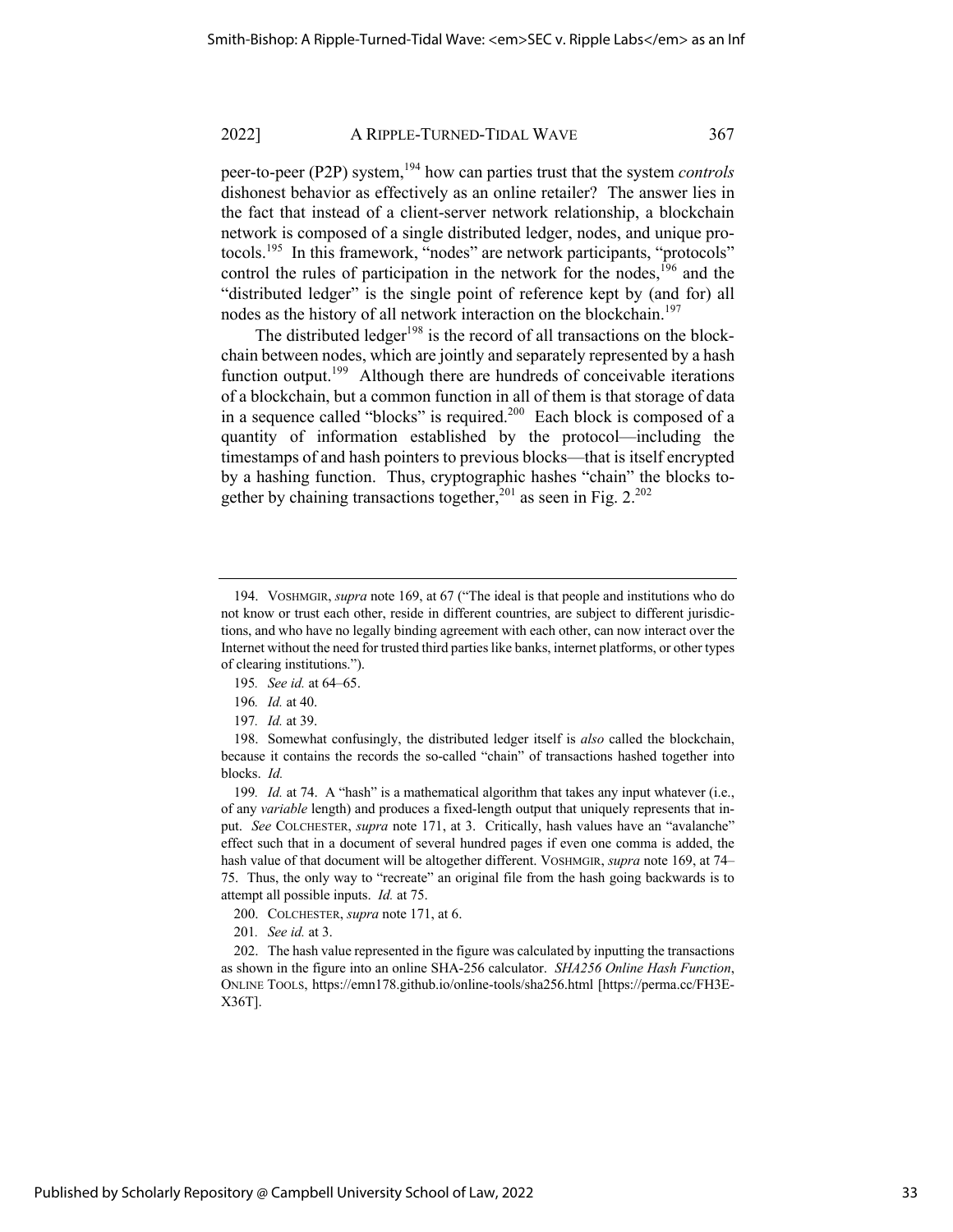



The output hash cannot be reversed without substantial cost in computing because each "block" includes within its hash the "headers" of *all past transactions.* At the risk of oversimplification, this is how the blockchain sustains trust in place of an intermediary: because to falsify a communication between nodes requires that a bad actor work backwards to find the identifying hash faster than new blocks are added to the blockchain.<sup>203</sup> This takes an immense amount of computational power, which effectively acts as "friction" in the system to disincentivize bad actors. Traditionally, whoever held access to all the data containing transactions made by a certain client—an online retailer in our example above—would be able to track double-spending and prevent a bad actor from making double payments. Here, the idea is that the same problem of trust can be solved by transparency in the ledger enforced by computation.

Nodes are computers whose transactions form the basis of the data recorded in the blockchain. Each computer has a unique address on the

<sup>203</sup>*. Cf.* NAKAMOTO, *supra* note 113, at 6–7.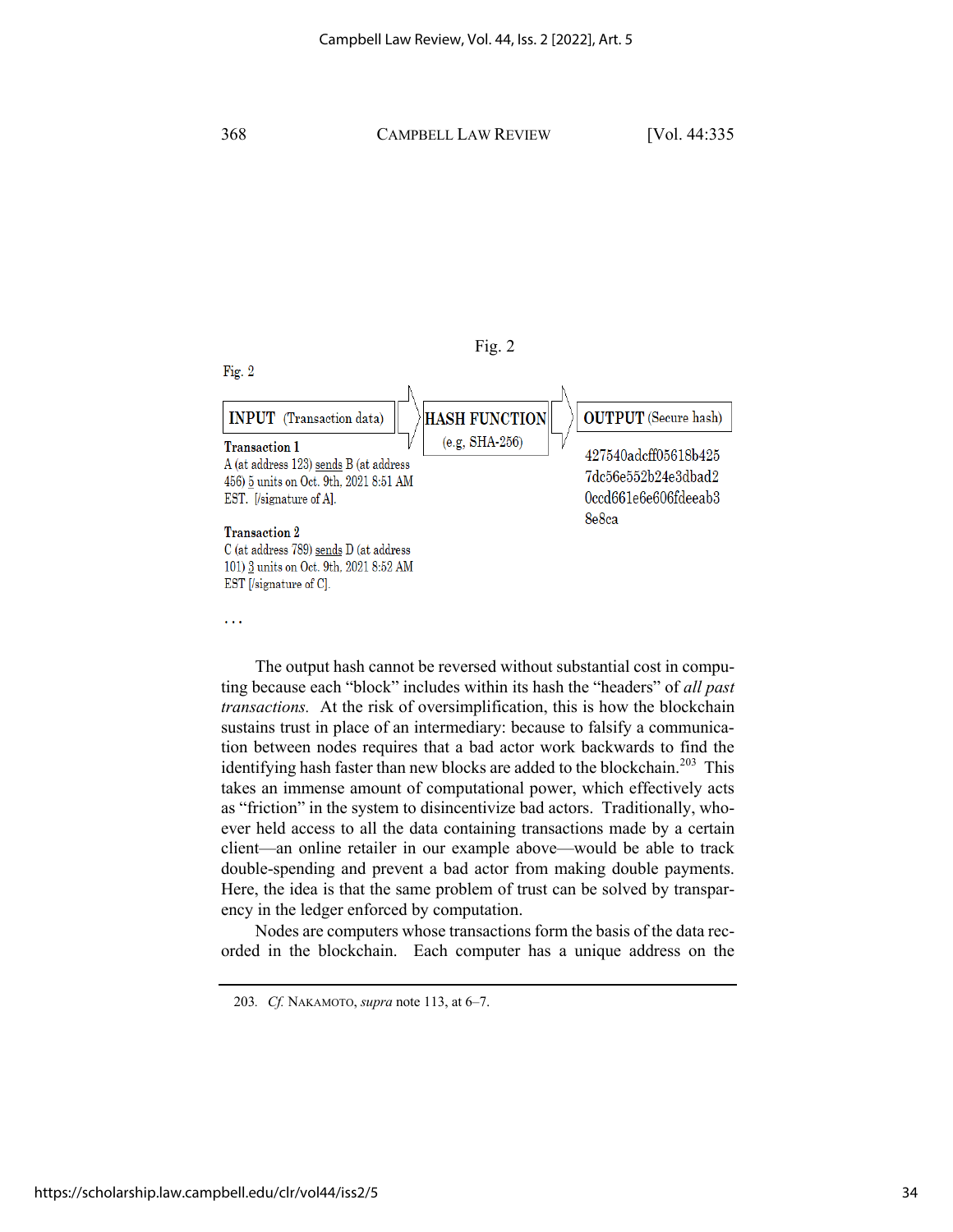blockchain network.<sup>204</sup> Depending on the protocol, nodes may serve different roles,<sup>205</sup> but in all cases they have several general purposes. First, nodes interact with one another in whatever "transactions" the application software permits.<sup>206</sup> Second, as established by the protocol's consensus mechanism, nodes validate these transactions. Third, nodes record valid transactions on the ledger, updating each copy. The key insight here is that the nodes operate in two modes: (1) client—initiating new transactions with other nodes and (2) server—by maintaining the ledger of all transactions, thus sharing benefits and responsibility of maintaining the system.

The protocol of the blockchain include the method of consensus, the node types, and other critical matters for the network. "Consensus" refers to how control of the network is effectively distributed by defining how multiple nodes can reach agreement on the true state of the network.<sup>207</sup> The revolution of P2P systems, alongside blockchain systems, indicate that consensus is achieved through leveraging economic incentives along with cryptography.<sup>208</sup> As stated above, these incentives often—but not always<sup>209</sup> use tokens. Importantly, while there are many protocols which may be deployed to implement blockchain,<sup>210</sup> an essential scalability question is the acceptable tradeoff between efficiency and trust; where fewer nodes validate, the trust of those validating nodes must increase.<sup>211</sup> Thus, a blockchain is a distributed, secure database.<sup>212</sup> Unlike the traditional model used in networks like the internet that require centrally owned servers, a blockchain-based model allows a network of computers to work together to

207*. See, e.g.,* VOSHMGIR, *supra* note 169, at 64.

208. Cryptography is the study of secure communications in the presence of third parties. VOSHMGIR, *supra* note 169, at 68.

209. Stephanie Perez, *Does a Blockchain Need a Token?*, MEDIUM (Dec. 8, 2017), https:// medium.com/swlh/does-a-blockchain-need-a-token-66c894d566fb [https://perma.cc/8XLD -5RFP].

211. VOSHMGIR, *supra* note 169, at 74–76.

212*. See* COLCHESTER, *supra* note 171, at 6.

<sup>204.</sup> VOSHMGIR, *supra* note 169, at 46.

<sup>205</sup>*. Id.* at 46–48 (noting that in the Bitcoin blockchain there are "full nodes," "mining nodes," "mining pools," and "light client" nodes).

<sup>206.</sup> This includes recording deeds, monitoring the chain of custody of a particular object, transferring currency, or any situation where "a digital record and signature . . . could be identified, validated, stored, and shared." VOSHMGIR, *supra* note 169, at 62; *see also*  COLCHESTER, *supra* note 171, at 6.

<sup>210.</sup> While Bitcoin deploys a consensus mechanism called "Proof of Work," Ripple deploys "The Ripple Protocol Consensus Algorithm." AMUIAL ET AL., *supra* note 171, § 3:5 (2016). The purpose of these protocols is basically the same: to ensure trustworthiness of the network and to ensure that the tradeoffs in between centralization and efficiency are in within acceptable parameters according to the use case of the network. *See id.* § 1:2.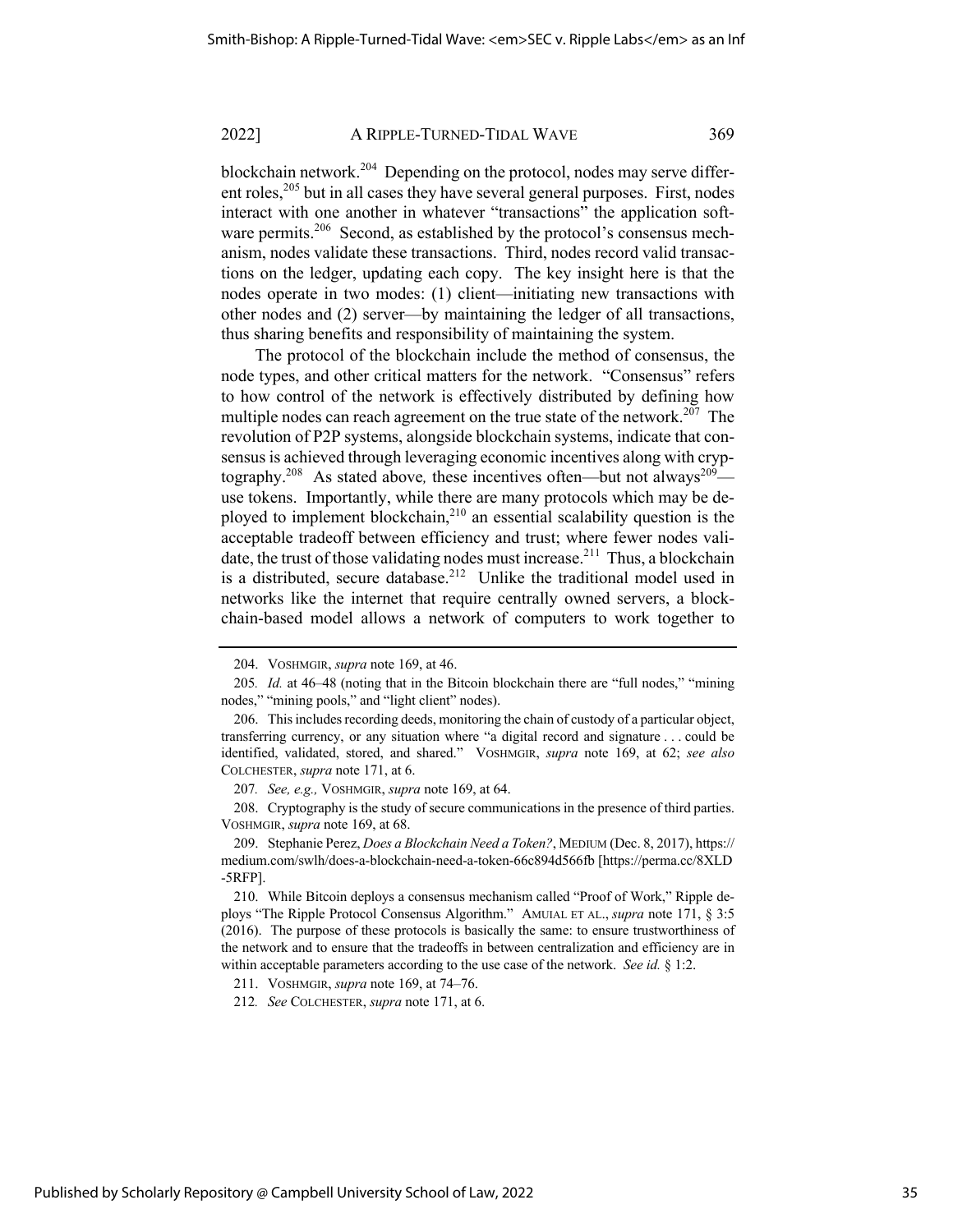securely record data within a shared, open database. In this sense, every computer operates as both a server and a client. $2^{13}$ 

#### *D. Ripple's Payment System*

Ripple—formerly Ripple Labs—has created a payment system that is a combination of a digital currency and a payments protocol.<sup>214</sup> The cornerstone of this solution is RippleNet, which is a way for individuals and financial institutions to transact using a worldwide network that leverages the shared trust of a blockchain.<sup>215</sup> XRP is Ripple's native token that functions as a form of "on-demand liquidity" (ODL) that eliminates the need for pre-funding and allows "money [to] move[] like information" between any two parties anywhere in the world, so long as they are connected to RippleNet.<sup>216</sup> Like in any market, when two people do not trust each other, yet desire to do business, a necessary step has historically been to include an intermediary to verify, settle, and disperse money. And, again, this works to the detriment of speed, efficiency, and cost in the system.<sup>217</sup> Crypto assets, like XRP, solve the challenge of needing some way to record electronic money transfers so that people cannot simply make transactions up and create cash for themselves:

Normally, that central place is the Federal Reserve Bank—which records and processes every credit card transaction. Cryptocurrencies eliminate that regulatory intermediary by providing a decentralized, computerized "ledger," allowing for direct transfers between buyers and sellers with no regulatory intermediaries.<sup>218</sup>

An example of the current money transfer system is helpful to illustrate what Ripple has done. Assume users x1 and x2 are individuals in Country X, and that x1 wishes to transfer money to x2. Assume further x1 and x2 hold their money in different banks: x1's bank is Alpha Bank and x2's bank is Beta Bank. Like all banks, Alpha and Beta both maintain a ledger of

218. Cecere, *supra* note 38.

<sup>213</sup>*. See id.*

<sup>214</sup>*. See RippleNet*, RIPPLE, https://ripple.com/ripplenet [https://perma.cc/ENK7-4BRQ]. 215*. Id.*

<sup>216</sup>*. Our Story*, RIPPLE, https://ripple.com/company/# [https://perma.cc/T9HM-LPCK].

<sup>217</sup>*. What is Ripple?*, *supra* note 21; *see also* Marcel T. Rosner & Andrew Kang, Note, *Understanding and Regulating Twenty-First Century Payment Systems: The* Ripple *Case Study,* 114 MICH.L.REV. 649, 654 (2016) (noting that interbank transfers in the same country take "one to two days to settle").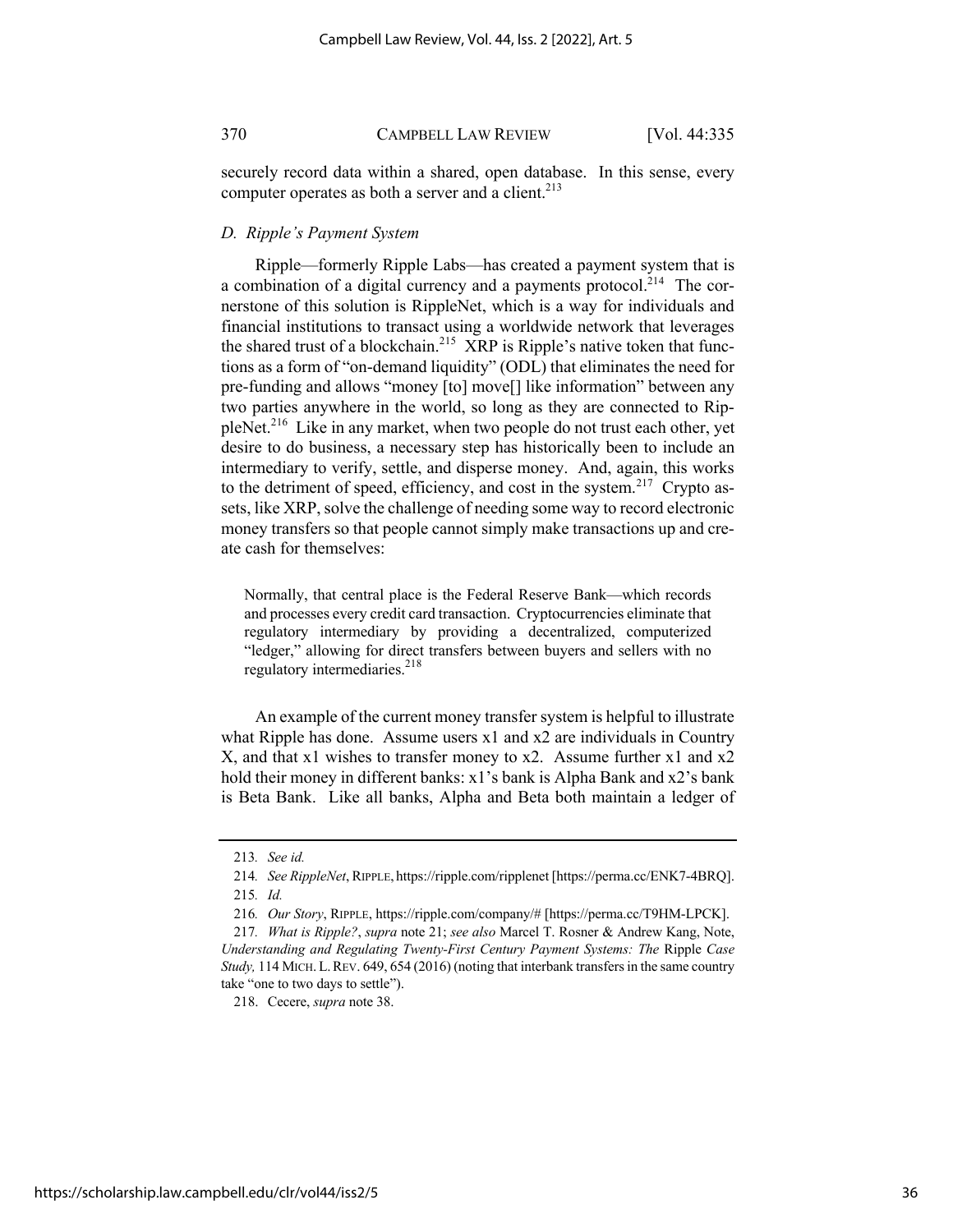transactions of all their customers. When x1 orders Alpha to send money to x2 at Beta, the two ledgers they maintain must be settled: $^{219}$  x1's account at Alpha must be debited and x2's account at Beta must be credited.

This is where a trusted intermediary—the Federal Reserve—comes in. The Federal Reserve maintains deposit accounts for banks like Alpha and Beta.<sup>220</sup> Thus, Alpha orders the Federal Reserve to debit its deposit account and credit Beta's deposit account in the amount of x1's transfer to x2. The transaction is complete, and Alpha and Beta update their ledgers, with the Federal Reserve's deposit balance acting as a source of truth. So much for domestic money transactions. But across international borders, the fundamental issue is that "there is no single global-payments rail[;] $"^{221}$  there is no international "Federal Reserve" equivalent. Internationally, the traditional solution was correspondent banking<sup>222</sup> and SWIFT.<sup>223</sup> These legacy solutions operate according to principles of pre-funding and coordination through messaging.<sup>224</sup> But, importantly, they are still subject to intermediation and, worse yet, increased fees.<sup>225</sup>

Ripple changes the domestic and international payments paradigm through blockchain technology by changing settlement, originally requiring an intermediary such as the Federal Reserve, by deploying a distributed ledger with its native cryptocurrency, XRP. Every node on the network can view the ledger, and through the protocol of the network, certain nodes validate each transaction.<sup>226</sup> Like any blockchain, the viability turns on the

222. Correspondent banking is "a contractual arrangement under which a bank in one jurisdiction (a correspondent) holds deposits, denominated in its native currency, but owned by a bank in an-other jurisdiction (a respondent)." Rosner & Kang, *supra* note 217, at 656.

223. SWIFT is a "centralised [sic] pre-Internet correspondent banking messaging network." Antony Lewis, *Ripple Explained: Medieval Banking with a Digital Twist*, CoinDesk (Sept. 11, 2021 6:45 AM), https://www.coindesk.com/markets/2014/05/11/ripple-explained -medieval-banking-with-a-digital-twist/ [https://perma.cc/SD5H-4KH4].

224*. See id.*; Rosner & Kang, *supra* note 217, at 656–67.

225. Banks that do not have a correspondent relationship must chain up with other banks in order to reach a bank with the necessary relationship. This process increases cost because the banks without relationships must pay broker's fees in addition to absorbing the costs of international risk. Rosner & Kang, *supra* note 217, at 656–57.

226. As suggested above, there are numerous distinct blockchain protocols. For example, there are various methods of mining and various methods used to validate transactions on the system. *See* Rosner & Kang, *supra* note 217, at 658.

<sup>219.</sup> A settlement is the adjustment of deposit balances between banks. Rosner & Kang, *supra* note 217, at 653. Any deposit into a bank account is a financial asset for the depositor "because it reflects the depositor's claim on the bank that the depositor can redeem from the bank." *Id.* at 652.

<sup>220</sup>*. Id.* at 654–55.

<sup>221</sup>*. Id.* at 657.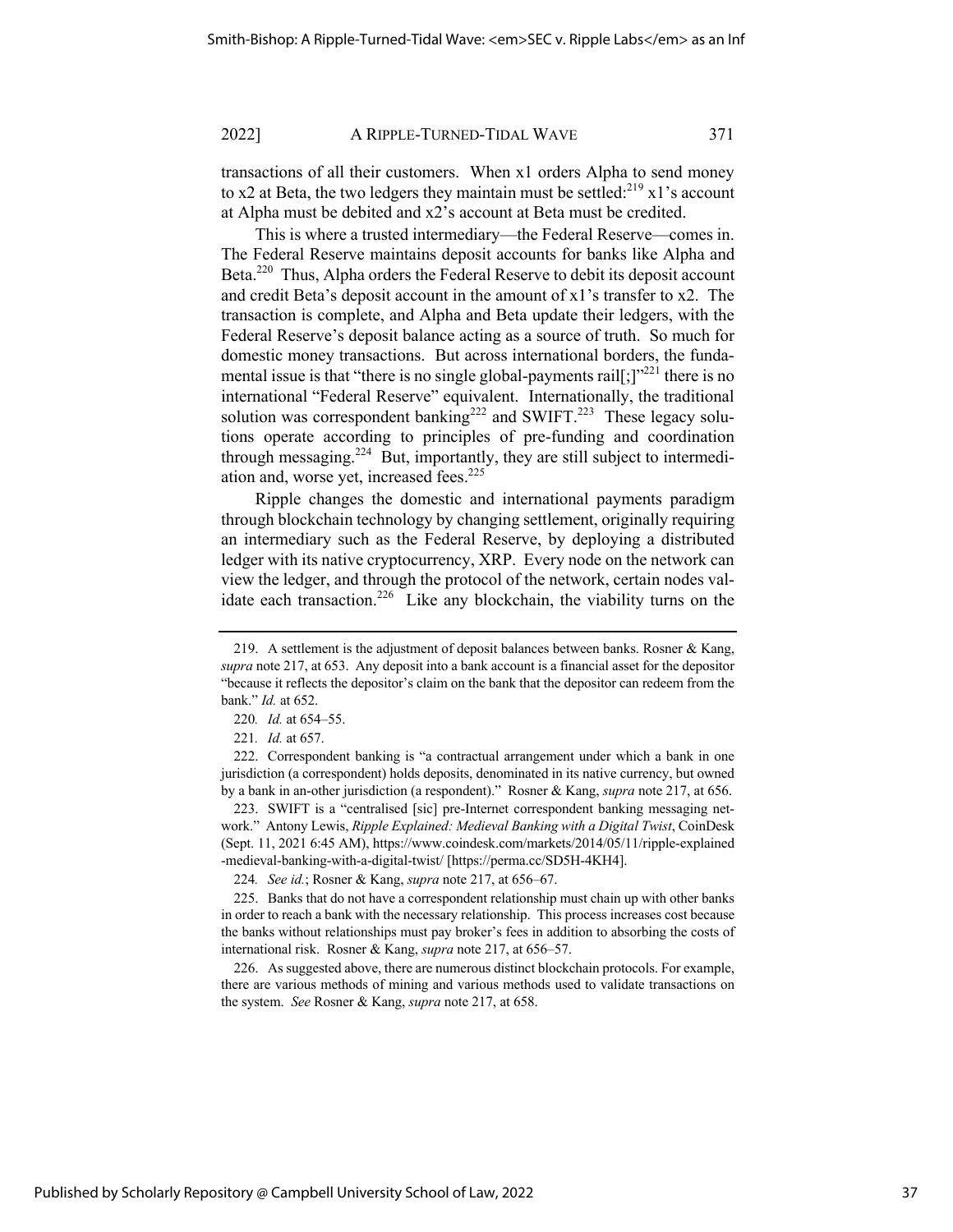protocol's mitigation of the risks of trust disintermediation.<sup>227</sup> Ripple's network does not use mining; it is "pre-mined" and essentially, most XRP is in escrow and is sold at preprogrammed times. Today, Ripple *itself* owns approximately six percent of all XRP.<sup>228</sup>

Ripple has two methods of facilitating international payments. First, it can match users through the chain of trust (formerly called "xCurrent"). Second, it can use XRP as a go-between (formerly called "xRapid"). A simple example of how the latter operates in an intercountry transaction works is as follows. Assume now that x1 and x2 are both participants on Ripple's network, which is composed of  $x1 + x2 + x3 + ... + xn$  people. Assume further that x1 wishes to send x2 an arbitrary amount of currency X. Now x1, using Ripple's network, combines his unique network identifier with x2's address, along with the amount of currency, X, he wishes to send. This transaction is hashed, and then via the Ripple Protocol Consensus Algorithm,<sup>229</sup> it is sent to an agreed-upon quantum of the  $n$  nodes who must validate the transaction.<sup>230</sup> When that quantum of nodes validates the transaction, it is added to the blockchain using cryptography that is functionally similar to the simplified SHA-256 one demonstrated in Fig. 2. False transactions—which means falsified ledger entries, whatever interaction between nodes that they contain—are prevented from accumulating in the system. Thus, parties on the blockchain can rely on the system's protocols, rather than on a central server framework, to prevent fraud. The system is trusted by both parties, rather than an intermediary holder of each party's data.

Now, when x1 wishes to send money to y1, who lives in country Y and which uses currency Y, the issue of currency exchange arises. There are two solutions: first, Ripple obviates the need for "chaining" settlement institutions together by using a system of "market makers." Fig. 3 illustrates the way in which "market makers" in the RippleNet system fulfill the

<sup>227</sup>*. See id.* at 658–59. Ripple distributes XRP through periodic sales; in this sense, it is pre-mined. *See* Rodeck & Schmidt, *supra* note 175; *Meet Ripple & XRP, Cryptocurrency For Banks,* Forbes (May 6, 2021, 9:59 PM), https://www.forbes.com/advisor/investing/what -is-ripple-xrp/ [https://perma.cc/3JEX-NVPP].

<sup>228.</sup> Rodeck & Schmidt, *supra* note 175. It is important to distinguish ownership from control. Ripple has, in escrow, approximately 48% of the 100 billion XRP tokens created at the inception of the blockchain. The uniqueness of the classification can be clearly seen: Ripple does not release XRP without following a programmed protocol. *Id.* 

<sup>229.</sup> AMUIAL ET AL., *supra* note 171, at § 3:5.

<sup>230.</sup> Validation refers to the process of nodes verifying the hashed identifiers of the parties to the transaction. VOSHMGIR, *supra* note 169, at 46–49. And, as a reward for validating, a native token (or portion thereof) is issued to the nodes that validate. *Id.* However, Ripple does not distribute tokens in this way. Rodeck & Schmidt, *supra* note 175.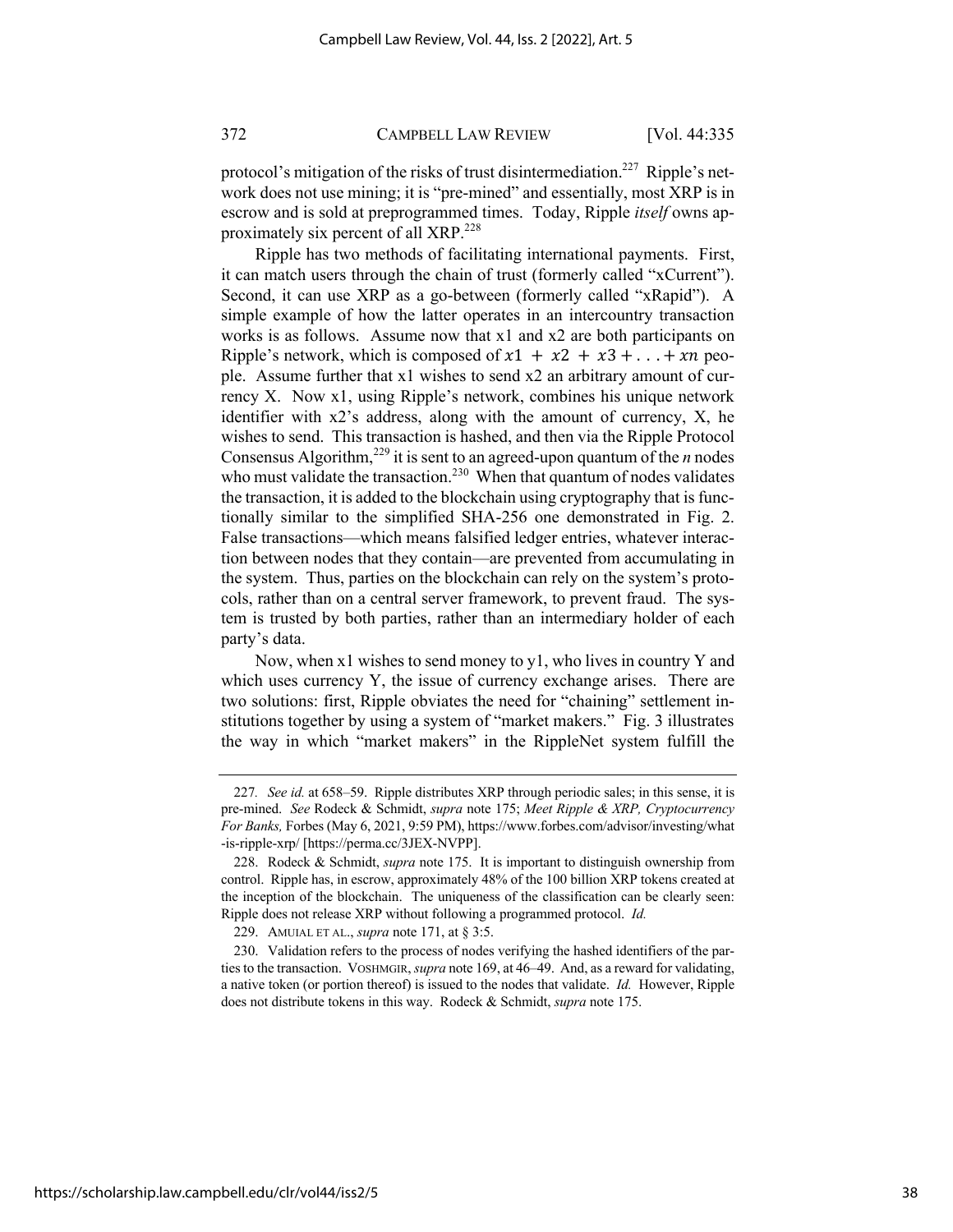function of trust. In essence, the system turns on whether any market maker in the system has both the payer's and the payee's currencies on hand. Using an algorithm that only matches the lowest "bidding" market maker with the two transacting parties, the system forces market makers to compete for the lowest spread.

Fig. 3



Alternatively, XRP is a "go-to between two different fiat types, [such that] RippleNet's [on demand liquidity] can facilitate transactions with each side sending and receiving their native currency."<sup>231</sup> The result is that when no chain of trust exists between two institutions, within three seconds the sending-gateway's currency is converted to XRP and then the XRP is converted again to the receiving-gateway's currency.<sup>232</sup> The viability of such a system is borne out by the fact that Ripple's XRP is the eighth-largest crypto asset in the world.<sup>233</sup> Indeed, N.Y.U. Professor David Yermack suggests there is "desperate need" in the market for technology to "reduce the cost of financial intermediation, probably by orders of magnitude."<sup>234</sup> Another scholar further argues that the change itself must be "fundamental" and

<sup>231</sup>*. What is Ripple?*, *supra* note 21.

<sup>232</sup>*. Free Working Capital with On-Demand Liquidity*, RIPPLE, https://ripple.com/ripple net/on-demand-liquidity/ [https://perma.cc/S33Z-BGST].

<sup>233</sup>*. All Cryptocurrencies*,*supra* note 28.

<sup>234.</sup> WERBACH, *supra* note 8, at 114.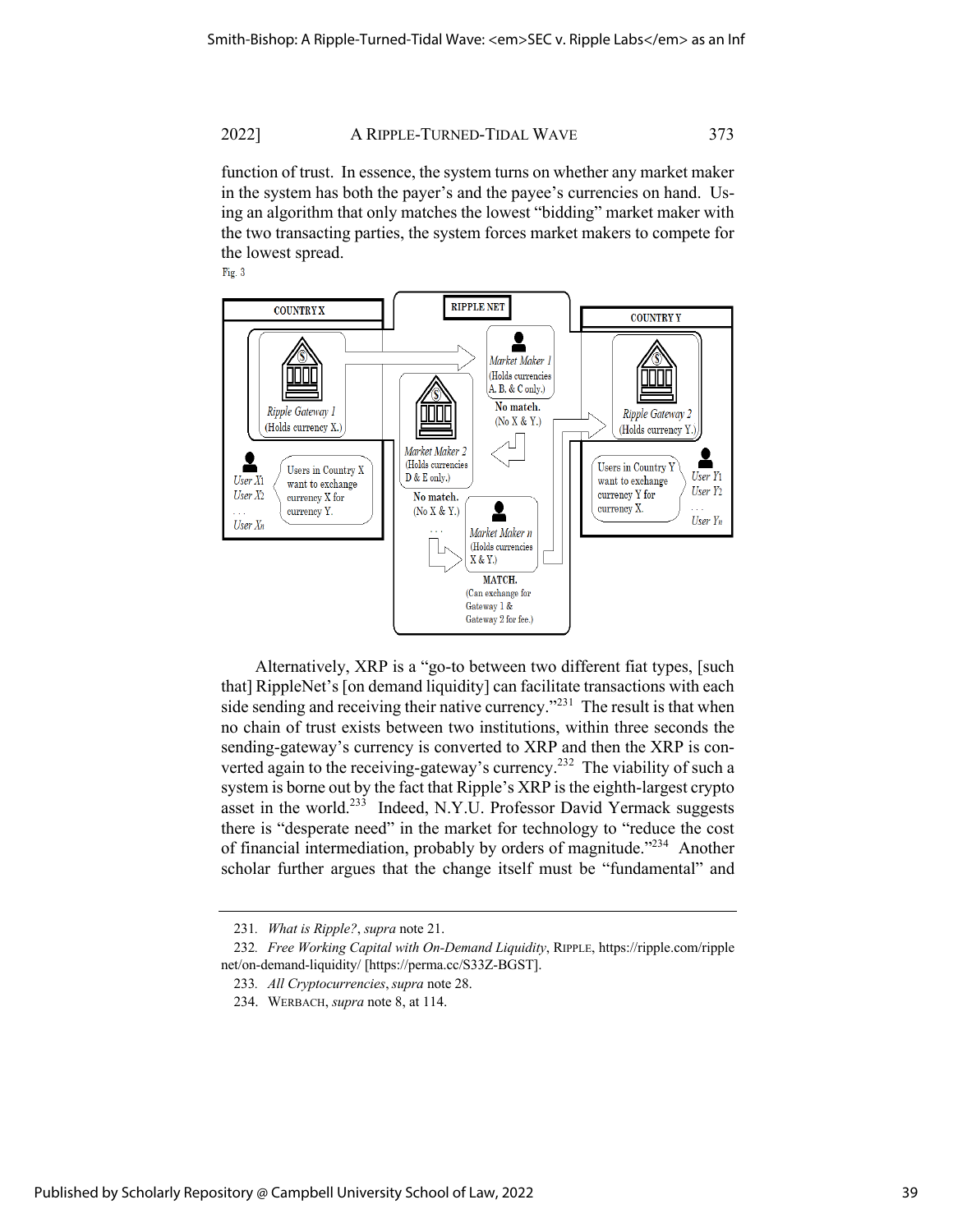structural to achieve the necessary change in the economics of financial services, such as through tokenization.<sup>235</sup> This is exactly what Ripple had done: by operating through trust, with currency as a backstop, the Ripple approach is estimated to save  $$15-20$  billion per year in settlement costs.<sup>236</sup> In February of 2021, citing the *Ripple* Litigation, Ripple suffered cancellations from large users, including MoneyGram, which suspended its use of the Ripple's ODL.<sup>237</sup> While other writers have predicted that the fate of the platform may turn on the result of the Litigation, the fact is that today, Ripple's "XRP-powered . . . ODL transactions are up 25 times" over 2020 Q3, before the Litigation was commenced.<sup>238</sup>

#### *E. Implications of Blockchain*

Ripple's use case is one of hundreds of possible ways in which the blockchain's growth is revolutionizing the economy.<sup>239</sup> Indeed, the P2P interaction that it promises is considered part of the fourth industrial revolu- $\frac{1}{240}$  and a critical part of Web3. A change of this magnitude requires infrastructure certainly, but it also requires answers to important fundamental questions about who should be making decisions and how.<sup>241</sup> The illustration of the struggle in Man Controlling Trade is suggestive.

Since 2017, when smart contracts<sup>242</sup> were added to the ledgers on blockchain systems, the potential for entire decentralized businesses

239. By 2023, blockchain is expected to play a critical role in managing and tracking the movement of \$2 trillion in goods and services annually*. See Blockchain Technology: What's Ahead?*, GARTNER, https://www.gartner.com/en/information-technology/insights/blockchai n [https://perma.cc/7VX9-PVRK].

240*. Cf.* Klaus Schwab, *The Fourth Industrial Revolution: What it Means, How to Respond*, WORLD ECON. F. (Jan. 14, 2016), https://www.weforum.org/agenda/2016/01/the-fou rth-industrial-revolution-what-it-means-and-how-to-respond/ [https://perma.cc/VR2R-WA K4] (describing the current digital revolution that is occurring at an exponential pace) ("[The Fourth Revolution] is disrupting almost every industry in every country.").

241*. See generally* Mulligan, *supra* note 17 (discussing multilateral regulation in coding decisions—an important question regarding the wider social adoption of blockchains).

242. SEC. & EXCH. COMM'N, *supra* note 142, at 2 n.3 ("Computer scientist Nick Szabo described a 'smart contract' as: a computerized transaction protocol that executes terms of a contract.")

<sup>235.</sup> *Id.* at 115.

<sup>236.</sup> Rosner & Kang, *supra* note 217, at 662.

<sup>237</sup>*. See, e.g.*, Jakobson, *supra* note 42.

<sup>238.</sup> Michael Lavere, *Ripple CEO Says 2021 Was His Firm's Strongest Year Despite SEC Lawsuit*, CRYPTOGLOBE (Dec. 29, 2021), https://www.cryptoglobe.com/latest/2021/12/ ripple-ceo-says-2021-was-his-firms-strongest-year-despite-sec-lawsuit/ [https://perma.cc/5 A7S-98GY].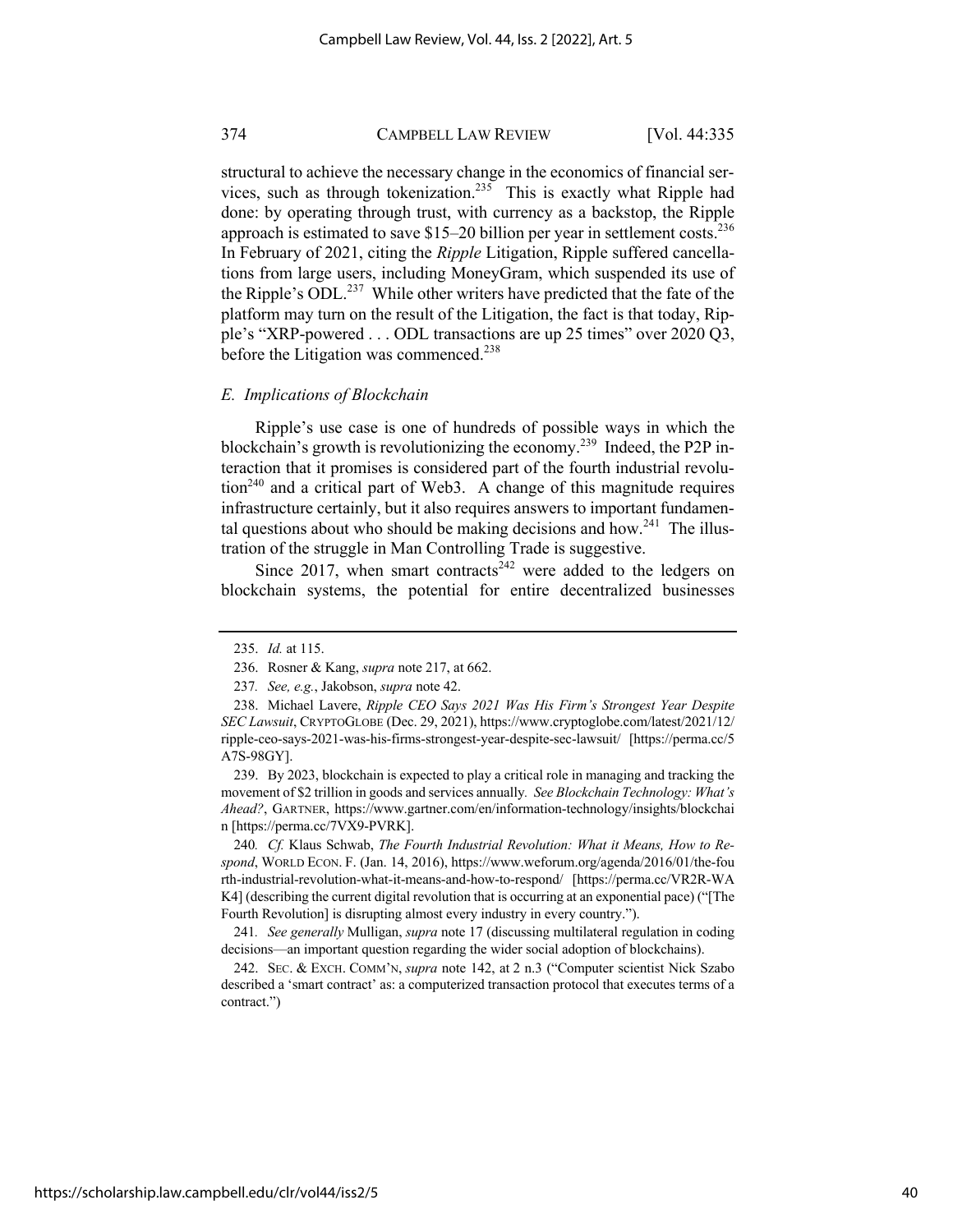became possible. To the extent self-executing contracts can be written into computer code, businesses as "a nexus of contracts" can be built entirely on software running on the blockchain.<sup>243</sup> Mundane functions (such as issuing stocks and establishing shareholder permissions and voting rights) as well as supporting functions (like accounting and payroll) can be entirely managed through this code.<sup>244</sup> This is novel and emergent. As one commentor put it, "[i]t has never before been arguable that a set of individuals could be a legally cognizable group because an automated software process 'acts' as their organ."<sup>245</sup> But that is what blockchain does when smart contracts are deployed on the system.

Even more fundamentally, there are questions about applying the existing securities framework's application to crypto assets. Even assuming that most ICOs are securities, the first requirement is registration unless an exemption applies. $246$  But whether an exemption applies is unclear in the context of crypto assets. For example, in a distributed network, what is an "issuer"? How about an "underwriter" or "dealer"? Given that computers are not legal persons, this is a problem.247 As suggested above*,* the larger theoretical challenges of regulating blockchain have been largely avoided in the rush to protect purchasers of crypto assets. The way in which an exterior source of law acts on a system requires answers to questions about who and what constitutes the system subject to that  $law<sup>248</sup>$  Given the novelty of blockchain technology and the pressure to respond to fraud in time, many agencies have stepped in before answering this question comprehensively.<sup>249</sup> A full-blown regulatory scheme, while desirable, is not what is needed today as a resolution to the Litigation. Before we turn to a new approach sufficient to resolve the Litigation, the current approach will be briefly discussed.

<sup>243</sup>*. See* WERBACH, *supra* note 8, at 110.

<sup>244</sup>*. Id.*

<sup>245.</sup> J.G. Allen, *Bodies Without Organs: Law, Economics, and Decentralised Governance*, 4 STAN.J. BLOCKCHAIN L. & POL. 53, 63 (2020).

<sup>246</sup>*. See* 15 U.S.C § 77e (alternatively cited as Securities Act § 5).

<sup>247</sup>*. See Cinderella's Slipper*, *supra* note 39, at 294–300.

<sup>248.</sup> These questions are essential because, in theory, blockchain operates on the principle of "[t]rust[ing] a system without necessarily trusting any of its components." WERBACH, *supra* note 8, at 3.

<sup>249</sup>*. Cinderella's Slipper*, *supra* note 39, at 275 (noting involvement by the IRS, CFTC, FinCEN, and SEC).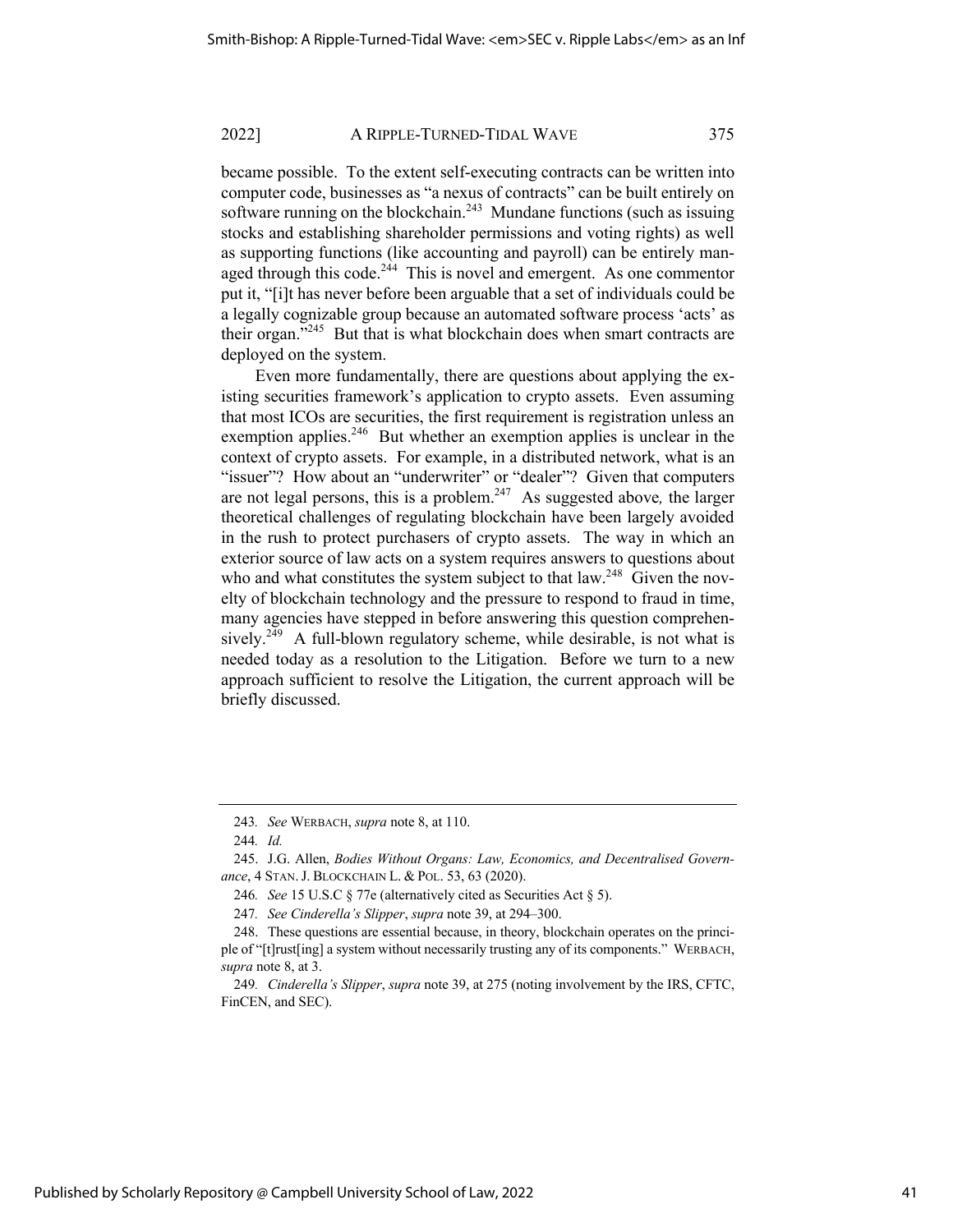#### III. THE SEC AND REGULATION BY ENFORCEMENT

The SEC has been engaged with crypto asset regulation for years, beginning with both the DAO Report announcement it made to the market in 2017 and the subsequent enforcement actions undertaken against blockchain-based firms.<sup>250</sup> In the context of ICOs, the current SEC Chairman, Gary Gensler, has said that registration and disclosure operates to protect investors from the "[w]ild [w]est" of fraud<sup>251</sup> replete in speculative ICOs. The history of how the SEC came to regulate distributed systems is instructive as to the claims of this Comment and requires brief explication.

#### *A.* SEC v. Howey

The genesis of the SEC's authority to grasp Ripple's XRP began in 1946 when the Supreme Court handed down a landmark decision interpreting section 2(1) of the Securities Act of 1933<sup>252</sup> (the Act): *SEC v. Howey.*<sup>253</sup> Section 2(1) defines the term "security."254 *Howey* and its progeny are still good law to this day,<sup>255</sup> and the application of its principles determines the threshold question of whether a particular "investment contract" is, in fact, a security, and therefore whether the registration provisions of section 5(a) of the Act apply.<sup>256</sup>

The facts in *Howey* involved an agreement between W. J. Howey Co. (Howey Co.) and certain investors, whereby investors paid both Howey Co. and a service company for citrus land and the "cultivation . . . and marketing" of produce therefrom.<sup>257</sup> The question before the Court was whether the agreement, which included a "land sales contract, the warranty deed and service contract taken together, constitute[d] an 'investment contract' within the meaning of section  $2(1)$ ."<sup>258</sup> Refusing to allow the scheme to evade the disclosure requirements of the Act, the Court announced a

<sup>250</sup>*. See* Cyber Enforcement Actions, *supra* note 74 (listing about 150 actions taken against crypto asset companies); *see also* SEC. & EXCH. COMM'N,*supra* note 142, at 2 n.3.

<sup>251</sup>*. See* Katanga Johnson, *U.S. SEC Chair Gary Gensler Calls on Congress to Help Rein in Crypto "Wild West*,*"* REUTERS (Aug. 3, 2021), https://www.reuters.com/technology/us-se c-chair-gensler-calls-congress-help-rein-crypto-wild-west-2021-08-03/ [https://perma.cc/6KL2-57XT].

<sup>252.</sup> 15 U.S.C. § 77a–bbbb (alternatively cited as Securities Act).

<sup>253.</sup> SEC v. W.J. Howey Co., 328 U.S. 293 (1946).

<sup>254. § 77</sup> $b(a)(1)$  (alternatively cited as Securities Act § 2(1)).

<sup>255</sup>*. See, e.g.*, SEC v. Edwards, 540 U.S. 389, 393 (2004) (upholding the *Howey* test).

<sup>256.</sup> Henning, *supra* note 8, at 60.

<sup>257</sup>*. Howey*, 328 U.S. at 296.

<sup>258</sup>*. Id.* at 297.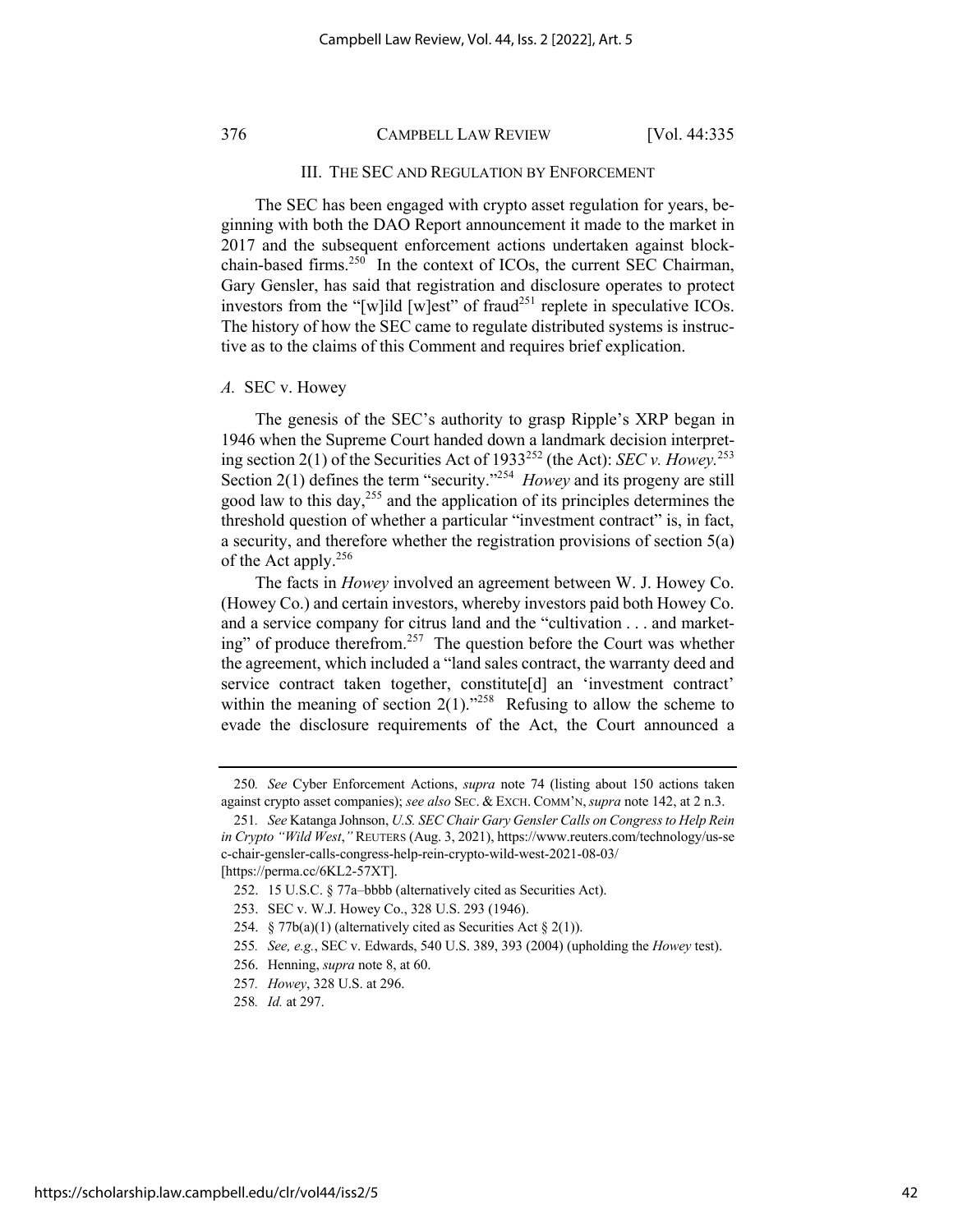two-factor test to determine whether the arrangement at issue was an investment contract: (1) "whether the scheme involves an investment of money in a common enterprise[,]" and (2) "whether the profits of such investment came solely from the efforts of others."<sup>259</sup> The Court found that the first factor was satisfied because the "opportunity to contribute money and to share in the profits of a large citrus fruit enterprise managed and partly owned by respondents" was an investment contract.<sup>260</sup> The Court also determined the second factor was satisfied because investors were drawn to the scheme "solely by the prospects of a return on their investment." These findings lead the Court to conclude that Howey Co. offered a security subject to registration requirements.<sup>261</sup>

*Howey* has been applied to different schemes and has been expanded. For example, the first prong of the test has been interpreted to include investments that "[o]ffer[] a contractual entitlement to a fixed, rather than variable, return" as an investment contract.<sup>262</sup> Today, it does not matter what form an investment takes.263 Additionally, the word "money" in *Howey* is not strictly limited: other assets may be within the scope of the term.<sup>264</sup> Finally, courts have created various tests to determine what a "common enterprise" is<sup>265</sup> with the upshot that it is plausible for even decentralized cryptocurrencies to satisfy this prong.

The second prong of the test—requiring that profits must "[c]ome solely from the efforts of others"—has also been judicially modified such that "solely" does not retain its ordinary meaning;  $266$  rather, it means "[t]hat the efforts made by those other than the investor are the undeniably significant ones, those essential managerial efforts which affect the failure or success of the enterprise."267 Terms like "significant" and causal relationships defined by "effects" are subsistence not for certainty, but rather for litigation; and as such, unless disputes are settled, lengthy judicial explication on the merits is required.

265. A distinction exists between "horizontal commonality" and "vertical commonality." The distinction turns on whether the court focuses on the relationship between the promotor and investor, or among the investors themselves. *Id.* at 62–67 (explaining this distinction and listing cases).

<sup>259.</sup> Henning, *supra* note 8, at 61.

<sup>260</sup>*. Howey*, 328 U.S. at 299.

<sup>261</sup>*. Id.* at 300–01.

<sup>262.</sup> Henning, *supra* note 8, at 61–62.

<sup>263</sup>*. Id.* at 62.

<sup>264</sup>*. Id.*

<sup>266</sup>*. Id.* at 68.

<sup>267</sup>*. Id.*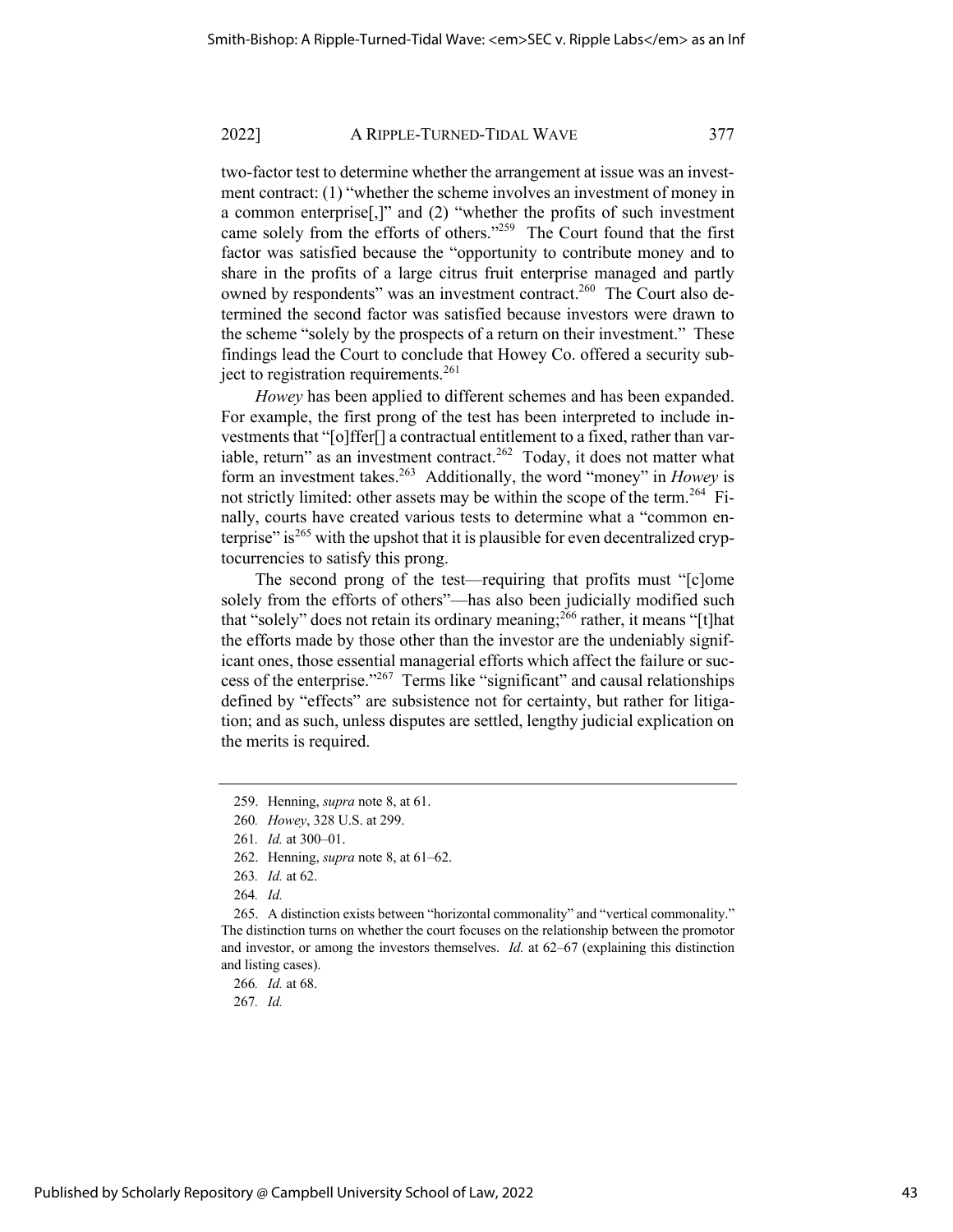Today, what is referred to as the *Howey* test is the proposition that an investment contract is a security if (1) "there is an investment of money (or something else of value)[,]" (2) "in a common enterprise[,]" (3) "where the purchase expects to receive profits[,] and" (4) "the expectations of profits is from the essential entrepreneurial efforts of others."<sup>268</sup> This threshold question is "neither simple nor straightforward" and until 2017, no SEC guidance on crypto assets' place in this schema was forthcoming.<sup>269</sup>

#### *B. Considerations When Applying* Howey

Fifty years on from *Howey* and one financial crisis later, the SEC provided an announcement of its position on crypto assets: the DAO Report (the Report). The DAO was a crowdfunding platform that was formed on the Ethereum blockchain that allowed holders of utility tokens purchased with fiat money to vote on crypto projects.<sup>270</sup> The SEC's position was that the sale of the utility tokens from April to May of 2016 may have been an unregistered securities offering, and possibly a violation of the Securities Act of 1933.<sup>271</sup> What is important about the SEC's conclusion that the tokens issued by the DAO were "investment contracts" under *Howey*<sup>272</sup> is that it partly set a precedent for dealing with ICOs, but also that the Report contained the SEC's reasoning that "the essential managerial efforts" element of the test was met.<sup>273</sup> Essentially, it was "the combination of the important role of the curators and the practical barriers to effective communication and concentration of control" amongst the token holders that compelled the SEC's conclusion.<sup>274</sup> The DAO Report put the U.S. market on notice of the SEC's position that tokens could in fact be securities, and thus subject to the SEC's jurisdiction, but it did so without any enforcement action, since the DAO was already nonfunctional at the time of the Report.

Beginning with the DAO Report, through the first quarter of 2019, the SEC's regulatory position on crypto was hopeful.<sup>275</sup> During this period, key SEC personnel issued statements regarding their views on the scope of their

https://scholarship.law.campbell.edu/clr/vol44/iss2/5

<sup>268</sup>*. Cinderella's Slipper*, *supra* note 39, at 278.

<sup>269</sup>*. Cinderella's Slipper*, *supra* note 39, at 278–80.

<sup>270</sup>*. Id.* at 280–81.

<sup>271.</sup> SEC. & EXCH. COMM'N, *supra* note 142, at 1. Ultimately, the SEC decided not to pursue enforcement. *Id.*

<sup>272</sup>*. Id.* at 11–15.

<sup>273</sup>*. Id.* at 12–13.

<sup>274</sup>*. Cinderella's Slipper*, *supra* note 39, at 283.

<sup>275.</sup> The SEC's stance has been characterized as treating everything as a security except for the two most popular and most decentralized crypto-assets in the world—Bitcoin and Ether. *Id.* at 284–85.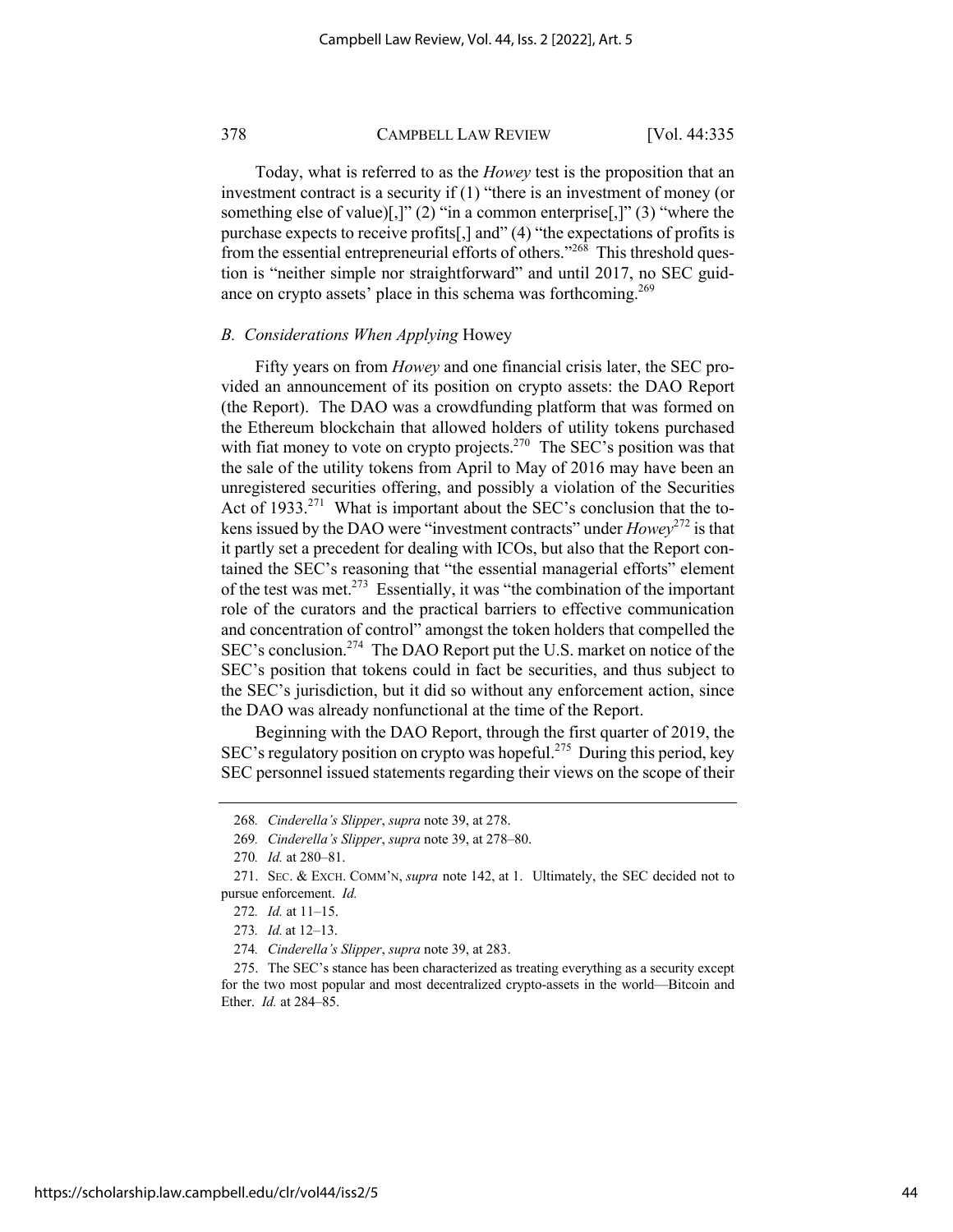jurisdiction with respect to crypto assets,  $276$  effectively communicating to the market that leniency would be shown in response to cooperation.<sup>277</sup> This period culminated in April of 2019, where in response to mounting requests by the crypto asset community, the SEC issued an expansive and complex framework to determine whether a particular crypto asset was or was not a security.<sup>278</sup> Composed of various characteristics that the SEC considers in classifying an investment contract as a security under *Howey*, <sup>279</sup> the crypto market's reception has been mixed.<sup>280</sup> Some suggest that because it was issued close in time to a no-action letter applying it, that it was helpful in indicating "how the SEC might approach" classification of digital assets.<sup>281</sup> Oppositely, others point to the complexity and flatly state that the only certainty it provides is that of uncertainty.<sup>282</sup> The SEC structured its approach in an attempt to deter the "clever and dishonest" by ensuring that securities camouflaged with "different appellatives" would not wreak havoc on consumers.<sup>283</sup> This effectively changed the trajectory of the system towards the "regulation" attractor, while also exposing it to potential domination by the "innovation" attractor.

To the extent that a hope of clarity and predictability was stymied by the SEC framework, companies have increasingly scrutinized the SEC's subsequent litigation to "counteract[] the indeterminacy of the functional *Howey* test."<sup>284</sup> Recent litigation, however, has resulted in a less than clear

280. Jonathan A. Ingram, *Response of the Division of Corporation Finance Re: Turnkey*  Jet, Inc., U.S. Sec. & Exch. COMM'N (Apr. 3, 2019), https://www.sec.gov/divisions/cor pfin/cf-noaction/2019/turnkey-jet-040219-2a1.htm [https://perma.cc/8U4F-Q2G2].

281. ALEXANDER R. MCCLEAN & MICHELLE L. BOUTON, HARTER SECREST & EMORY LLP, SEC RELEASES FRAMEWORK FOR ANALYSIS OF WHETHER DIGITAL ASSETS ARE REGULATED AS SECURITIES AND ISSUES A NO-ACTION LETTER APPLYING THE FRAMEWORK (2019).

284*. Id*. at 674.

<sup>276</sup>*. Id.* at 284–87.

<sup>277.</sup> Muchnee, a blockchain-based company, cooperated with the SEC and refunded money to purchasers of its utility token after the SEC contacted the company. *See* Guseva, *supra* note 32, at 659–60.

<sup>278.</sup> Bill Hinman & Valerie Szczepanik, *Statement on "Framework for 'Investment Contract' Analysis of Digital Assets*,*"* U.S. SEC.&EXCH.COMM'N (Apr. 3, 2019), https://www.se c.gov/news/public-statement/statement-framework-investment-contract-analysis-digital-assets [https://perma.cc/5YQN-Z7HN].

<sup>279</sup>*. Id.*

<sup>282</sup>*. FinHUB's Framework for Analyzing Digital Assets: The Only Certainty It Provides Is Uncertainty*, WINSTON &STRAWN LLP (Apr. 17, 2019), https://www.winston.com/en/cryp to-law-corner/finhubs-framework-for-analyzing-digital-assets-the-only-certainty-it-provides-is-uncertainty.html [https://perma.cc/JC63-FQNZ].

<sup>283.</sup> Guseva, *supra* note 32, at 637 n.54, 638.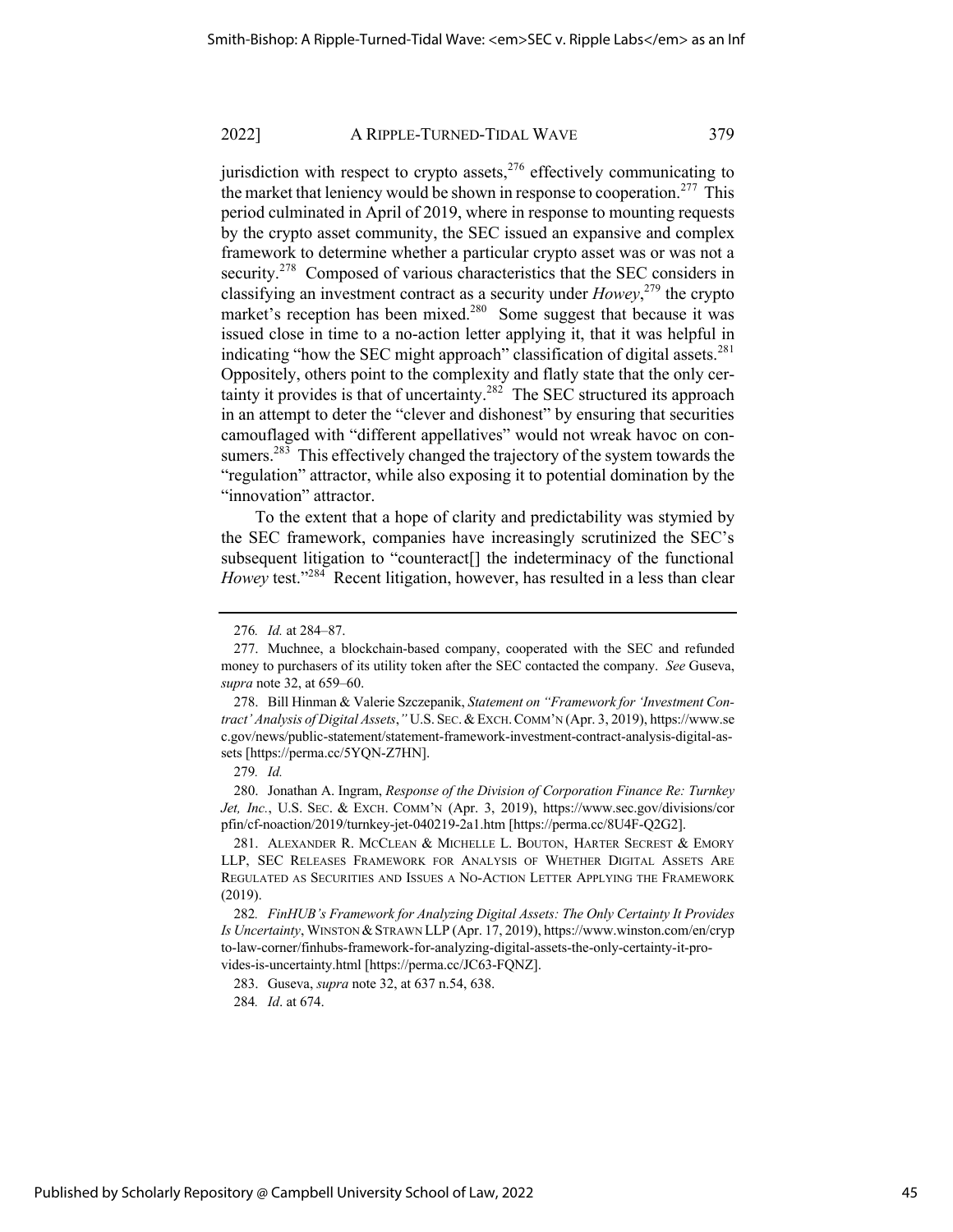picture of the SEC's strategy. After covering much ground, this Comment turns now to two instructive examples of ICOs litigated in the United States District Court for the Southern District of New York in the years preceding the *Ripple* Litigation.

#### *C. Kik & Telegram—A Framework Demonstration*

Two months after the SEC framework was issued, the SEC sued a Canadian company called Kik Interactive, Inc. (Kik), for, among other things, conducting an unregistered securities offering in violation of the Act through the sale of its token, Kin, in 2017.<sup>285</sup> Of the two sales conducted a private sale of \$50 million to accredited investors and, a day later, a public sale of \$49.2 million<sup>286</sup>—both were conducted to fund a nascent network running on the established Ethereum blockchain for the company's messenger app.<sup>287</sup> There is some question as to whether Kik was aware of the DAO Report and the SEC's position. However, the SEC alleged,<sup>288</sup> and Kik affirmed,<sup>289</sup> that it did *not* attempt to engage with the SEC prior to selling its tokens, instead attempting to exempt itself from U.S. registration requirements. This case settled in October  $2020^{290}$  for about five percent of the offering proceeds.291 Furthermore, Kik was *not* enjoined from continuing to operate its blockchain.<sup>292</sup>

Second, roughly parallel in time to its lawsuit against Kik, the SEC filed charges against Telegram Group Inc. and another company called Ton Issuer Inc. (collectively, Telegram) for violations of the  $Act^{293}$  by issuance of its token (called Grams) which occurred in January of 2018, raising \$1.7 billion.<sup>294</sup> Telegram, unlike Kik, was helmed by "well-established developers" who attempted to create an entirely *new* blockchain to solve the

<sup>285</sup>*. See* Complaint at 7–8, SEC v. Kik Interactive Inc., 492 F. Supp. 3d 169 (S.D.N.Y. 2020) (No. 19-cv-05244). [hereinafter Kik Complaint].

<sup>286</sup>*. Kik*, 492 F. Supp. 3d at 175–76.

<sup>287.</sup> Carol Goforth, SEC vs. Kik Interactive: *A Status Update on the Kin Ecosystem and Kin Tokens*, COINTELEGRAPH (Jan. 24, 2021) https://cointelegraph.com/news/sec-vs-kik-inte ractive-a-status-update-on-the-kin-ecosystem-and-kin-tokens [https://perma.cc/R9FE-3GS7 ] [hereinafter *Kik Status Update*].

<sup>288</sup>*. See* Kik Complaint, *supra* note 285, at 29.

<sup>289.</sup> Guseva, *supra* note 32, at 670 n.268.

<sup>290</sup>*. Id.* at 668.

<sup>291</sup>*. Id.* at 672.

<sup>292</sup>*. Kik Status Update*, *supra* note 287.

<sup>293.</sup> SEC v. Telegram Grp. Inc., 448 F. Supp. 3d 352, 358 (S.D.N.Y. 2020).

<sup>294</sup>*. Id.*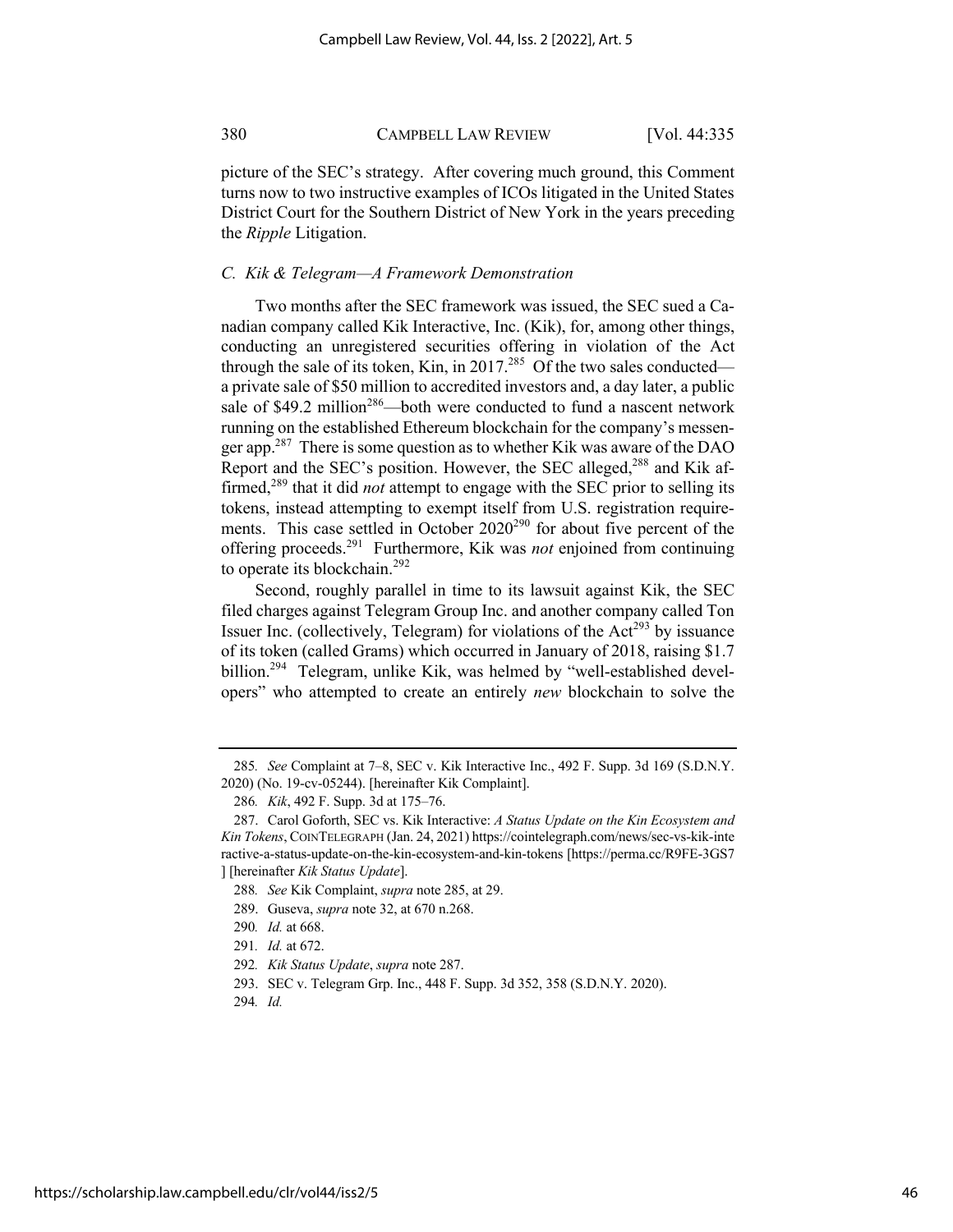business problem of blockchain's inability to handle high transaction volume.<sup>295</sup> They structured the sale of Grams around the DAO Report's guidance by exempting themselves from the registration requirements.<sup>296</sup> Importantly, the DAO allegedly cooperated with the SEC.<sup>297</sup> Nevertheless, in settling with the SEC after being enjoined from selling Grams in the United States, Telegram was ordered to pay a \$1.2 billion disgorgement and an \$18.5 million penalty, in addition to being later barred from selling its token worldwide.<sup>298</sup> The future of Telegram remains uncertain.

In both cases—in an order for preliminary injunction against Telegram and in an order for summary judgment against Kik—the district court applied the *Howey* test.299 The first prong of *Howey* was concededly satisfied by both companies, and in both cases the court did not analyze that element.<sup>300</sup> The "commonality" prong was satisfied through the establishment of horizontal commonality, which is "commonality that involves the pooling of assets from multiple investors so that all share in the profits and risks of the enterprise."<sup>301</sup> Kik was found to have "pooled proceeds . . . in an effort to create an infrastructure" to increase the value of Kin by depositing all the funds raised by the initial private placement and the subsequent public sale into a single bank account to fund its network development operations.<sup>302</sup>

In *Telegram*, the court held that horizontal commonality was satisfied both pre-and post-launch: the funds from the initial sale to accredited investors were used to finance development of blockchain and messenger programs, and once completed, "the fortunes of the Initial Purchasers . . . remain tied to each other[] . . . as well as to the fortunes of the TON

<sup>295.</sup> Guseva, *supra* note 32, at 668; *Telegram Grp. Inc.*, 448 F. Supp. 3d at 360.

<sup>296.</sup> Page Proof Brief for Defendant-Appellants at 1–2, SEC v. Telegram Grp. Inc., No. 20-1076-cv, 2020 WL 1502476 (2d Cir. Mar. 27, 2020).

<sup>297</sup>*. See* Defendants' Response in Opposition to Plaintiff's Emergency Application for Preliminary Injunction at 1–2, SEC v. Telegram Grp. Inc., No. 19-cv-9439, 2019 WL 11553248 (2d Cir. Oct. 16, 2019). Telegram allegedly "modified its technology" to allay the SEC's concerns. Guseva, *supra* note 32, at 671.

<sup>298.</sup> Guseva, *supra* note 32, at 672.

<sup>299</sup>*. Telegram Grp. Inc.*, 448 F. Supp. 3d at 367–79; *Kik*, 492 F. Supp. 3d at 177–83.

<sup>300</sup>*. See Telegram Grp. Inc.*, 448 F. Supp. 3d at 368–69; *see also Kik*, 492 F. Supp. 3d at 177–78.

<sup>301</sup>*. Telegram Grp. Inc.*, 448 F. Supp. 3d at 369 (quoting SEC v. SG Ltd., 265 F.3d 42, 49 (1st Cir. 2001)); *see also Kik*, 492 F. Supp. 3d at 178.

<sup>302</sup>*. Kik*, 492 F. Supp. 3d at 179.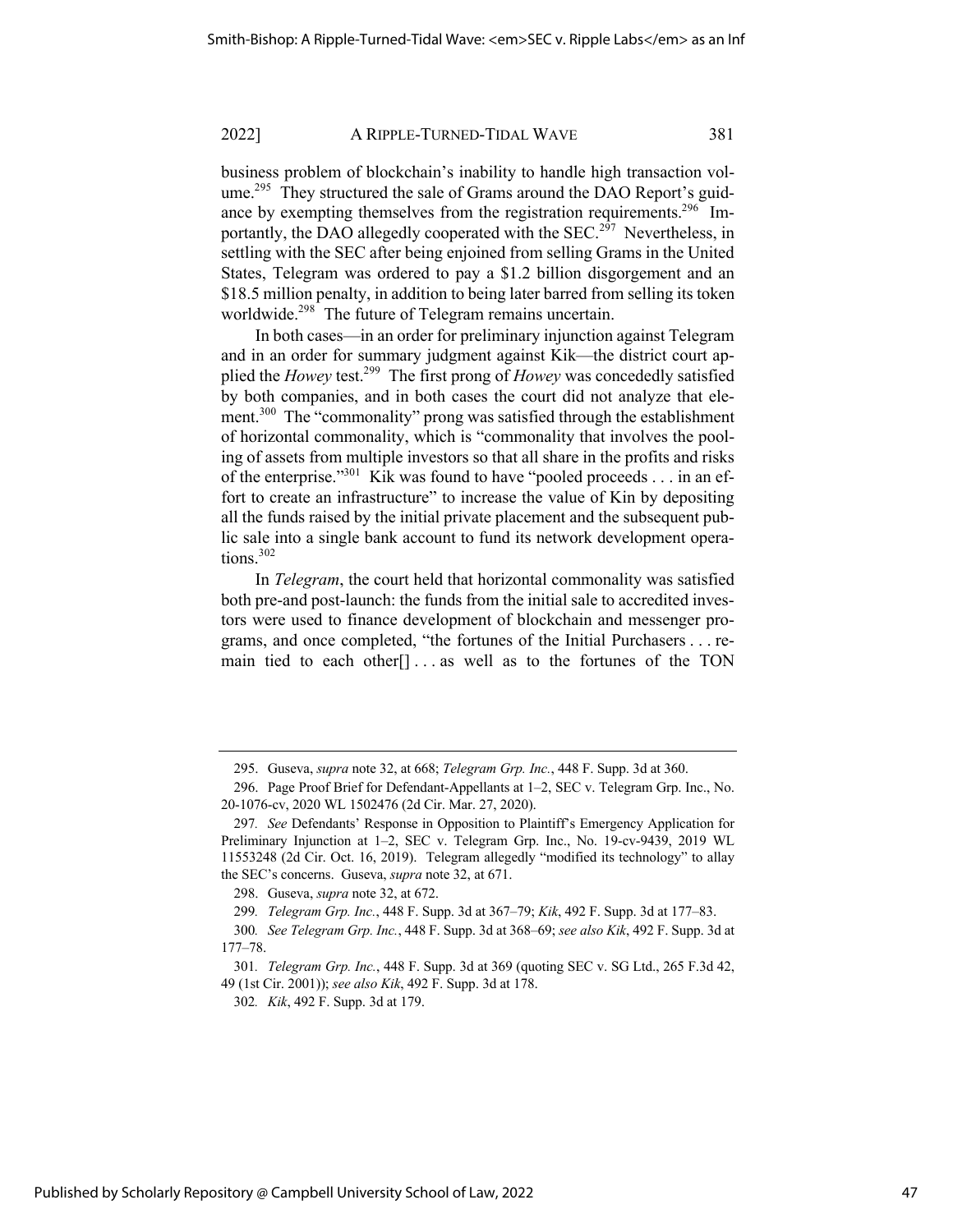Blockchain."<sup>303</sup> Thus, the court reasoned, the timing of the sales were immaterial, and the sales were analyzed together.<sup>304</sup>

For the third prong, the court found that the prime value of paying for both Kin and Grams laid chiefly in the resale in the secondary markets.<sup>305</sup> The court thus disregarded the claims advanced by both companies that the tokens were instead "utility" tokens and intended for consumptive purposes. Instead, in Telegram's case, the discount offered in the initial sale, the lockup period contained in the terms of purchase, the nature of the marketing materials, the fact that only venture capitalists accustomed to buying for investment purposes were marketed to, and testimony of purchasers that together disproved the consumptive purposes argument.<sup>306</sup> In Kik's case, the court simply noted that at the time of the sale, there was no functional blockchain for the tokens to be used on. $307$ 

The fourth and final prong—blended with the third in Kik's case  $308$  was easily satisfied because the tokens purchased did not exist until after the purchases. Representative of both cases, the *Telegram* court stated that the "[p]urchasers were entirely reliant on Telegram's efforts to develop, launch, and provide ongoing support for the TON Blockchain and Grams."309

Some of the particular takeaways are clear enough. For example, in both cases, the court focused its analysis on the third and fourth prongs of *Howey.* Also, the court found pre-launch sales to be integrated and ultimately constitute the same offering. How these two decisions affect the  $Ripple$  Litigation is unclear,  $310$  but it is a safe bet that the Southern District of New York will analyze Ripple's sales of XRP to investors in the same way. What is troubling, however, is the dissonance between the facts and the resulting enforcement: in a project with nearly no widespread adoption and little to no cooperation with the SEC, that agency decided to merely fine Kik what amounted to five percent of the proceeds from its sale.<sup>311</sup> In

310*. Cinderella's Slipper*, *supra* note 39, at 293–94.

<sup>303</sup>*. Telegram Grp. Inc.*, 448 F. Supp. 3d at 369.

<sup>304</sup>*. See Id.*

<sup>305</sup>*. Id.* at 371–72; *Kik*, 492 F. Supp. 3d at 179–80.

<sup>306</sup>*. See Telegram Grp. Inc.*, 448 F. Supp. 3d at 371–75.

<sup>307</sup>*. Kik*, 492 F. Supp. 3d at 180.

<sup>308.</sup> The blended prongs were reflected in the *Kik* court's statement that "none of th[e] 'consumptive use' [alleged by Kik] was available at the time of the distribution. It would materialize only if the enterprise advertised by Kik turned out to be successful." *Id.* Thus, Kik's action to develop the blockchain was necessary.

<sup>309</sup>*. Telegram Grp. Inc.*, 448 F. Supp. 3d at 375.

<sup>311.</sup> Guseva, *supra* note 32, at 672.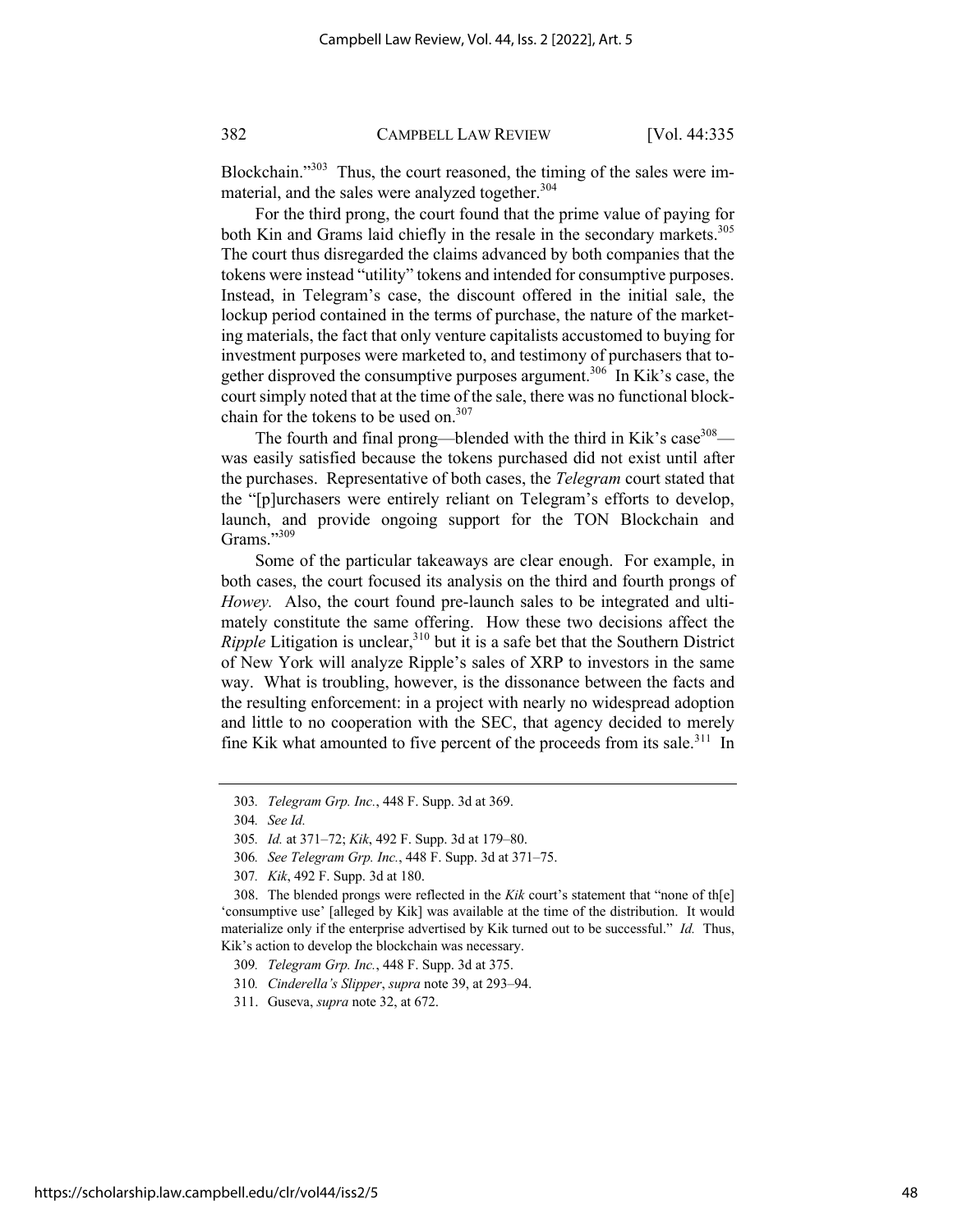a much higher value project that attempted to comply with the SEC's framework and to cooperate with the agency, the SEC's demand amounted to a seventy-three percent loss.<sup>312</sup> The SEC thus has signaled that cooperation is met with heavier fines.

#### IV. THE *RIPPLE* LITIGATION ITSELF

In 2012, Ripple—then known as Ripple Labs—completed its proprietary blockchain. $3\overline{13}$  After several rounds of angel investment beginning in  $2013$ <sup>314</sup> the SEC alleged that Ripple had sold XRP in the amount of \$1.38 billion to fund its operations, continuing through the present.<sup>315</sup> In its complaint, the SEC alleged that all such XRP sales were violations of the Act.<sup>316</sup> Furthermore—and unlike in *Kik* or *Telegram*—the SEC also involved executives of the company in the complaint.<sup>317</sup> Christian Larsen and Bradley Garlinghouse are alleged to have been personally responsible for "unregistered sales" of XRP in the amount of  $$600$  million.<sup>318</sup> As of the date of publication, the case has passed the motion to dismiss stage and is still in discovery.<sup>319</sup>

There is good reason to believe that XRP will be considered a security under current precedent. This is because XRP has many of the hallmarks of other tokens that were ultimately deemed "securities" under *Howey*. 320 The Crypto Rating Council (CRC), a group of crypto-related businesses, including Coinbase, offers a rating system for crypto assets.<sup>321</sup> The system analyzes the likelihood that the crypto asset in question is a security using a

315. Ripple Labs Complaint, *supra* note 19, at 1.

316*. Id.* at 3.

317*. See id.* at 4–5.

320*. See, e.g.*, Martin, *supra* note 191, at 18.

321*. About Us,* CRYPTO RATING COUNCIL, https://www.cryptoratingcouncil.com/#aboutus [https://perma.cc/Z9JV-6U63].

<sup>312</sup>*. Id.*

<sup>313</sup>*. See* Ripple Labs Complaint, *supra* note 19, at 9.

<sup>314.</sup> Rip Empson, *Now Backed by Andreessen & More, OpenCoin Looks to Build a Better Bitcoin—and a Universal Payment Ecosystem*, TECHCRUNCH (Apr. 11, 2013, 10:42 AM) https://techcrunch.com/2013/04/11/now-backed-by-andreessen-more-opencoin-looks-tobuild-a-better-bitcoin-and-a-universal-payment-ecosystem/ [https://perma.cc/6TAG-76LR].

<sup>318</sup>*. Id.* at 2; *see also* Press Release, U.S. Sec. & Exch. Comm'n, SEC Charges Ripple and Two Executives with Conducting \$1.3 Billion Unregistered Securities Offering (Dec. 22, 2020), https://www.sec.gov/news/press-release/2020-338 [https://perma.cc/5HAL-79A P].

<sup>319</sup>*. See generally* Order at 1, No. 20-cv-10832, 2021 WL 1814771 (S.D.N.Y. Mar. 12, 2022) (denying defendants Garlinghouse and Larsen's Motions to Dismiss).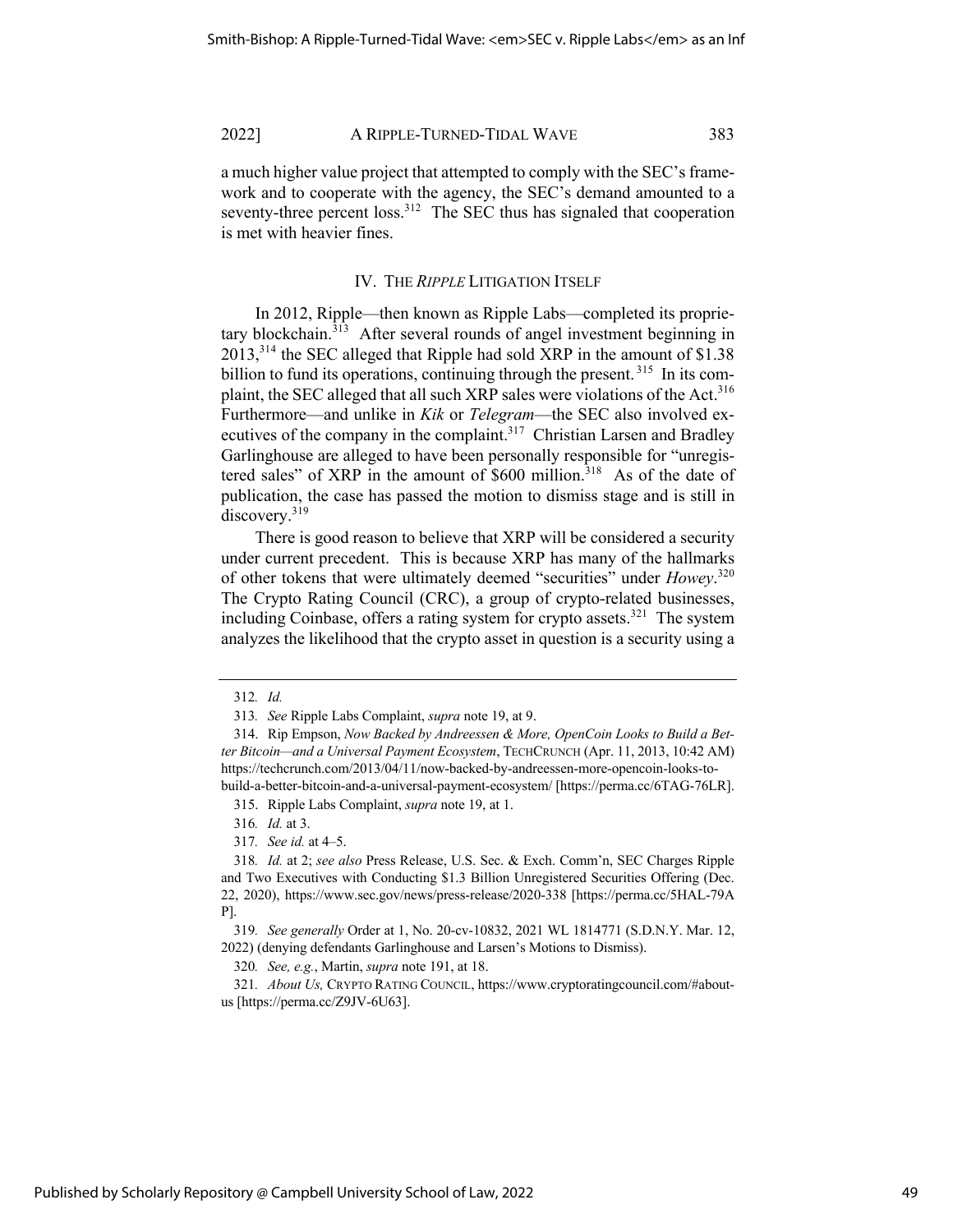one to five scale, with a five meaning the crypto asset is most likely to be a security.<sup>322</sup> The CRC has rated XRP as a four.<sup>323</sup> In the CRC's view, XRP shares "many characteristics that are consistent with the *Howey*-test factors," though true to the open-ended factor-balancing of the inquiry, the CRC notes that a four "does not mean that four prongs of the Howey test are met. $1^{324}$  The CRC states that its methodology involves the "objective" use of factors considered under *Howey* that include "the design of the digital asset, facts, and circumstances of the asset's issuance, governance features, third-party contributions to the project, and use of the asset." $325$  Lastly, to the extent it matters, both *Kik* and *Telegram* were litigated in the same forum in which Ripple's case is being litigated.

There are other approaches to regulation that are at least as well-informed as to the facts and the social impacts of blockchain technology, for good and for ill, as the current approach. Professor Werbach offers a summary of a regulatory approach that avoids the difficult "decentralization" rationale discussed above, yet includes the explicit and nonexplicit *Howey*  considerations of ICOs, such as whether users or investors were intended, and whether the crypto asset was functional or pre-functional at the time of the offering.<sup>326</sup> Werbach's approach consists of three questions that a regulator should ask before a regulatory act should be taken:  $327$  (1) "[w] as the system created for a legitimate purpose?";<sup>328</sup> (2) "[is] there [an] alternative means to achieve public policy goals?"; $329$  and (3) "[w]hat are the costs and benefits of regulatory action?"330

Considering these questions, the legally correct answer as to whether XRP should be considered a security may be different than what a superficial analysis may suggest. First, as has been urged throughout this Comment, RippleNet was created for a legitimate purpose: facilitating international payments. Second, the alternative approach—less onerous

330*. Id.* at 198.

<sup>322</sup>*. Frequently Asked Questions*, CRYPTO RATING COUNCIL, https://www.cryptoratingcouncil.com/faq [https://perma.cc/RE2S-U8RZ] (in response to the question "What Does the Rating Mean?").

<sup>323</sup>*. CRC Securities Framework Asset Ratings,* CRYPTO RATING COUNCIL, https://w ww.cryptoratingcouncil.com/asset-ratings [https://perma.cc/Z9JV-6U63].

<sup>324</sup>*. Frequently Asked Questions*, *supra* note 322 (in response to "What Does the Rating Mean?").

<sup>325</sup>*. Id.* (in response to "What is the Council's Rating Framework?")

<sup>326.</sup> WERBACH, *supra* note 8, at 187–88.

<sup>327</sup>*. Id.* at 194.

<sup>328</sup>*. Id.* at 195.

<sup>329</sup>*. Id.* at 196.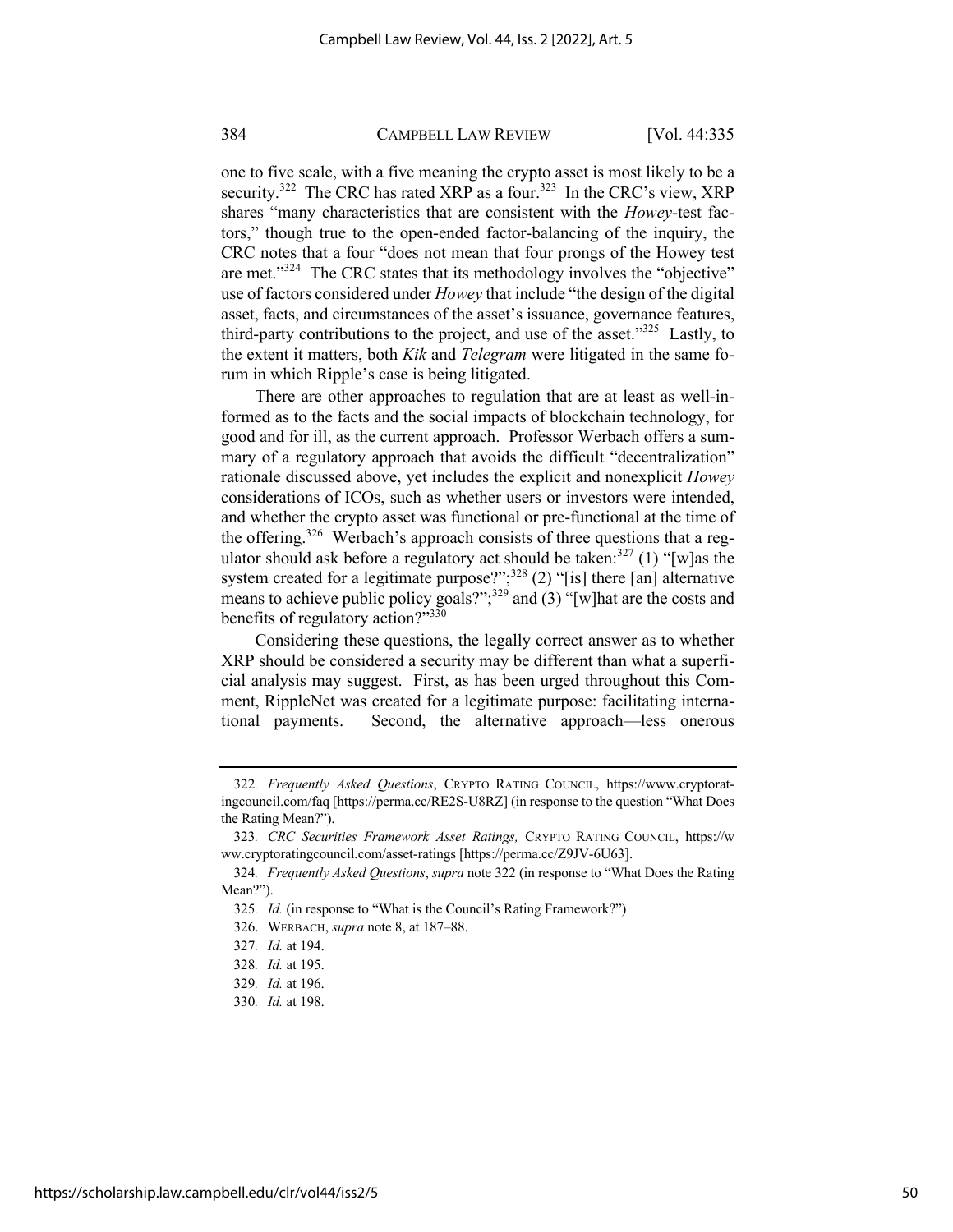registration and disclosure requirements, or foregoing enforcement altogether—should be a live option. There is legitimate concern about the cost-benefit ratio of traditional securities disclosures in context of crypto assets.<sup>331</sup> However, the SEC has taken a hardline position that disclosures are beneficial, and that in Ripple's case, all unregistered XRP sales "deprived potential purchasers of adequate disclosures about XRP and Ripple's business" as well as "other important long-standing protections."<sup>332</sup>

As to Garlinghouse and Larsen, the SEC has argued that they were "warned that XRP was unlikely to be considered 'currency'" and that, therefore, they should have preemptively registered XRP because they were on notice of their conduct being potentially violative.<sup>333</sup> Strengthening the SEC's argument is the fact that during the litigation, ongoing sales of XRP have occurred. But Garlinghouse and Larson point out that the bigger issue here is that the DAO Report was only released in 2017. And, as stated above, the SEC's statements about Ether and Bitcoin were made shortly thereafter. Therefore, neither Ripple, Garlinghouse, nor Larsen could have had "fair notice" about the SEC's position on crypto assets under a regulation by enforcement regime. This argument has produced legal fruit for Ripple.<sup>334</sup>

In considering the costs of the regulatory action, the SEC's delay has been widely noted. One commentator stated that the SEC appears to be saying that XRP "has been an unregistered security since 2013 . . . and the SEC . . . [has] just [gotten] around to saying so on the last day of [former Chairman Jay] Clayton's tenure . . . ."335 Although reading the tea leaves is risky, it has been suggested that this last-minute lawsuit may indicate a "rift" between the five SEC commissioners in bringing action against Ripple.<sup>336</sup> The implication is that not all five commissioners believed suing Ripple would "avert looming investor harm" or that perhaps an action against Ripple created too substantial a risk to investors.<sup>337</sup> Indeed, investors did lose substantial sums after the lawsuit was announced. Holders of XRP were not silent; in response to these holder's concerns, the judge presiding over

<sup>331</sup>*. See* Hall, *supra* note 31.

<sup>332.</sup> Press Release, *supra* note 318.

<sup>333.</sup> Ripple Labs Complaint, *supra* note 19, at 10.

<sup>334</sup>*. See* Order at 1, SEC v. Ripple Labs, Inc., No. 20-cv-10832, 2021 WL 1814771 (S.D.N.Y. Mar. 11, 2022) (denying the SEC's Motion to Strike Ripple's affirmative defense regarding fair notice).

<sup>335</sup>*. The SEC Is Now on Trial*, *supra* note 25.

<sup>336.</sup> Hall, *supra* note 31.

<sup>337</sup>*. Id.*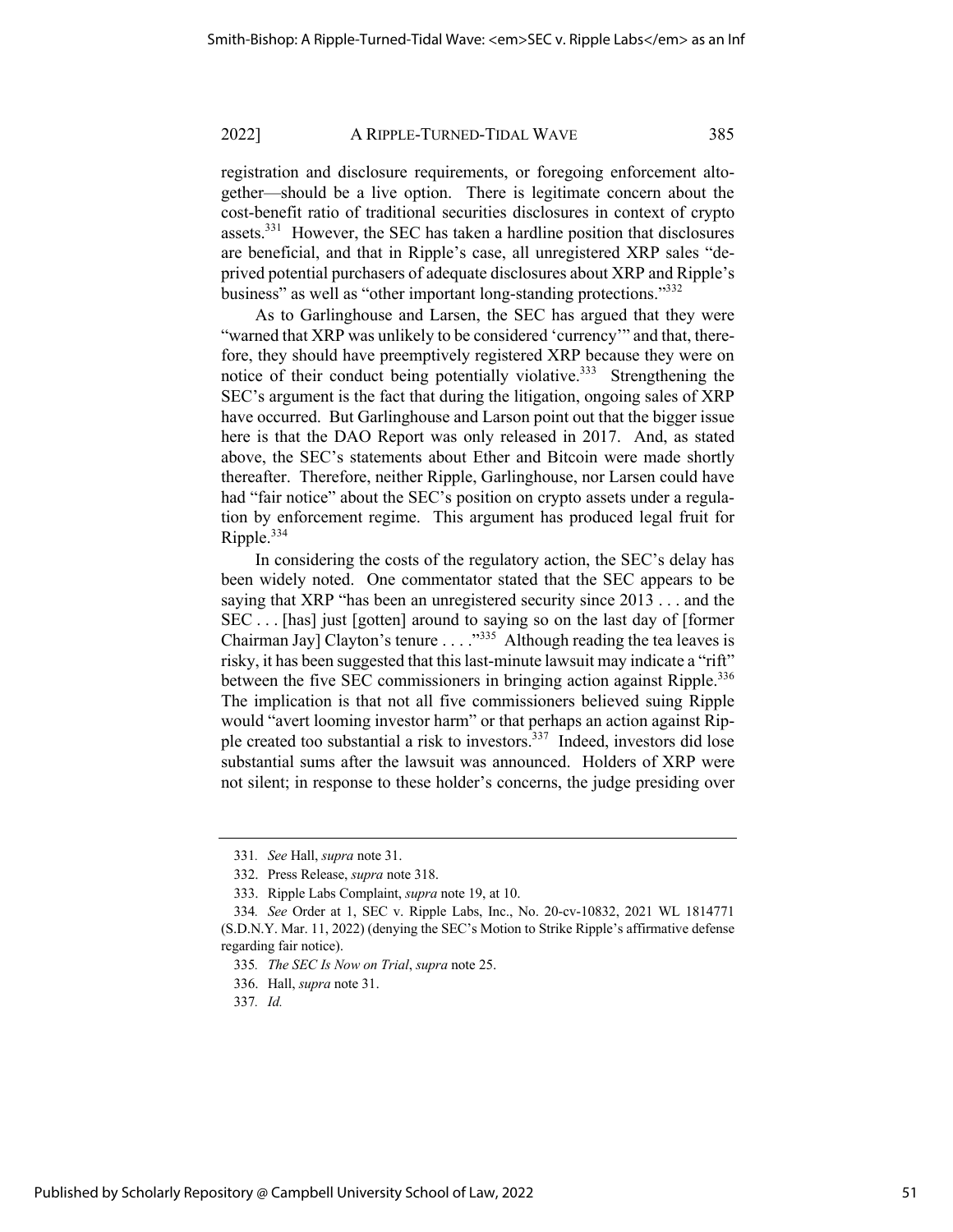the Litigation opened "thousands" of phone lines to listen to arguments.<sup>338</sup> Furthermore, an unsuccessful intervenor motion was filed by 18,000 XRP holders, the six largest of which were, for now, granted amici status.<sup>339</sup> This is clearly a cost to the perception of the SEC.

Moreover, since the DAO Report, the SEC's position on crypto assets has become much more pessimistic. Following Jay Clayton's departure, Gary Gensler became Chairman of the SEC in April of 2017.<sup>340</sup> Despite having taught at MIT on crypto assets and blockchain, and generally being perceived as pro-crypto, Gensler has gone on record claiming that all ICOs are unregistered securities offerings. $341$  Further, under his watch the SEC increased its enforcement actions by seven percent in  $2021$ ,  $342$  including an action against Coinbase, as noted above. Gurbir Grewal took the helm of enforcement on July 26, 2021, and the prediction that he would continue the SEC's regulation by enforcement approach has been disproven,  $343$  raising the issue of the lack of predictability foreshadowed in *Kik* and *Telegram*. Recall that Ripple settled with the Department of Justice on the express term that "Ripple Labs sold virtual currency known as 'XRP"<sup>344</sup> whereas in its complaint, the SEC asserted that "XRP is not 'currency' under the federal securities laws."<sup>345</sup> Securities registration requirements are expensive enough, laying aside the questionable efficacy for purchasers of blockchain tokens on a mass scale, but to compound this problem with currency registration seems "redundan[t] and inefficien[t]."<sup>346</sup>

<sup>338.</sup> Roslyn Layton, *The Crypto Uprising the SEC Didn't See Coming*, FORBES (Aug. 30, 2021, 11:24 AM) https://www.forbes.com/sites/roslynlayton/2021/08/30/the-crypto-uprising-the-sec-didnt-see-coming/?sh=45d7c513143e/ [https://perma.cc/HSN4-YEYW].

<sup>339</sup>*. See* SEC v. Ripple Labs, Inc., No. 20-cv-10832, 2021 WL 1814771 (S.D.N.Y. Oct. 4, 2021) (order denying Motion to Intervene).

<sup>340.</sup> Christopher Conniff et al., *What to Expect Under SEC Enforcement Director Grewal,* LAW360 (Jul. 30, 2021, 12:24 PM), https://www.law360.com/articles/1407259/wh at-to-expect-under-new-sec-enforcement-director-grewal [https://perma.cc/U4KL-53R2].

<sup>341</sup>*. See* Kia Kokalitcheva, *SEC Chair Gary Gensler Turns His Eyes on Crypto,* AXIOS (Aug. 4, 2021), https://www.axios.com/sec-chair-gary-gensler-crypto-e5d7d8af-c5d0-4176- 9437-2d4b211a33a6.html [https://perma.cc/WQC4-WFP2].

<sup>342.</sup> Press Release, U.S. Sec. & Exch. Comm'n, SEC Announces Enforcement Results for FY 2021 (Nov. 18, 2021), https://www.sec.gov/news/press-release/2021-238 [https://per ma.cc/9UKE-4X3W].

<sup>343.</sup> Coniff et al., *supra* note 340.

<sup>344.</sup> Office of Public Affairs, *supra* note 107

<sup>345.</sup> Ripple Labs Complaint, *supra* note 19, at 60.

<sup>346</sup>*. See, e.g.*, Roslyn Layton, *Former Financial Regulator on* SEC v. Ripple: *Forget the Fanfare. Focus on Evaluation*, FORBES (Aug. 13, 2021, 10:12 AM) https://www.forbes.com/ sites/roslynlayton/2021/08/13/former-financial-regulator-on-sec-v-ripple-forget-the-fanfare-focus-on-evaluation/?sh=110e748962f0 [https://perma.cc/97T2-R7TV].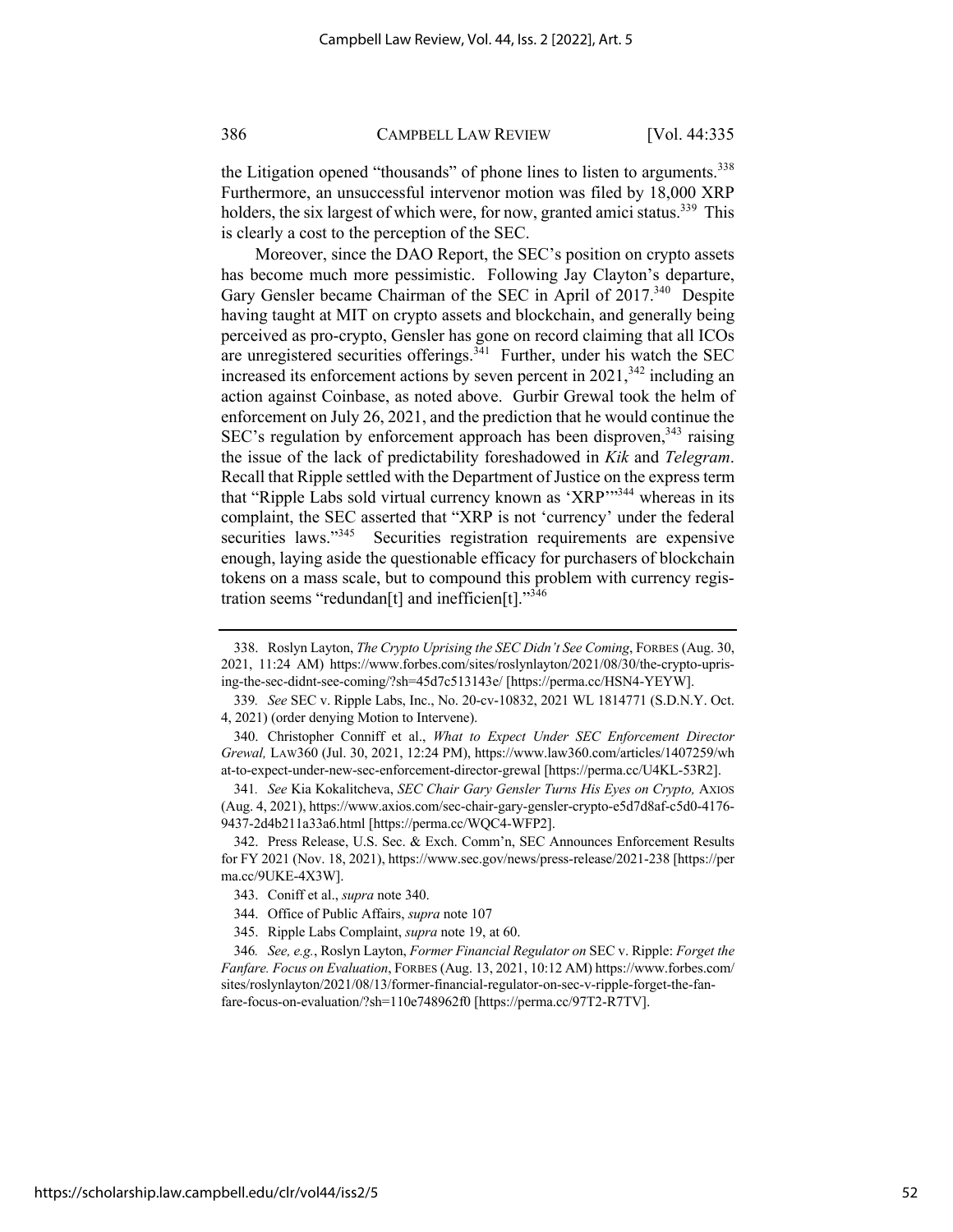While the reasons behind the SEC's series of enforcement actions over the past five years are less than clear, the impact of the *Kik*, *Telegram*, and now *Ripple* litigation as precedent cannot be understated. In game theory terms, these cases can be considered along the dimensions of (1) the purpose of the ICO and the level of success thereof,  $347$  (2) the timing of the litigation and the companies' level of cooperation with the  $SEC.$ <sup>348</sup> and (3) the seriousness of the charges and penalties.<sup>349</sup> In this light, Professor Guseva suggests a rational business owner should conclude that "the SEC ignored cooperation and did not show leniency in enforcement as a way to promote its objective of supporting innovations."350 The problem is that future innovators in the blockchain space will "observe . . . [and] update their beliefs[] and choose their strategies consistently with the SEC's choices (or their probability)."<sup>351</sup> While it is at least arguable that these actions may have protected some investors, entrepreneurs and venture capitalists have less than clear guidance on regulatory exposure in the rapidly developing area.

Ultimately, barring congressional intervention, or unless the facts of *Ripple*—particularly fair notice—hold sway, it is probable that the case will end similarly to *Kik* and *Telegram* at the district court. As stated above, courts have had no difficulty in combining the sales in those cases and finding horizontal commonality and expectation of profits. Many believe that the court will have little difficulty implying the broad application of the third and fourth prongs of *Howey* to *Ripple*. 352 On the other hand, the court has authority to consider the underlying policy behind the law and could commit itself to following a textual interpretation informed by the policies implicated, as professor Werbach has advocated for. Turning from the mechanical application of *Howey*, several alternatives will now be explored.

352*. See* Martin, *supra* note 191, at 14–18 (concluding that XRP will almost certainly be a security under *Howey*). One interesting article applied the *Howey* test to Ripple and concluded that "the [district] court is going to determine the best way to prohibit what the SEC believes is the sales of an unregistered security offering. As such, this case may not bring as much regulatory clarity to the crypto industry as many initially thought. . . . We anticipate Ripple will fight aggressively against the SEC, but may ultimately pay a fine." Andrew Bull & Tyler Harttraft, *Cryptocurrency and Blockchain Law: SEC's Heightened Enforcement Against Digital Assets*, 27 RICH.J.L. & TECH. 1, 33 (2021).

<sup>347.</sup> Guseva, *supra* note 32, at 668–70.

<sup>348</sup>*. Id.* at 670–72.

<sup>349</sup>*. Id.* at 672–73.

<sup>350</sup>*. Id.* at 674.

<sup>351</sup>*. Id*.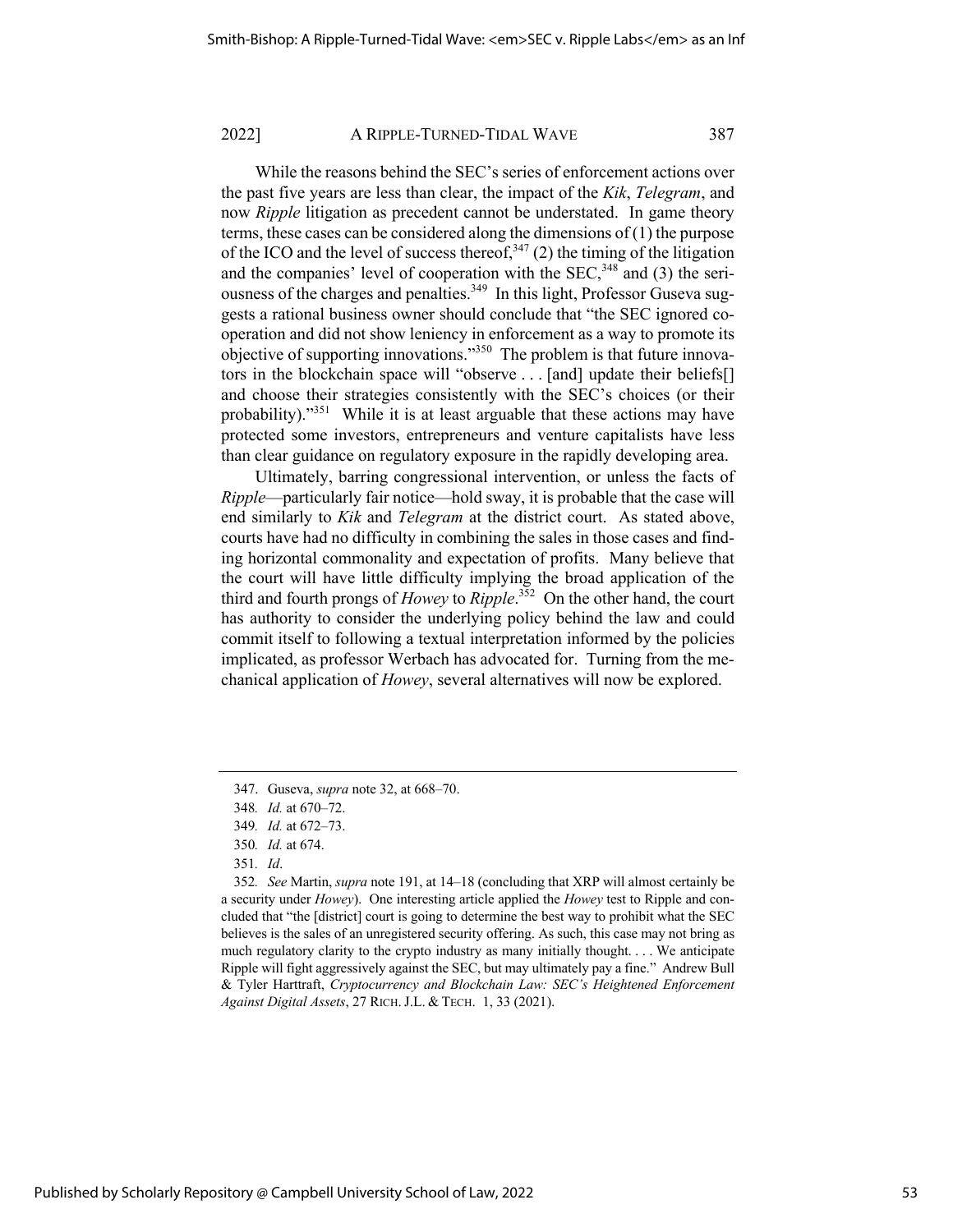#### V. IMPLICATIONS AND OUTCOMES

The Litigation is an important point in the trajectory of blockchain innovation in the U.S. economy. Whatever merits regulation by enforcement possesses, the facts demonstrate its potential for abuse, and this case should provide an impetus to reconsider the way in which blockchain and ICOs are regulated.353 Whatever happens, it must be remembered that "ill-considered regulatory actions could push blockchain activity to other countries, send it underground, and stop valuable innovation in its tracks." $354$  This is particularly ill-advised given the new development of the metaverse and its trustless architecture that will require a vast increase in blockchain adoption.<sup>355</sup>

Establishing an environment amendable to regulation means equalizing the tradeoff of capital formation to harm through loss of stability.<sup>356</sup> Suggestions along this line have been made,  $357$  and one seemingly compelling solution that seems to meet crypto assets and blockchain on its terms is the inclusion of certain agreed-upon blockchain protocols that when deployed could provide regulatory exemptions to the tokens on the system.<sup>358</sup> While the above solutions and others cannot be ruled out as an emergent result, the most direct outcomes of litigation that has passed the dismissal stage<sup>359</sup> are the subjects of this section, followed by a proposed legislative amendment which would totally exempt *Howey*.

<sup>353.</sup> One prominent commentator noted that "[t]he demand for a Ripple Test is evolving whether the SEC wins its case or not. The conversation has moved beyond the SEC, not only because its credibility has been shaken by its startlingly bad arguments in the pre-trial phase. There is a growing recognition that the treatment of XRP by the SEC has come to symbolize the U.S. government's fundamental misunderstanding of cryptocurrencies, decentralized ledgers and blockchain technology, and what they mean to the global economy." *SEC Assault on Ripple*, *supra* note 155.

<sup>354.</sup> WERBACH, *supra* note 8, at 11.

<sup>355.</sup> Raczynski, *supra* note 45; *see also* Yaёl Bizouati-Kennedy, *Understanding the Metaverse and How It Relates to Cryptocurrency*, YAHOO! (Nov. 18, 2021, 2:22 PM), https:// www.yahoo.com/now/understanding-metaverse-relates-cryptocurrency-192229918.html [https://perma.cc/75T2-USFK].

<sup>356.</sup> Henning, *supra* note 8, at 71.

<sup>357</sup>*. See, e.g.*, *Cinderella's Slipper*, *supra* note 39, at 310–17 (collecting approaches and sources); Jabotinsky, *supra* note 111.

<sup>358</sup>*. Cinderella's Slipper*, *supra* note 39, at 315–16.

<sup>359</sup>*. See, e.g.*, Martin Young, *Ripple Granted Access to Binance's Records in SEC Securities Case*, COINTELEGRAPH (Aug. 5, 2021), https://cointelegraph.com/news/ripple-grantedaccess-to-binance-s-records-in-sec-securities-case [https://perma.cc/5KZE-UGQF].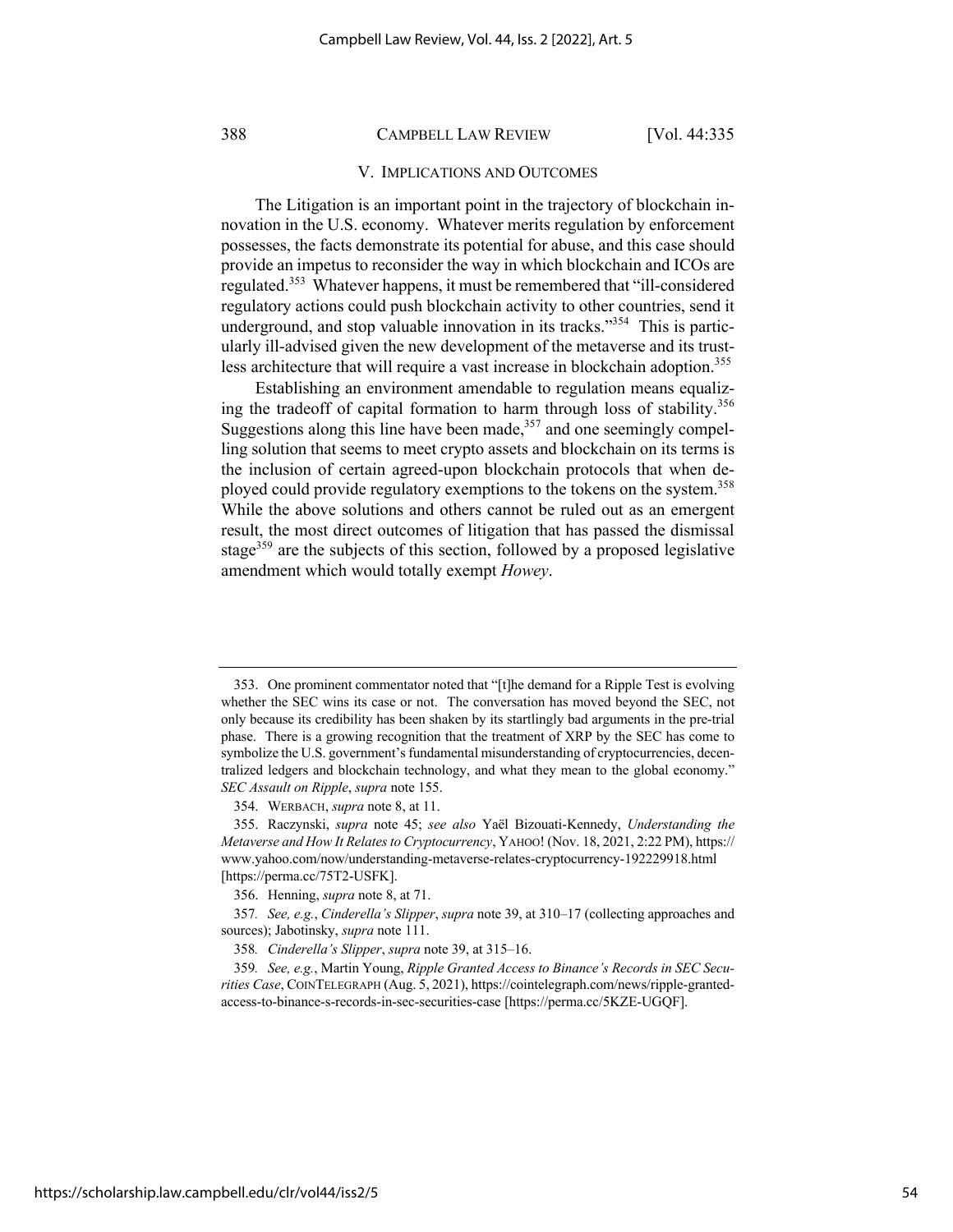#### *A. Cleaning Up* Howey

The court could shape the *Howey* test itself. The court could restrict *Howey* to only non-utility tokens. The entire purpose of *Howey* is to discover what digital currency offerings are in fact securities vis-à-vis the "investment contract" framework.<sup>360</sup> In holding that the scheme by Howey Co. was an investment contract, the Court did not rule on whether the oranges *themselves* were a security.<sup>361</sup> Instead, as discussed in Part II(A), the Court looked to the circumstances *surrounding* the sale of the orange groves. The distinction here is that the oranges themselves would be the subject of the securities regulation, which when analogized to tokens would effectively create discrete boundaries around certain crypto asset types and their sale.<sup>362</sup> If feasible, this application would allow businesses and investors to know beforehand whether a particular crypto asset—i.e., token—is a security, or when "distribution and . . . sale of th[at] asset under certain circumstances" requires security disclosures.<sup>363</sup> If modeled according to a dynamical systems theory, this may create a countervailing "right" attractor in the system. Businesses would operate under some certainty that their tokens will fall under known regulatory strictures. Although this alone would not preempt multiple regulators' jurisdiction, it would at least allow strategic development to sidestep the SEC's jurisdiction.

However, such a narrow construction of *Howey* would require a solid judicial understanding of utility tokens and blockchain operation. Where the difficulty lies is in identifying a pure utility token *and* separating the token from the network. The SEC errs on the side of finding a security rather than a fiat currency<sup>364</sup>—as it is currently entitled to  $d\sigma^{365}$ —but of course the court has the authority to apply precedent where, in its judgment, the precedent controls. Indeed, the courts in *Kik* and in *Telegram* accepted the SEC's focus on the utility as a function of the underlying network. However, neither of those cases had the facts or the stakes of the *Ripple* Litigation. It may also be that the recent scholarship on crypto assets is

<sup>360.</sup> SEC v. W.J. Howey Co., 328 U.S. 293, 297 (1946).

<sup>361</sup>*. Id.* at 300.

<sup>362</sup>*. See* Crosser, *supra* note 98, at 409.

<sup>363</sup>*. Cf.* Pimentel *supra* note 87.

<sup>364</sup>*. See* Pimentel *supra* note 87.

<sup>365</sup>*. See* Auer v. Robbins, 519 U.S. 452 (1997) (establishing a general policy of deference to administrative agencies, known as the *Auer* doctrine); Kisor v. Shulkin, 869 F.3d 1360 (Fed. Cir. 2017) *reh'g denied*, 880 F.3d 1378 (Fed. Cir. 2018) (upholding the *Auer* doctrine).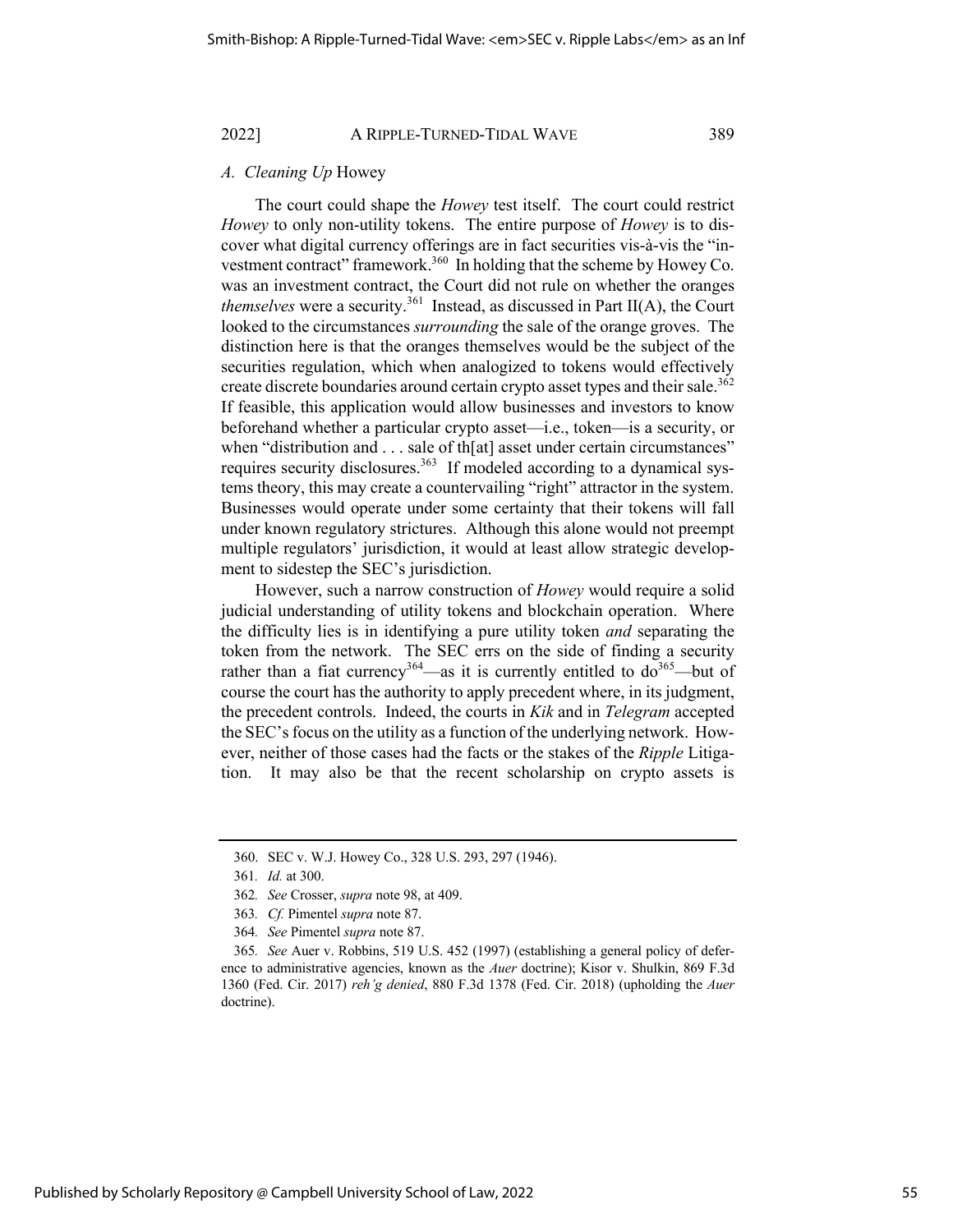persuasive,366 such as legislative enactments deeming utility tokens exempt from security laws, to help the court make an informed decision about the nature of the token under a narrow application of *Howey.*

The second approach the court could take would be to clarify the third and fourth prongs of *Howey.* As stated in Part II(C), prongs (1) and (2) are not often at issue. The greatest opportunity for clarity, then, rests here. One proposal has largely mirrored the utility approach suggested above by focusing on "good faith, substantial steps towards completion of a project that [the promotors of the project] believe will have use to some users of the token beyond resale value or economic income."367 The Article which proposed this test was cited by the district court in *Telegram*, <sup>368</sup> though not for this element of the test, but rather for support of the proposition that the "essential efforts" of Telegram were still needed to complete the blockchain under prong (4) of *Howey*.<sup>369</sup> What is proposed here is that in determining whether the token is a security, the court should scrutinize the relationship for an agreement between the purchasers of the token and the business selling it for the completion of an underlying technology.<sup>370</sup> In other words, the court should ask whether "an explicit or implicit contract to build and manage software [i.e., a blockchain, actually exists] such that if there were a breach of that contract, the project would fail[.]" $371$  The concept attempts to contour the commonsense difference in purchasing a share of *ownership*, and purchasing a "utility" token *designed for use* on a new software. This element is not particularly revolutionary, but it may make a difference in a close inquiry like Ripple's, where the blockchain was completed and operational early on.

A common law court's "jurisprudential discipline of rule-making and rule enforcement" is more critical than ever.<sup>372</sup> The approaches discussed above operate within the existing *Howey* framework and do not require any immense leaps of the court, but the results would likely be impactful and allow the facts of the case their appropriate effect in the context of the law's larger goals.

<sup>366.</sup> "It is one of the happy incidents of the federal system that a single courageous state may, if its citizens choose, serve as a laboratory; and try novel social and economic experiments without risk to the rest of the country." New State Ice Co. v. Leibmann, 285 U.S. 262, 311 (1932) (Brandeis, J., dissenting).

<sup>367.</sup> Henderson & Raskin *supra* note 134, at 488.

<sup>368.</sup> SEC v. Telegram Grp. Inc., 448 F. Supp. 3d 352, 375 (S.D.N.Y. 2020).

<sup>369</sup>*. Id.* at 375–76.

<sup>370</sup>*. Id.* at 361–77.

<sup>371.</sup> Henderson & Raskin *supra* note 134, at 461.

<sup>372.</sup> WERBACH, *supra* note 8, at 11.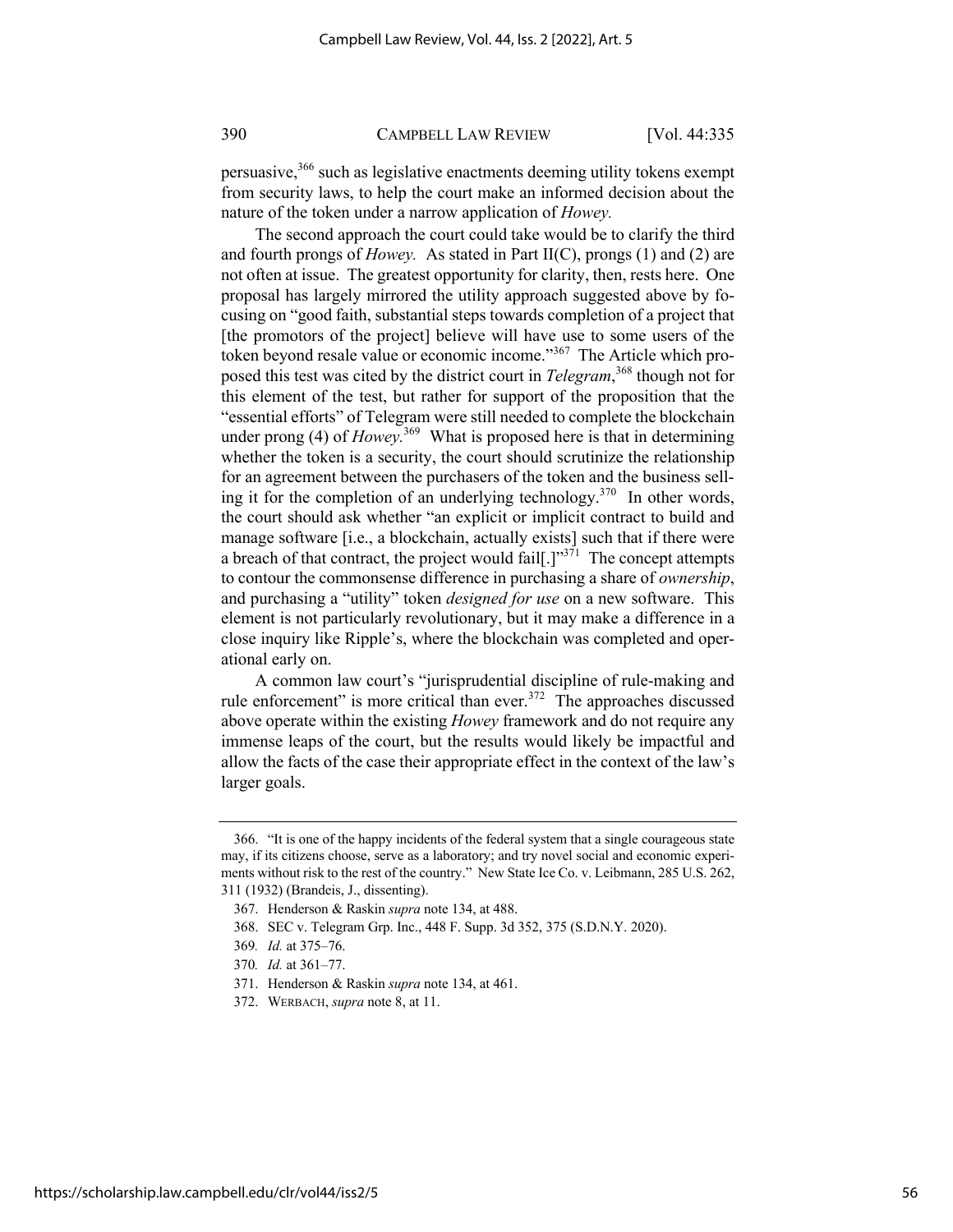#### *B. Congressional Action*

To borrow Dr. Pangloss' quip from Voltaire's *Candide*, the "best-of-all-possible-worlds" solution would be congressional preemption. There are at least two solutions which scholars have proffered: first, amending the underlying rule defining securities and creating a new class thereof, subject to plenary SEC jurisdiction,<sup>373</sup> and second, creating a safe harbor within the investment contract framework, as proposed by Commissioner Peirce.374

As proffered in detail by Professor Goforth, Congress could give the SEC plenary authority over crypto assets.<sup>375</sup> The primary justification offered for this approach is twofold. First, it is more realistic than expecting the SEC to change its previous approach developed in *Howey*. This is a practical consideration that has been borne out in *Kik* and *Telegram*, discussed in Part IV(C)*.* Second, it would benefit the market by removing *Howey* and the "uncertainty and complexity" of deeming crypto assets "securities" or not.<sup>376</sup> It would also clarify jurisdictional concerns by limiting jurisdiction over crypto assets based on an explicit definition and on use of secondary markets. $377$  The road to this solution is suggested as a four-step-process:

First, Congress should amend the definition of security in the federal securities laws to explicitly recognize crypto assets as a new class of security. Second, Congress should give the SEC exclusive authority over this asset class, although the CFTC would retain jurisdiction over derivatives of such assets and the exchanges upon which such derivatives are traded. Third, Congress should give the SEC preemptive authority in order to ensure that conflicting state regulations will not overly complicate the regulatory response. Fourth, the SEC should be given explicit authority and direction to create exemptions for this new class of security.<sup>378</sup>

<sup>373</sup>*. Cinderella's Slipper*, *supra* note 39, at 316–21.

<sup>374</sup>*. See* Peirce, *supra* note 148 ("The safe harbor seeks to provide network developers with a three-year grace period within which, under certain conditions, they can facilitate participation in and the development of a functional or decentralized network, exempted from the registration provisions of the federal securities laws.").

<sup>375</sup>*. Cinderella's Slipper*, *supra* note 39, at 318–19.

<sup>376</sup>*. Id.* at 320.

<sup>377</sup>*. Id.* at 321–25.

<sup>378</sup>*. Id*. at 318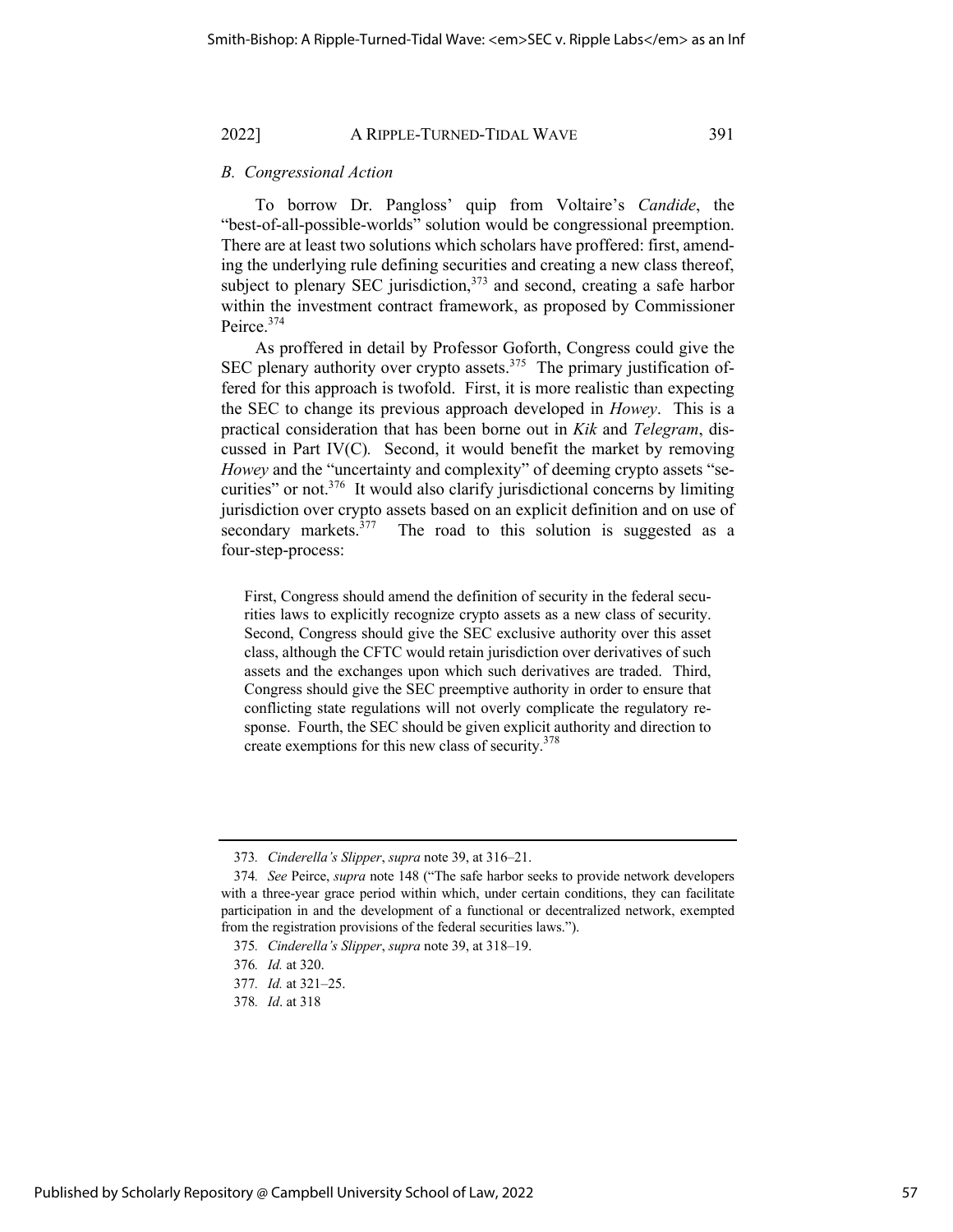Importantly, the SEC's institutional knowledge is utilized while avoiding the downside of potentially unclear, and therefore, oppressive regulation.<sup>379</sup> This approach will also disarm the arguments made to the public about the SEC as grasping and overreaching, claims aggressively made since the *Ripple* and Coinbase lawsuits. Another suggestion is a "safe-harbor"380 that would conditionally shield a crypto asset from claims by the SEC "presumably because market forces, rather than the efforts of any identifiable persons would dictate pricing."381 This solution merits discussion because it both benefits the market and it may be quickly adopted; however, it is likely a short-term fix because it fails to address the underlying problems of delineating what a "security" is.

Of course, aside from the friction inherent in congressional action, there is also substantial partisan deadlock. But, as discussed in Parts I, II, and III, there is likely sufficient economic, political, and strategic incentive for Congress to act. Being perceived as pro-crypto could have attractive political benefits. For one thing, crypto assets are roughly analogous to the internet and its benefits of democratization of information. Indeed, the crypto asset lobby has, and is, engaging with Congress.<sup>382</sup> Already, congressmen battle across the country to lure tech dollars to their state in the wake of continued growth in computing power, predicted by Moore's Law and the advent of Web3.

### *C. Potential for Settlement in* Ripple

Last, settlement and payment of a fine is likely. Obviously, in common law systems, for precedential purposes, settlement after summary judgment would be best. Needless to say, the result of litigation with the SEC is often settlement—to be sure, both Kik and Telegram settled<sup>383</sup>—because for a business, litigation is tantamount to a cost-benefit analysis of each motion multiplied by its chance of success. The effect of the inclusion of allegations against the executives of Ripple and their failure to obtain dismissal may be the cause of more aggressive litigation or it could bear fruit as an incentive for additional cooperation in negotiation. Also, in looking to the

<sup>379</sup>*. Id.* at 324.

<sup>380</sup>*. See* Peirce, *supra* note 148.

<sup>381</sup>*. Cinderella's Slipper*, *supra* note 39, at 316.

<sup>382.</sup> Rebecca Klar, *Crypto Industry Seeks to Build Momentum After Losing Senate Fight*, THE HILL (Aug. 11, 2021, 5:39 PM), https://thehillcom.cdn.ampproject.org/c/s/thehill.com/ policy/technology/567460-crypto-industry-seeks-to-build-momentum-after-losing-senatefight?amp [https://perma.cc/49D4-67D8].

<sup>383.</sup> Guseva, *supra* note 32, at 672.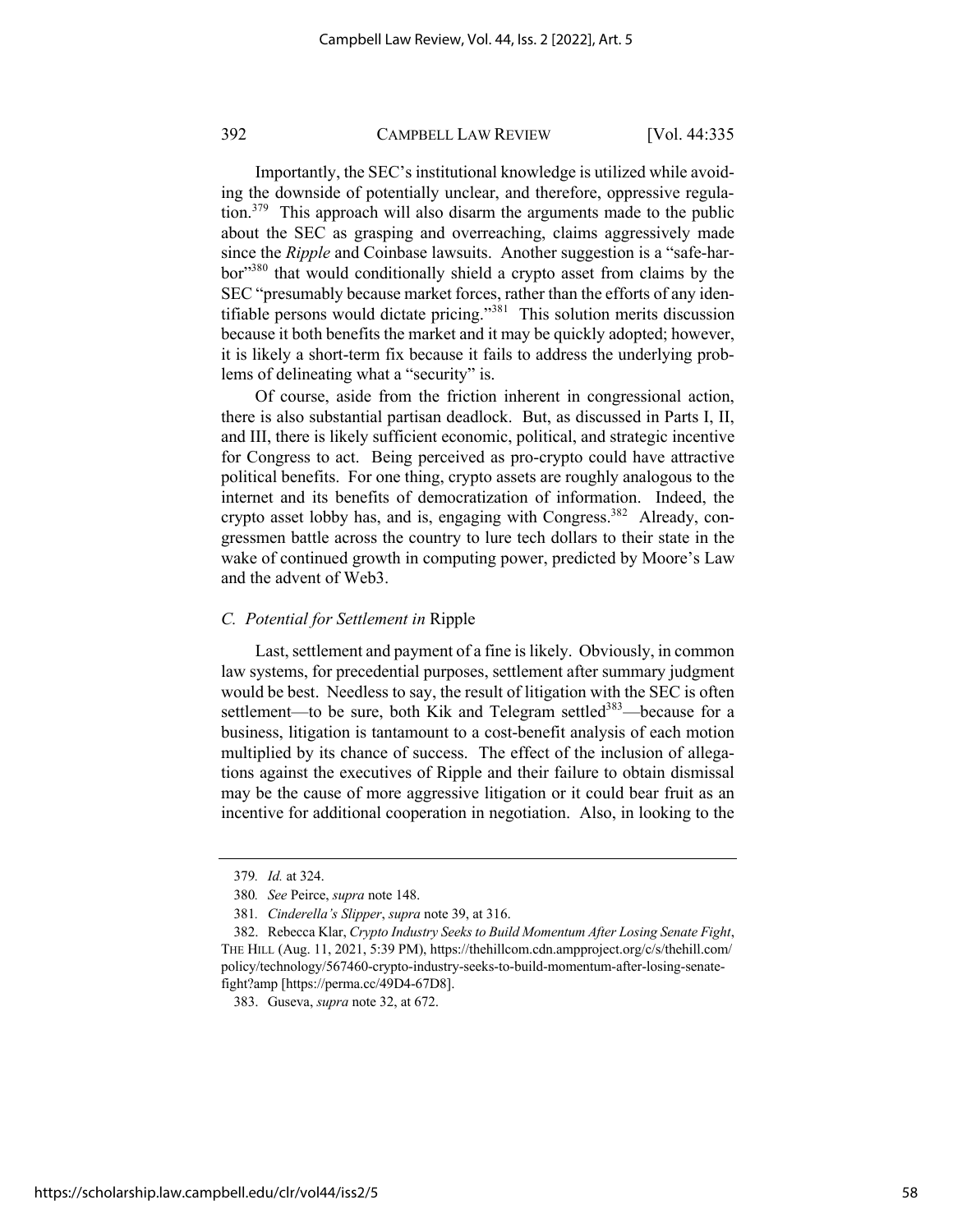cumulative weight of public perception, the arguments made by Ripple in conjunction with the fact that the SEC has been checked by the discovery ordered against it<sup>384</sup> may mean that it feels unusual pressure to end the lawsuit early. Perhaps sensing this, Ripple's executives have expressed interest in settlement conditioned on obtaining "clarity" from the SEC on XRP's status.<sup>385</sup> Other commentators have suggested that no such thing is on the horizon,<sup>386</sup> and the settlement theory is belied by the fact that the SEC and Ripple have been engaged in an escalated war of words in the media.<sup>387</sup>

Again, in game theory terms, society's "lowest possible payoff" occurs when no cooperation is forthcoming between the regulator or the private actor against whom a regulatory action is brought.<sup>388</sup> Ultimately, the import of the parties' external actions on settlement is not entirely clear given the limited information on the substance of possible negotiations. However, so long as there is the possibility of settlement, it cannot be ruled out as a likely possibility.389

#### **CONCLUSION**

Today, like after World War II, the United States stands at a burgeoning of a new paradigm in the complexity of society. A likely component of this complexity is blockchain technology, which has potential similar to the internet in redefining how people interact at scale, democratizing fundraising and innovation, and solving previously intractable business and social problems through its unique use of trust. As they have slowly begun, the courts must think about the SEC's regulation by enforcement strategy with respect to the sale of crypto assets, which are integral to the operation of many blockchain solutions. This Comment has observed the history of the *Ripple* case, and argued both that the proper analytical framework for

<sup>384</sup>*. See The SEC Is Now on Trial*, *supra* note 25.

<sup>385.</sup> Daily Hodl Staff, *Ripple CEO Brad Garlinghouse Says He's Open to Settling Landmark XRP Case with SEC*, DAILYHODL (Sept. 26, 2021), https://dailyhodl.com/2021/09/26/ ripple-ceo-brad-garlinghouse-says-hes-open-to-settling-landmark-xrp-case-with-sec/ [https://perma.cc/WZA4-P3HF].

<sup>386</sup>*. E.g.*, Tanzeel Akhtar, *Ripple, SEC Say Settlement Unlikely Before Trial Over Alleged Securities Violations*, COINDESK (Feb. 16, 2021, 4:51 AM), https://www.coindesk. com/ripple-sec-say-settlement-unlikely-before-trial-over-alleged-securities-violations [https://perma.cc/BSC4-K633].

<sup>387</sup>*. See* Pimentel, *supra* note 87.

<sup>388.</sup> Guseva, *supra* note 32, at 652.

<sup>389</sup>*. See* Rick Steves, SEC v. Ripple: *"Strange Things" Hint That Settlement Is in the Works*, FINANCE FEEDS (July 30, 2021, 7:36 AM), https://financefeeds.com/sec-v-ripple-stra nge-things-hint-that-settlement-is-in-the-works/ [https://perma.cc/9NVW-UZJ8].